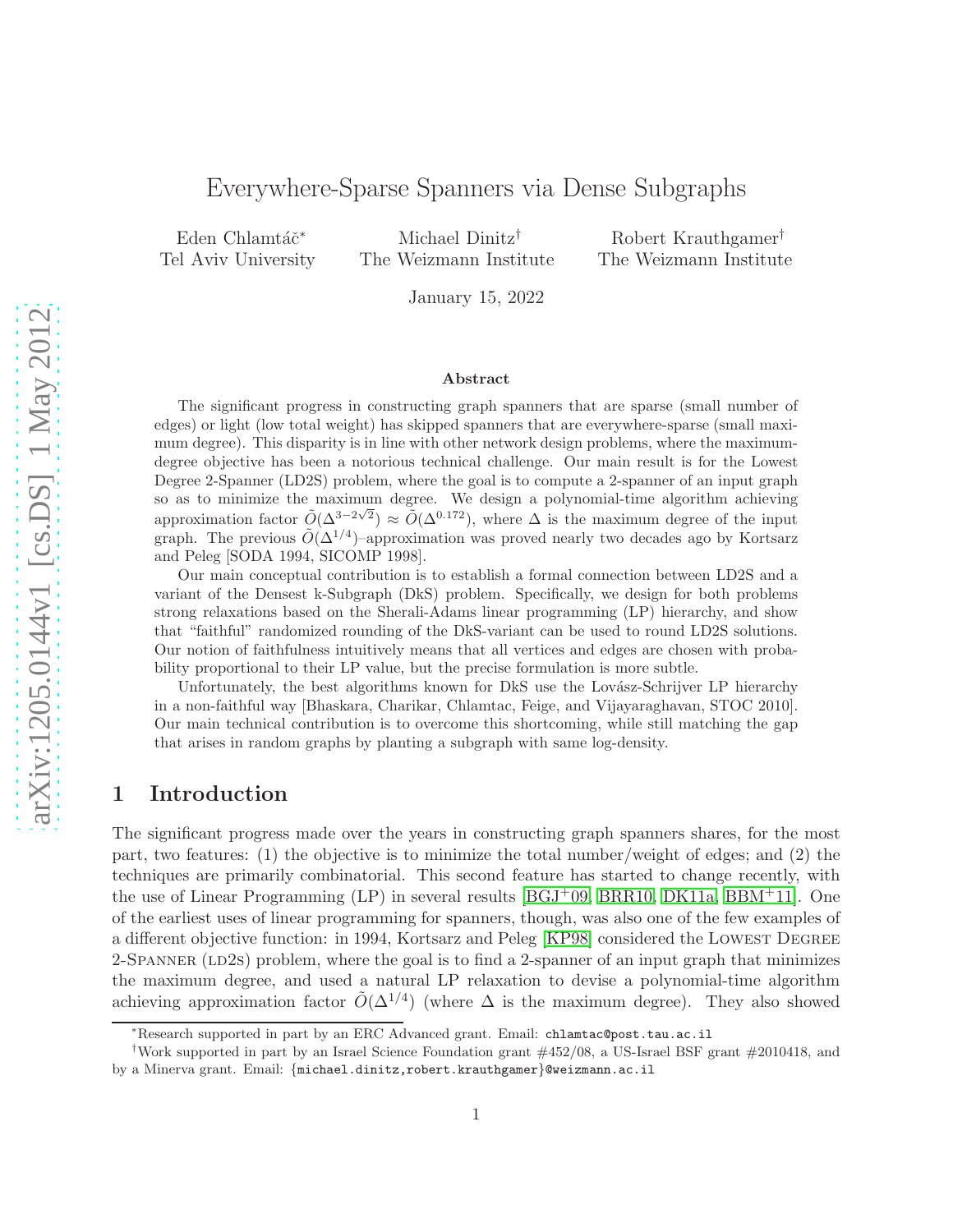that it is NP-hard to approximate LD2s within a factor smaller than  $\Omega(\log n)$ . We make the first progress on approximating LD2s since then, by designing a new approximation algorithm with an improved approximation factor.

**Theorem 1.1.** For an arbitrarily small fixed  $\varepsilon > 0$ , the LD2s problem can be approximated in polynomial time within factor  $\tilde{O}(\Delta^{3-2\sqrt{2}+\varepsilon}) \leq \tilde{O}(\Delta^{0.172})$ .

Degree bounds have a natural mathematical appeal and are also useful in many applications. For example, one common use of spanners is in compact routing schemes (e.g. [\[TZ01,](#page-37-0) [Din07\]](#page-35-4)), which store small routing tables at every node. If we route on a spanner with large maximum degree, then a priori the node of large degree will have a large table, even if the total number of edges is small. Similarly, the maximum degree (rather than the overall number of edges) is what determines local memory constraints when using spanners to construct network synchronizers [\[PU89\]](#page-36-1) or for efficient broadcast [\[ABP92\]](#page-34-0). The literature on approximation algorithms includes recent exciting work on sophisticated LP rounding for network design problems involving degree bounds (e.g. [\[LNSS09,](#page-36-2) [SL07\]](#page-36-3)).

**Dense subgraphs.** Our central insight involves the relationship between *sparse* spanners and finding dense subgraphs. Such an informal relationship has been folklore in the distributed computing and approximation algorithms communities; for instance, graph spanners are mentioned as the original motivation for introducing the DENSEST  $k$ -SUBGRAPH (DkS) problem [\[KP93\]](#page-36-4), in that case in the context of minimizing the total number of edges in the spanner. Surprisingly, we show that there is a natural connection between  $DkS$  and the more challenging task of constructing spanners that have small maximum degree. We prove that certain types of "faithful" approximation algorithms for a variant of  $Dks$  which we call SMALLEST  $m$ -EDGE SUBGRAPH (or  $smES$ ) imply approximation algorithms for LD2s, and then show how to construct such an algorithm for  $\varsigma m$ Es; combining these two together yields our improved approximation for LD2s.

We seem to be the first to formally define and study  $smES$ , although it has been used in previous work (sometimes implicitly) as the natural minimization version of Dks, see e.g. [\[Nut10,](#page-36-5) [GHNR07,](#page-36-6) [AGGN10\]](#page-34-1). A straightforward argument shows that an f-approximation for smes implies an  $\tilde{O}(f^2)$ approximation for  $Dks$ . In the other direction, all that was known was that an f-approximation for  $R$  implies an  $\tilde{O}(f)$ -approximation for smes. One contribution of this paper is a non-black box improvement: while the best-known approximation for Dks is  $O(n^{1/4+\epsilon})$ , we give an  $O(n^{3-2\sqrt{2}+\epsilon})$ approximation for smes. This improvement is key to our main result about approximating  $LD2s$ .

LP hierarchies. The log-density framework introduced in  $[BCC<sup>+10</sup>]$  in the context of Dks (see Section [2.2.1\)](#page-8-0) predicts, when applied to smes, that current techniques would hit a barrier at  $n^{3-2\sqrt{2}}$ , precisely the factor achieved by our algorithm. Here, the use of strong relaxations (namely LP hierarchies) is crucial, since simple relaxations have large integrality gaps. For example, one can show that the natural SDP relaxation for smEs has an  $\Omega(n^{1/4})$  integrality gap (for  $G = G(n, n^{-1/2})$ ) and  $m = n^{1/2}$ , similarly to the  $\Omega(n^{1/3})$ -gap shown for Dks by Feige and Seltser [\[FS97\]](#page-36-7).

While we borrow some of the algorithmic techniques developed for  $DkS$  by  $[BCC^+10]$ , the crucial need for a "faithful" approximation required us to develop new tools which represent a significant departure from previous work both in terms of the algorithm and its analysis. For example, our algorithm and analysis rely on the existence of consistent high-moment variables arising from the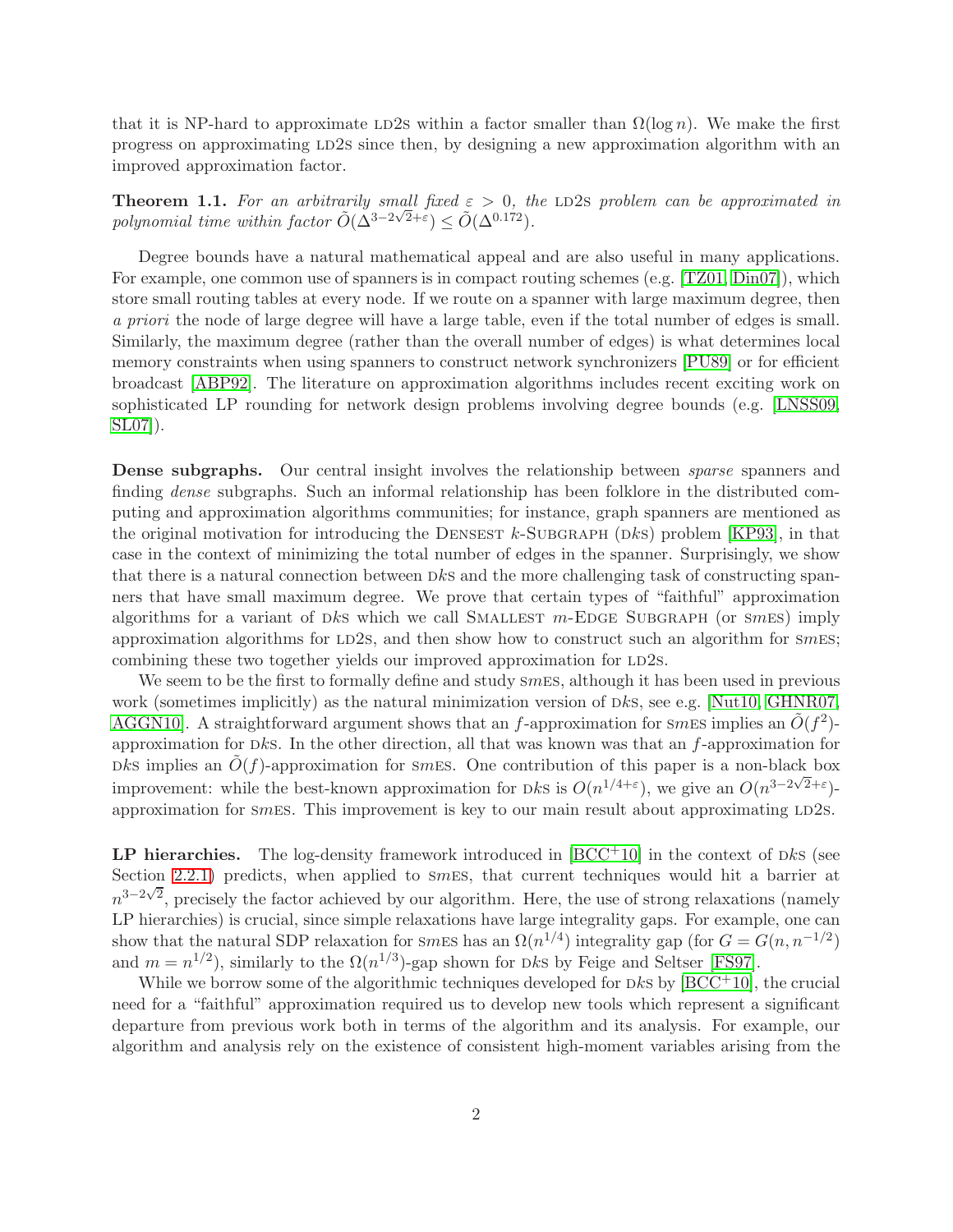Sherali-Adams [\[SA90\]](#page-36-8) hierarchy (see, e.g. Lemma [6.3\)](#page-26-0) and not present in the Lovász-Schrijver [\[LS91\]](#page-36-9) LP hierarchy (which was sufficient for  $[BCC^+10]$ ).

**Basic terminology.** We denote the (undirected)<sup>[1](#page-2-0)</sup> input graph by  $G = (V, E)$ , and let  $n = |V|$ . For a vertex  $v \in V$ , let  $\Gamma_G(v) = \{u : \{u, v\} \in E\}$  denote its neighbors in G. If the graph G is clear from context then we will drop the subscript and simply refer to  $\Gamma(v)$ . Recall that the maximum degree of vertices in G is denoted  $\Delta$ . We suppress polylogarithmic factors by using the notation  $\tilde{O}(f)$  as a shorthand for  $f \cdot (\log n)^{O(1)}$ .

As usual, a 2-spanner of G is a subgraph  $H = (V, E_H)$  such that every  $u, v \in V$  that are connected by an edge in  $G$  are also connected in  $H$  by a path of length at most 2. This is a special case of the more general notion of a k-spanner, which was introduced by Peleg and Schäffer  $[PS89]$ and has been studied extensively; see also Section [1.4.](#page-5-0)

## 1.1 LP-based approach for  $LD2s$

The LP relaxation of LD2s used by Kortsarz and Peleg [\[KP98\]](#page-36-0) is very natural: for each edge  $\{u, v\} \in E$  it has a variable  $x_{\{u, v\}} \in [0, 1]$ , plus additional variables  $x_{\{u, v\};w} \in [0, 1]$  for every  $w \in \Gamma(u) \cap \Gamma(v)$  (i.e., whenever  $u, v, w$  form a triangle in G). The objective is to minimize  $\lambda$ , subject to a degree constraint

$$
\sum_{v \in \Gamma(u)} x_{\{u,v\}} \le \lambda \qquad \forall u \in V,\tag{1}
$$

and the constraints that every edge in  $G$  (i.e. demand pair) is covered by either a 1-path or a 2-path in the spanner (subgraph):

$$
x_{\{u,v\}} + \sum_{w \in \Gamma(u) \cap \Gamma(v)} x_{\{u,v\};w} \ge 1 \qquad \forall \{u,v\} \in E.
$$
 (2)

$$
x_{\{u,v\};w} \le \min\{x_{\{u,w\}}, x_{\{v,w\}}\} \qquad \forall \{u,v\} \in E, \ w \in \Gamma(u) \cap \Gamma(v). \tag{3}
$$

This LP relaxation seems like a natural place to start, but it is actually quite weak, having integrality gap  $\Omega(\sqrt{\Delta})$ . Indeed, let G be a clique of size  $\Delta + 1$ ; observe that every 2-spanner of this G must have maximum degree at least  $\sqrt{\Delta}$ , while the LP has value  $\lambda \leq 1$  (by setting all x variables to  $1/\Delta$ ). The same argument works for a disjoint union of  $n/(\Delta+1)$  such cliques. Kortsarz and Peleg [\[KP98\]](#page-36-0) nevertheless managed to achieve  $\tilde{O}(\Delta^{1/4})$  approximation (in polynomial-time). Their algorithm combines a relatively simple rounding of this LP with another partial solution that does not use the LP, and whose analysis relies on a combinatorial lower bound on the optimum.

Our approach is to look at the Kortsarz-Peleg LP above from the perspective of a single vertex w. Consider an integral solution  $H$  to the LP above, i.e. a valid 2-spanner. From the viewpoint of w, incident edges are included in  $H$  for two possible reasons: either to span an edge connecting two neighbors of w (i.e., including the edges  $\{u, w\}$  and  $\{v, w\}$  in order to span the edge  $\{u, v\}$ ), or to span the edge itself. It's reasonable to focus on the case where  $H$  has significantly fewer edges than  $G$ , and therefore many edges in H are included because of the first reason. Let  $G_w$  be the subgraph of G induced by the neighbors of w, and let S be the subset of vertices of  $G_w$  that are adjacent to w in  $H$ . Then from the perspective of w, including the edges between w and S in H "covers" every demand formed by an edge (of  $G_w$ ) that connects two vertices in S, namely

<span id="page-2-0"></span> $1$ Our algorithm for LD2s also works for the directed case, though for simplicity we focus on undirected graphs.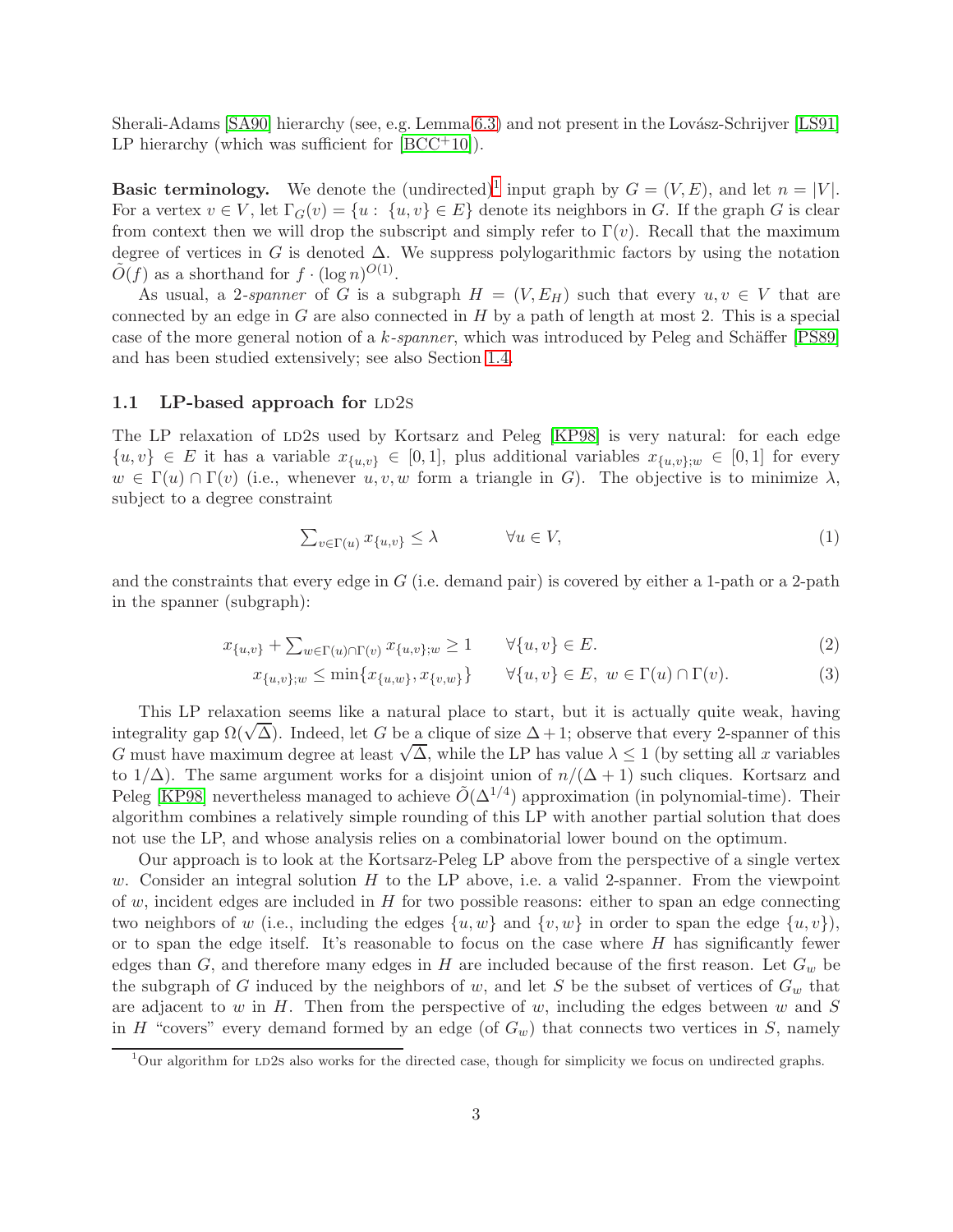$E' = \{\{u, v\} \in E: u, v \in S\}$ . We can look at each neighborhood this way, and reinterpret LD2s as the problem of covering every demand in at least one neighborhood  $G_w$ , while minimizing the maximum degree.

This viewpoint naturally suggests an LP-based algorithm for LD2S: solve the Kortsarz-Peleg LP above (or some other relaxation), and for every  $w \in V$ , interpret  $\sum_{\{u,v\} \in E: u,v \in \Gamma(w)} x_{\{u,v\};w}$  as the amount of "demand" that w is supposed to cover locally, and  $\sum_{u \in \Gamma(w)} x_{\{w,u\}}$  as w's "budget". Then for each  $w \in V$  run a subroutine that covers the required amount of demand within the budget. Since in LD2s every demand must be covered, this subroutine should cover the required amount of demand but is free to somewhat violate the budget constraint; the amount of violation will correspond to the LD2s approximation guarantee. We thus need to solve the SMALLEST  $m$ -EDGE SUBGRAPH (smes) problem: given a graph (in our case  $G_w$ ) and a value m, choose as few vertices as possible subject to covering at least  $m$  edges, where an edge is covered if both its endpoints are chosen.

Unfortunately, this reduction from LD2s to smes does not work. There are two main issues with it. First, if w chooses to add an edge to u (i.e. the smaller subseted in at  $G_w$  includes  $u \in \Gamma(w)$ ) then this increases the degree of both  $w$  and  $u$ . So even if  $u$  stays within its own budget when  $G_u$  is processed, many of its neighbors might decide to add their edge to u, and the degree at u will be very large compared to its budget. Second, since we run a smes algorithm at each vertex separately, they might make poorly-correlated choices as to which demands they cover. This may cause a high degree of overlap in the demands covered by different vertices, leading to much less total demand covered. Both of these problems stem from the same source: while we used the LP to define the total demand and budget at each vertex, we did not require the smes algorithm to act in a way consistent with the LP. If we could force the smes subroutine to make decisions that actually correspond to the fractional solution, then both of these problems would be solved. This is our motivation for defining faithfulness.

### 1.2 Faithful rounding

While our formal notion of faithfulness is somewhat technical and depends on the exact problem that we want to solve, the intuition behind it is natural and can apply to many problems. Suppose that we have an LP in which there are variables  $\{x_e\}_{e\in U}$  (where U is a universe of elements) as well as variables  $\{x_{e,e'}\}_{e,e'\in U}$ . In our case, each e is a vertex in a smEs instance (i.e. an edge in LD2s) and each pair  $\{e, e'\}$  is an edge in a smes instance (a 2-path in LD2s). A standard way of interpreting fractional LP values is as *probabilities*, i.e. we think of  $x_e$  as the probability that e should be in the solution. This interpretation naturally leads to independent randomized rounding, where we take e into our solution with probability proportional to  $x_e$ . By this interpretation,  $x_{e,e'}$ should be the probability that both  $e$  and  $e'$  are in the solution. But now we have a problem, since the natural constraints to force this type of situation in an integral setting, namely constraints such as  $x_{e,e'} \le \min\{x_e, x_{e'}\}$ , correspond poorly to the probabilities obtained by independent randomized rounding. For example, if  $x_e = x_{e'} = x_{e,e'}$ , then the LP "believes" that the probability that both e and  $e'$  are in the solution is  $x_{e,e'}$ , but under independent randomized rounding this event happens with probability  $x_e \cdot x_{e'} = x_{e,e'}^2$ , which could be much smaller. In a faithful rounding this does not happen: roughly speaking, faithfulness requires every element and pair of elements to be included in the solution with probability that is proportional to its LP value.

Many algorithms are naturally faithful, and indeed we suspect that one reason this notion has not been defined previously (to the best of our knowledge) is that in most cases it either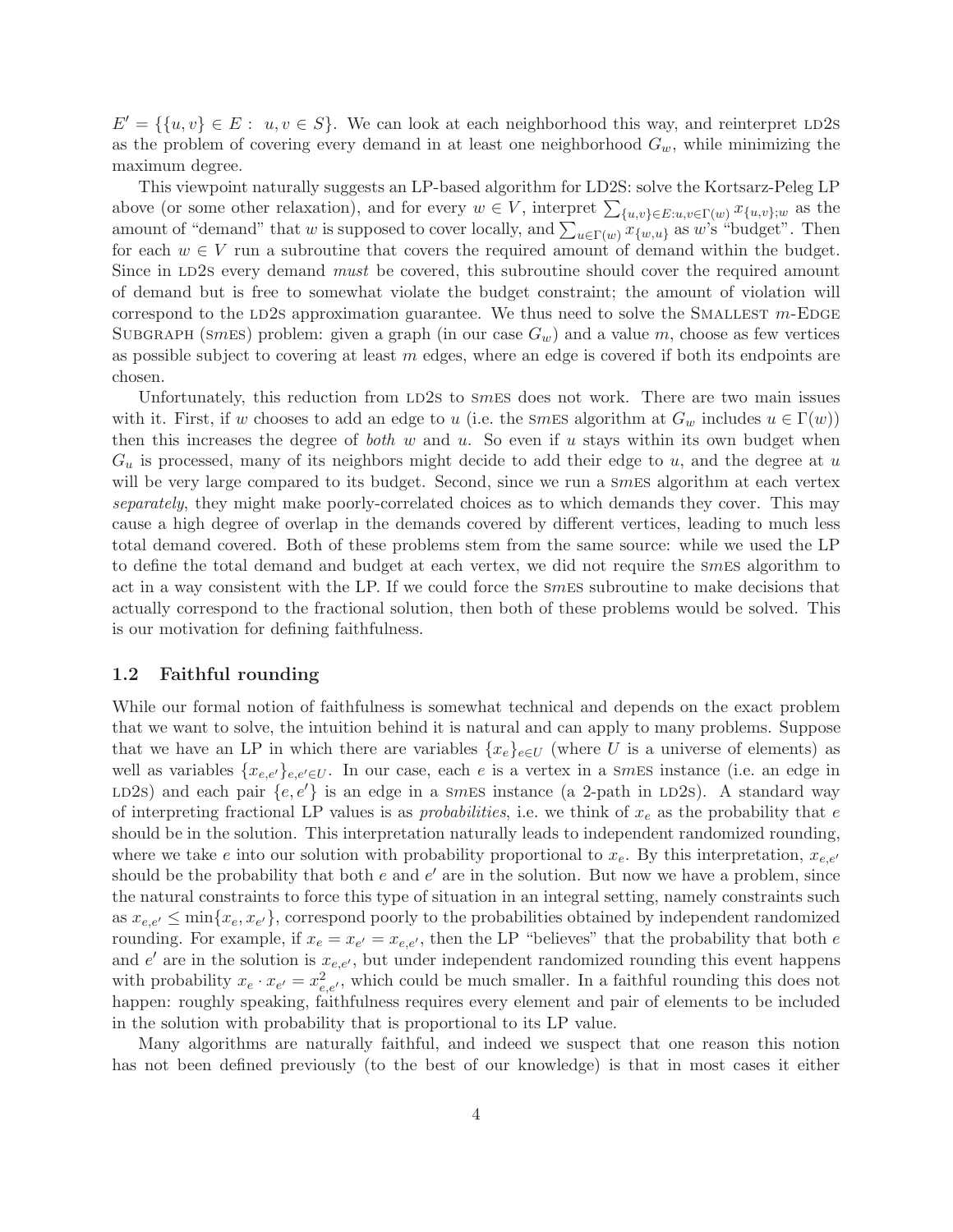falls out from the analysis "for free" or it is unnecessary. The connection we show between LD2s and faithful rounding for smes might give one hope that the recent algorithmic breakthrough for  $b$ ks by Bhaskara, Charikar, Chlamtac, Feige and Vijayaraghavan  $[BCC<sup>+</sup>10]$  $[BCC<sup>+</sup>10]$  could imply better approximations for LD2s. However, their result heavily uses hierarchies, which creates a formidable obstacle for faithful rounding, as we discuss in Section [1.3.](#page-4-0)

### <span id="page-4-0"></span>1.3 LP hierarchies and faithful rounding

Following the lead of Bhaskara et al.  $[BCC^+10]$ , we employ a strong LP relaxation for smes, which can be viewed as part of an LP hierarchy. In this context, a hierarchy is a sequence of increasingly tight relaxations to a 0-1 program, usually obtained via a general mechanism that works for any 0-1 program. Such hierarchies (for both LPs and SDPs) have been suggested by Sherali and Adams [\[SA90\]](#page-36-8), Lovász and Schrijver [\[LS91\]](#page-36-9), and Lasserre [\[Las02\]](#page-36-11) (in our case, we use the Sherali-Adams hierarchy). A key property shared by these hierarchies is that they are locally integral; that is, the  $q$ -th relaxation in the hierarchy coincides exactly with the convex hull of feasible 0-1 solutions, when both are projected onto any  $q$ -dimensional subspace corresponding to  $q$ variables in the program.<sup>[2](#page-4-1)</sup> Specifically for Sherali-Adams, the  $q$ -th relaxation for a given 0-1 linear program with variables  $x_1, \ldots, x_N \in \{0, 1\}$ , is obtained by extending the 0-1 program to include a variable  $x_S$  for every  $S \subseteq \{1, \ldots, N\}$ ,  $|S| \leq q$ , and then writing a "locally integral" relaxation for this extended 0-1 program to guarantee that  $x_S = \prod_{i \in S} x_i$  (by convention  $x_{\emptyset} = 1$ ). For more details, see the survey [\[CT12\]](#page-35-6).

There has been a recent surge of interest in the study of hierarchies of LPs (or other convex programs), especially in connection with approximation algorithms for combinatorial optimization problems. Specifically, such strong relaxations can potentially lead to progress on problems whose approximability has persistent gaps, such as VERTEX-COVER and MINIMUM-BISECTION. This line of attack was probably first described explicitly in [\[ABL02\]](#page-34-2). However, designing rounding procedures for these relaxations is often quite challenging. Indeed, relatively few papers have managed to improve over state-of-the-art approximation algorithms using hierarchies. The few papers that do give improved approximation bounds using hierarchies include [\[Chl07,](#page-35-7) [CS08,](#page-35-8) [BCG09,](#page-35-9)  $CKR10, BCC<sup>+</sup>10.3$  $CKR10, BCC<sup>+</sup>10.3$  $CKR10, BCC<sup>+</sup>10.3$  $CKR10, BCC<sup>+</sup>10.3$  In particular, the last paper designs a rounding procedure for an LP hierarchy for  $Dks$ , which we adapt for  $smES$ .

Our plan is to leverage the success of  $[BCC^+10]$ , but as mentioned before, we face a serious obstacle — their rounding procedure is not faithful. They essentially condition on a small set of events, for instance that the solution includes a small set  $S^*$  of *carefully chosen* elements, and then they use only the LP variables for sets containing this  $S^*$ , namely, a variable  $x_{S^* \cup \{u\}}$  is now thought of as the LP variable for singleton  $u$ . But clearly that variable might have very little to do with the actual  $x_u$ , which is the quantity with respect to which we are trying to be faithful.

Our main technical contribution is to overcome this and design a faithful rounding for  $smES$ based on Sherali-Adams. Our algorithm is loosely based on the Dks algorithm of  $[BCC^+10]$ , but numerous technical difficulties have to be resolved to make it faithful. This, together with our reduction from LD2s to faithful smes, gives our new approximation algorithm for LD2s. We believe

<span id="page-4-1"></span><sup>&</sup>lt;sup>2</sup>Consequently, if N denotes the number of initial 0-1 variables, then the N-th relaxation is exactly the convex hull of all 0-1 solutions, i.e., corresponds to solving the 0-1 optimization problem exactly. The q-th relaxation in the sequence can be written explicitly as a (linear) program of size  $N^{O(q)}$ , and thus solved in time  $N^{O(q)}$ .

<span id="page-4-2"></span><sup>&</sup>lt;sup>3</sup>There are also papers that recover known approximation bounds, say a PTAS, while other ones show the limitations of these hierarchies by exhibiting integrality gaps for certain problems and hierarchies.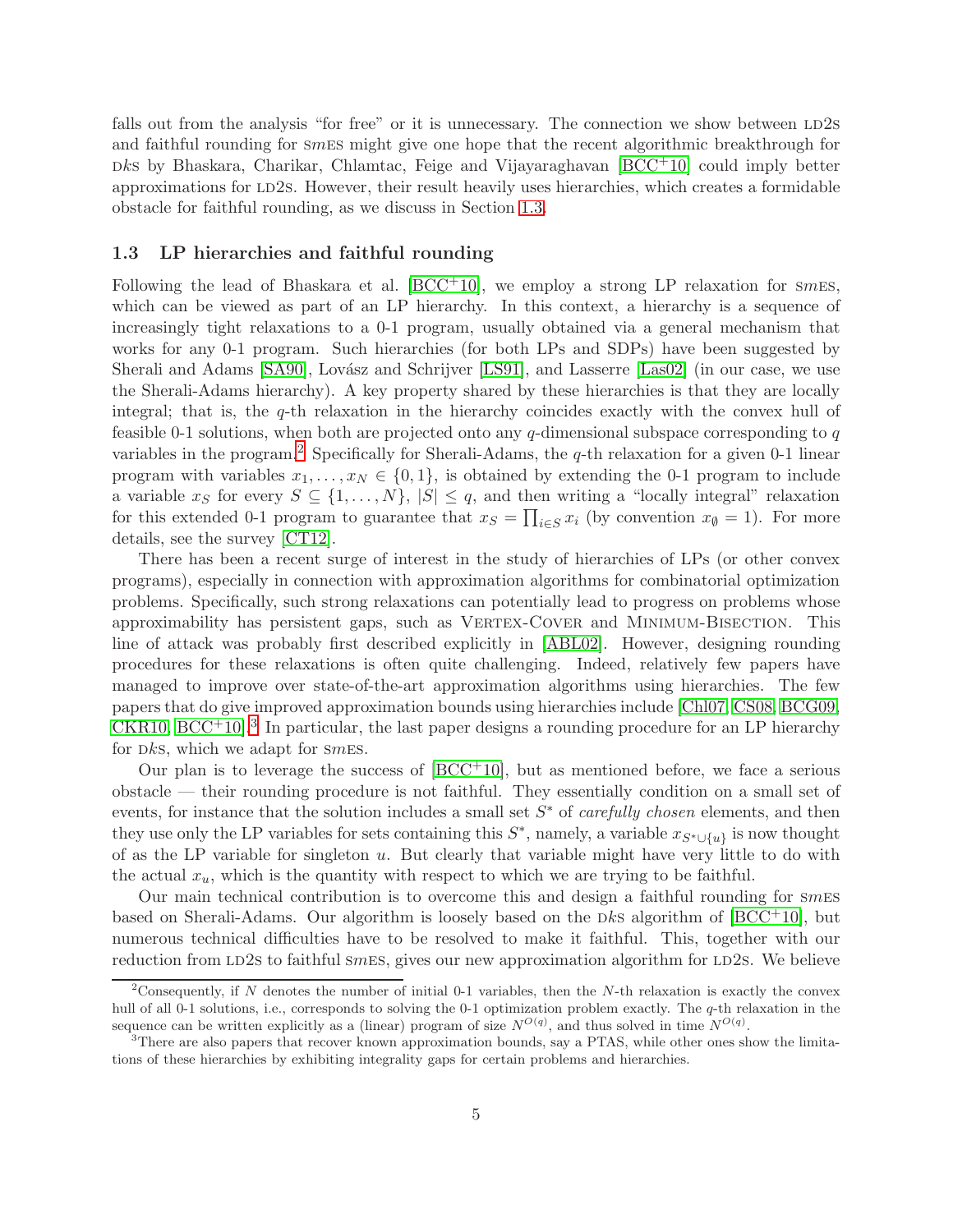that our notion of faithful rounding is of independent interest, and might prove useful for other approximation algorithms, especially in the context of using hierarchies such as Sherali-Adams.

For comparison, we mention that recent algorithmic results, due to [\[BRS11,](#page-35-11) [GS11\]](#page-36-12), design rounding schemes for the Lasserre [\[Las02\]](#page-36-11) hierarchy. Their rounding appears to be faithful (at least at an informal level), but it is not applicable to our context. First, their analysis holds only for expander-like graphs, and second, their rounding technique applies to problems such as constraint satisfaction and graph partitioning, with no connection to Dks.

#### <span id="page-5-0"></span>1.4 Related work

Graph spanners, first introduced by Peleg and Schäffer [\[PS89\]](#page-36-10) and Peleg and Ullman [\[PU89\]](#page-36-1), have been studied extensively, with applications ranging from routing in networks (e.g. [\[AP95,](#page-34-3) [TZ05\]](#page-37-1)) to solving linear systems (e.g. [\[ST04,](#page-37-2) [EEST08\]](#page-35-12)). The foundational result on spanners is due to Althöfer, Das, Dobkin, Joseph and Soares  $[ADD<sup>+</sup>93]$ , who gave an algorithm that, given a graph and an integer  $k \geq 1$ , constructs a  $(2k-1)$ -spanner with  $n^{1+1/k}$  edges. Unfortunately this result obviously does not give anything nontrivial for 2-spanners, and indeed it is easy to see that there exist graphs for which every 2-spanner has  $\Omega(n^2)$  edges, thus nontrivial absolute bounds on the size of a 2-spanner are not possible. Kortsarz and Peleg [\[KP94\]](#page-36-13) were the first to consider relative bounds for spanners. They gave a greedy  $O(\log |E|/|V|)$ -approximation algorithm for the problem of finding a 2-spanner with the minimum number of edges. This was then extended to variants of 2-spanners, e.g. client-server 2-spanner [\[EP01\]](#page-36-14) and fault-tolerant 2-spanner [\[DK11a,](#page-35-2) [DK11b\]](#page-35-13) (for which only  $O(\log \Delta)$  is known). All of these bounds are basically optimal, assuming P  $\neq$  NP, due to a hardness result of Kortsarz [\[Kor01\]](#page-36-15).

## 1.5 Outline

We begin in Section [2](#page-38-0) by giving a high-level overview of our reduction from LD2s to smes and our faithful rounding for smes. This overview is not technically accurate, but provides a simplified algorithm and analysis in order to provide the intuition behind our approach. In Section [3](#page-11-0) we give a formal description of the LP relaxations for both problems. In Section [4](#page-16-0) we give the details behind our reduction. Section [5](#page-18-0) contains preliminaries for our smes rounding algorithm, while the algorithm itself can be found in Section [6,](#page-22-0) and the analysis is in Section [7.](#page-26-1) Finally, we conclude with a discussion of future directions Section [8.](#page-34-5)

## 2 Overview of our approach

## 2.1 Overview of LP relaxation for LD2s and reduction to  $smES$

In this section we give an LP relaxation for  $LD2s$  that uses a relaxation of  $SmES$  as a black box, as well as an algorithm that shows how to use a faithful rounding for  $sm \geq$  to approximate LD2s. Both the relaxation and the algorithm presented here are simplifications that ignore some technical details; the full relaxation and algorithm, as well as all proofs, can be found in Sections [3](#page-11-0) and [4.](#page-16-0)

We will actually give a relaxation for a slightly more general version of LD2s in which instead of spanning all edges we are given a subset  $E \subseteq E$  and are only required to span edges in E. Note that the optimal solution for demands  $E \subseteq E$  has maximum degree that is at most the maximum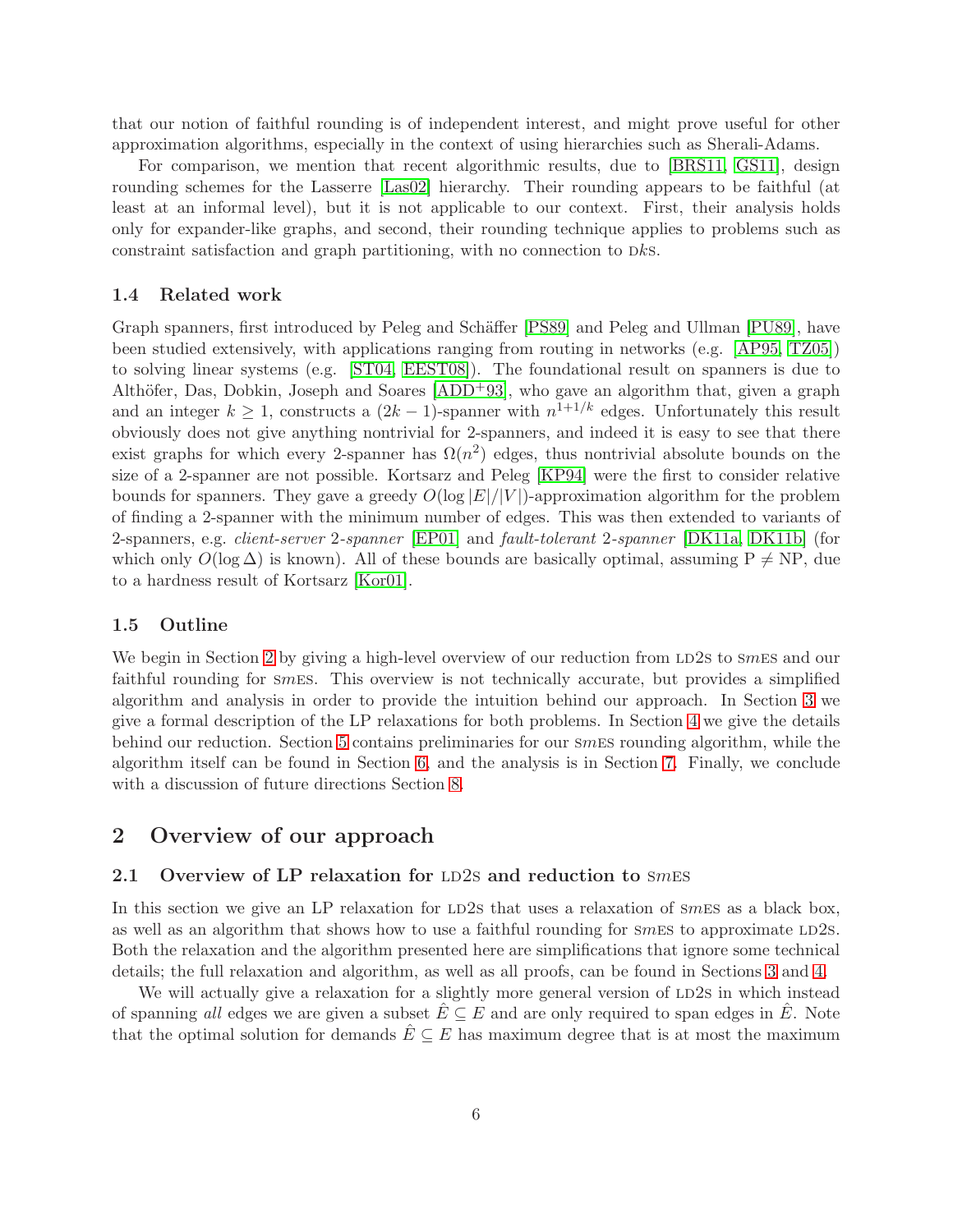degree of the optimal solution to the original LD2s problem (where all edges are demands). This will allow us to cover some demands, re-solve the LP with only the remaining demands, and repeat.

Our relaxation is a feasibility LP, so we will guess the optimal degree bound  $\lambda$  and use it as a constant in the LP. For each  $u \in V$ , let  $G_u = (V_u, E_u)$  be the induced subgraph of  $(V, E)$  on  $\Gamma_G(u)$ . Our relaxation includes a fractional smes solution for each  $G_u$ : let  $\mathbf{SmES-LP}(G_u)$  be a linear relaxation of smes with variables  $\{z_v^u\}_{v \in V_u} \cup \{z_e^u\}_{e \in E_u}$  with the property that  $z_{\{w,v\}}^u \le \min\{z_w^u, z_v^u\}$ for all  $\{w, v\} \in E_u$ . In a 0-1 solution this means an edge is covered only if both of its endpoints are chosen. Any polytope that includes this basic condition can be used, but obviously the tighter this relaxation is the tighter our LD2s relaxation will be, and in the end we will use a much stronger relaxation for smes that is based on the Sherali-Adams hierarchy.

Our relaxation for LD2s with demands  $E \subseteq E$  is given by [\(4\)](#page-6-0)-[\(7\)](#page-6-1).

<span id="page-6-0"></span>
$$
((z_v^u)_{v \in V(G_u)}, (z_e^u)_{e \in E(G_u)}) \in \mathbf{SmES-LP}(G_u) \qquad \forall u \in V \tag{4}
$$

$$
\max\{z_v^u, z_u^v\} \le x_{\{u,v\}} \qquad \qquad \forall \{u,v\} \in E \tag{5}
$$

<span id="page-6-4"></span><span id="page-6-3"></span>
$$
\sum_{v \in \Gamma(u)} x_{\{u,v\}} \le \lambda \qquad \qquad \forall u \in V \tag{6}
$$

<span id="page-6-1"></span>
$$
x_{\{u,v\}} + \sum_{w \in \Gamma(u) \cap \Gamma(v)} z_{\{u,v\}}^w = 1 \qquad \forall \{u,v\} \in \hat{E} \tag{7}
$$

Constraint [\(4\)](#page-6-0) requires that for each neighborhood graph  $G_u$  there is an associated fractional  $smES$  solution.<sup>[4](#page-6-2)</sup> Constraint [\(5\)](#page-6-3) simply requires that for each edge, if either of the smES instances at its endpoints include it in their solution then we include it in the overall solution. Constraint [\(6\)](#page-6-4) gives the degree bound, and [\(7\)](#page-6-1) is the main covering constraint, requiring that every demand is either included or is spanned by a 2-path. It is easy to see that this is a valid relaxation for  $LD2s$ : if we are given a 2-spanner H of G with maximum degree at most  $\lambda$ , for every edge  $\{u, v\} \in E(H)$ we set  $x_{\{u,v\}} = 1$  and  $z_u^v = 1$  and  $z_v^u = 1$ . For every edge  $\{u, v\} \in E \setminus E(H)$  we arbitrarily choose some  $w \in V$  so that  $\{u, w\} \in E(H)$  and  $\{w, v\} \in E(H)$  (some such w must exist since H is a 2-spanner) and set  $z_{\{u,v\}}^w = 1$ . All other variables are 0.

We now show that it is sufficient to design a rounding scheme for smES that is faithful according to the following definition. Given a graph G, let  $\mathcal{L}(G)$  be an LP that has a variable  $\zeta_u$  for every  $u \in V(G)$  and a variable  $\zeta_e$  for every  $e \in E(G)$  (we will later instantiate  $\mathcal{L}(G)$  as various LP relaxations of smes).

**Definition 2.1.** A randomized rounding algorithm A is a factor f faithful rounding for  $\mathcal{L}(G)$  if, when given a valid solution  $((\zeta_u)_{u\in V}, (\zeta_e)_{e\in E})$  to  $\mathcal{L}(G)$ , it produces a randomized (not necessarily induced) subgraph  $H^* = (V^*, E^*)$  such that

- <span id="page-6-8"></span><span id="page-6-7"></span>1.  $\Pr[v \in V^*] \leq f \cdot \zeta_v$  for all  $v \in V(G)$ ,
- <span id="page-6-5"></span>2.  $Pr[\{u, v\} \in E^*] \leq \zeta_{\{u, v\}}$  for all  $\{u, v\} \in E(G)$ ,
- <span id="page-6-6"></span>3.  $|V^*| \leq f \cdot \sum_{v \in V(G)} \zeta_v$  (with probability 1), and
- 4.  $\mathbb{E}[|E^*|] \geq \tilde{\Omega}(\sum_{\{u,v\} \in E(G)} \zeta_{\{u,v\}}).$

<span id="page-6-2"></span><sup>4</sup>Our actual relaxation (Figure [3\)](#page-15-0) has a collection of smes instances for each neighborhood graph based on the possible degrees in a bipartite decomposition of an optimal solution, and we allow the LP to fractionally "guess" which of these instances to use.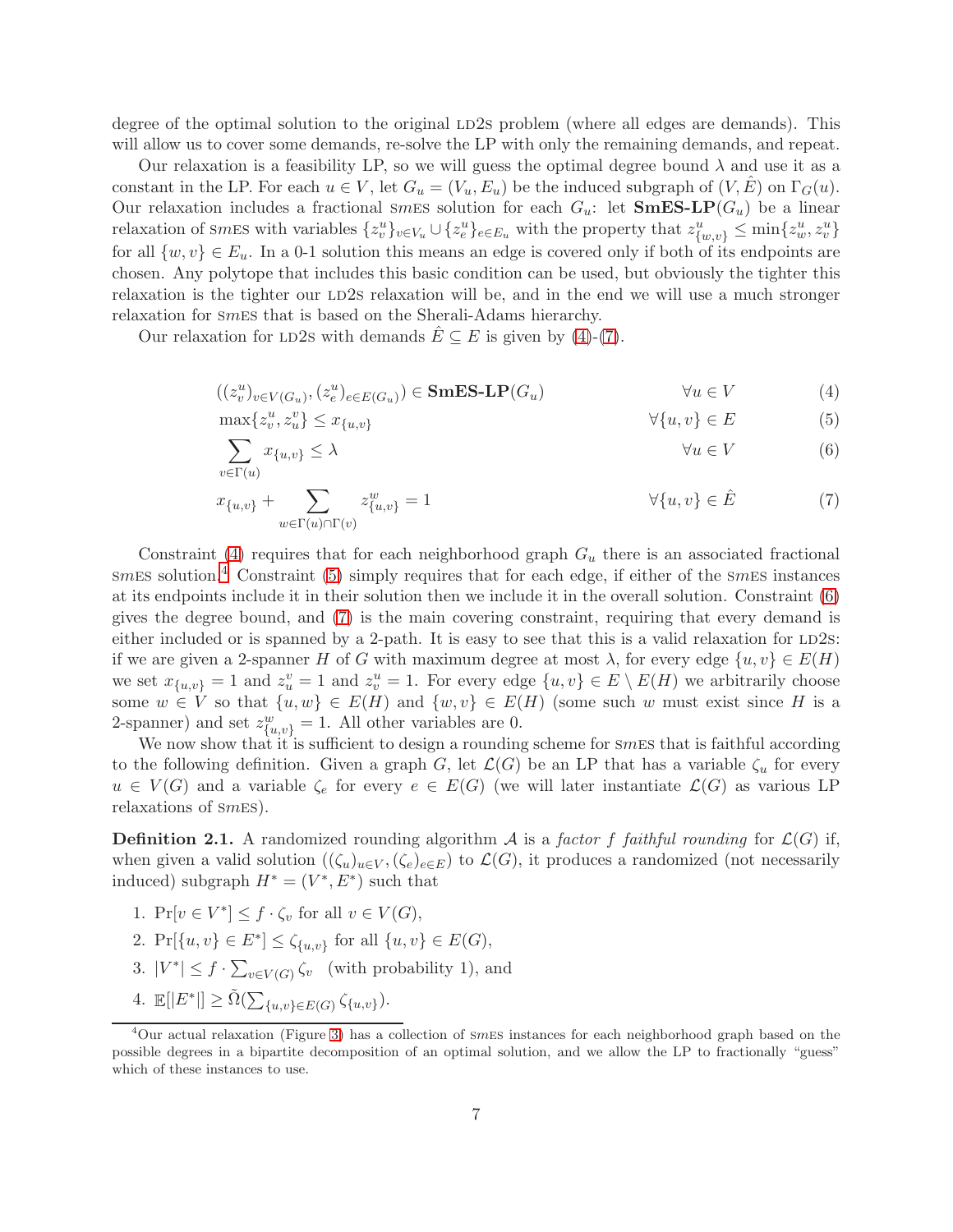Observe that if algorithm  $\mathcal A$  is a factor f faithful rounding for a relaxation of smess then it is also an f-approximation in the usual sense, simply by conditions [3](#page-6-5) and [4](#page-6-6) (up to a polylogarithmic loss in the amount of edges covered). The converse, however is not true: many rounding algorithms that give an  $f$ -approximation are not faithful, including [\[BCC](#page-35-5)<sup>+</sup>10].

We now show that if we are given an algorithm  $A$  that is a factor  $f(n)$  faithful rounding for smes (where n is the number of vertices in the smess instance), there is an  $O(f(\Delta))$ -approximation algorithm for LD2s that uses algorithm  $\mathcal A$  as a black box. The reduction is given as Algorithm [1.](#page-7-0) It begins with all edges as the demand set  $E$ , and first solves the LP relaxation for LD2s with demand set E. It adds every edge that has x value at least  $1/4$ , and then uses algorithm A to round each of the  $|V|$  smess instances in the relaxation. At the end of the loop it updates the demands E by removing edges that were successfully covered by this process, and repeats. Note that the edges covered by the smes roundings are used only in the analysis; in the algorithm we take the vertices output by each smes solution and include the appropriate edges in our spanner.

<span id="page-7-0"></span>

|              | Algorithm 1: Approximation algorithm for LD2s                                                                                                                                                                                    |
|--------------|----------------------------------------------------------------------------------------------------------------------------------------------------------------------------------------------------------------------------------|
|              | <b>Input</b> : Graph $G = (V, E)$ , degree bound $\lambda$ , factor $f(n)$ faithful rounding algorithm A for                                                                                                                     |
|              | SmES                                                                                                                                                                                                                             |
|              | <b>Output:</b> 2-spanner $H = (V, E_H)$ of G                                                                                                                                                                                     |
|              | $1 \tilde{E} \leftarrow E, E_H \leftarrow \emptyset$                                                                                                                                                                             |
|              | 2 while $\hat{E} \neq \emptyset$ do                                                                                                                                                                                              |
| $\mathbf{3}$ | Compute a valid solution $\langle \vec{x}, \vec{z} \rangle$ for LP (4)-(7) on graph G with demands $\hat{E}$                                                                                                                     |
| 4            | $E_x \leftarrow \{e \in E : x_e \geq 1/4\}$                                                                                                                                                                                      |
| $5^{\circ}$  | foreach $u \in V$ do                                                                                                                                                                                                             |
|              | 6<br>$\begin{array}{c} \mathbf{6} \\ \mathbf{7} \end{array}$ $\begin{array}{c} H_u^* \leftarrow \mathcal{A}(G_u, \bar{z}^u) \\ E_u \leftarrow \{\{u, v\} \in E : v \in V(H_u^*)\} \end{array}$<br>// output of SMES rounding $A$ |
|              |                                                                                                                                                                                                                                  |
|              | // Add all edges found in above rounding                                                                                                                                                                                         |
|              | $8 \mid E_H \leftarrow E_H \cup E_x \cup (\bigcup_{u \in V} E_u)$                                                                                                                                                                |
|              | // Remove satisfied demands                                                                                                                                                                                                      |
| 9            | $\hat{E} \leftarrow \hat{E} \setminus (E_H \cup \{\{u, v\} : \exists w \in V \text{ s.t. both } \{u, w\}, \{w, v\} \in E_H\})$                                                                                                   |

**Theorem 2.2.** Let algorithm A be a factor  $f(n)$  faithful rounding for smes (where n is the number of vertices in the smes instance). Then there is a (randomized)  $O(f(\Delta))$ -approximation for LD2s.

Proof. We provide only a sketch of the proof; details can be found in Section [4.](#page-16-0) We may assume that our LD2s algorithm guesses some  $\lambda \in [OPT, 2 \cdot OPT]$  simply by trying the  $O(log \Delta)$  relevant values and reporting the best solution. In this case, LP [\(4\)](#page-6-0)-[\(7\)](#page-6-1) is guaranteed to have a feasible solution. We now use Algorithm [1](#page-7-0) with this value of  $\lambda$ . It is easy to see that each iteration of the loop only increases the maximum degree by  $O(f(\Delta))$ . OPT: adding edges in  $E_x$  only costs a constant factor more than the fractional solution, Definition [2.1\(](#page-38-1)[3\)](#page-6-5) implies that rounding the smalless solution at u only increases the degree of u by  $f(|V_u|) \cdot \text{OPT} \leq f(\Delta) \cdot \text{OPT}$ , and Definition [2.1\(](#page-38-1)[1\)](#page-6-7) implies that rounding the smess solution at neighbors of u only increases the degree of u by  $O(f(|V_u|)) \cdot \text{OPT}$ (with high probability).

So we just need to show that the number of iterations is (with high probability) at most  $O(1)$ . To do this we prove that in every iteration the expected number of satisfied demands is at least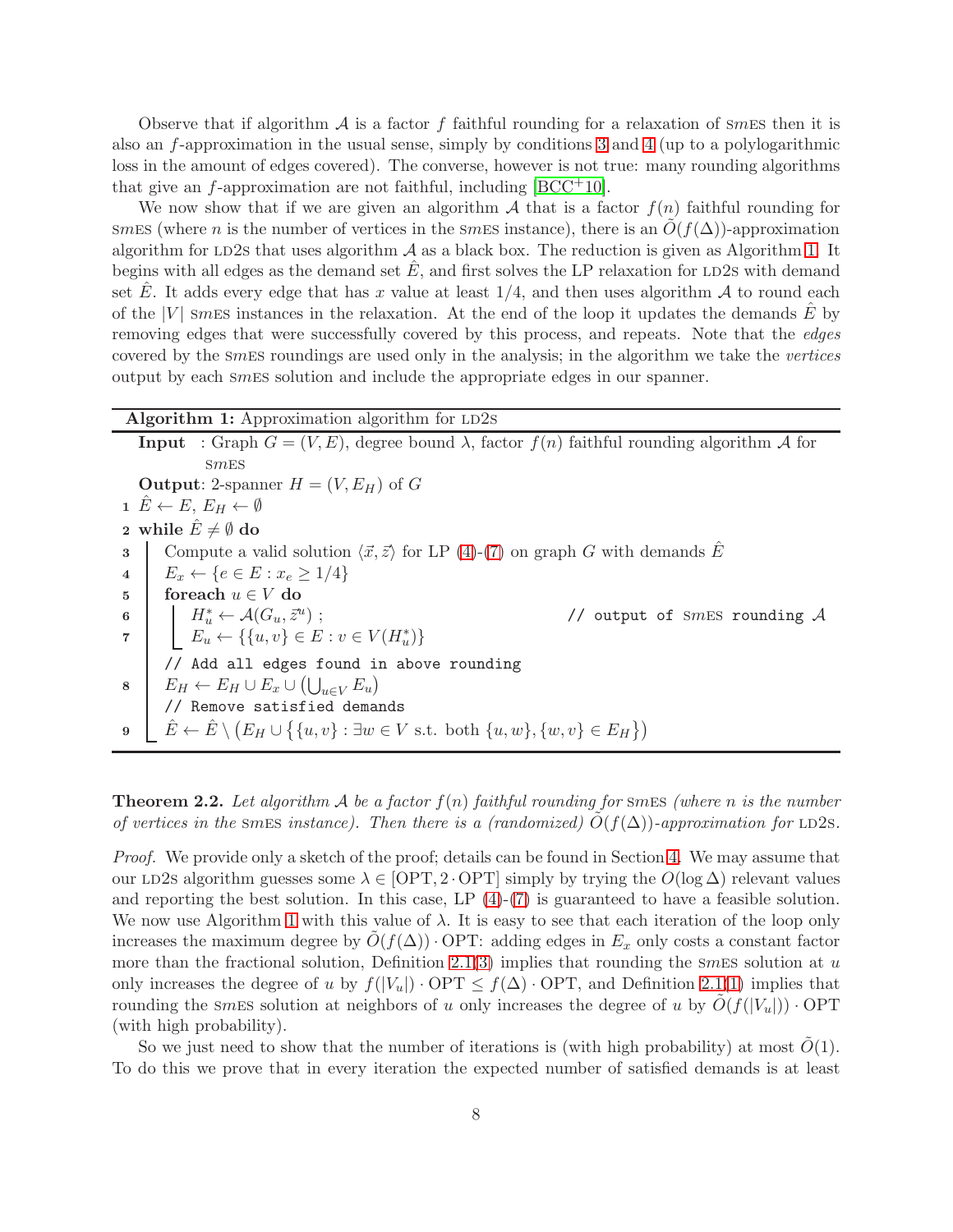$\Omega(|E|)$ . This is clearly true if  $|E_x|$  is large. If  $|E_x|$  is small, then summing [\(7\)](#page-6-1) over all  $\{u, v\} \in \hat{E}$ implies that the total amount of demand covered by  $smEs$  instances (i.e. the z variables) is large, say  $\Omega(|E|)$ . Now Definition [2.1](#page-38-1)[\(4\)](#page-6-6) guarantees that when we round an instance we still cover almost as much demand as the LP (up to a polylogarithmic factor), and Definition [2.1](#page-38-1)[\(2\)](#page-6-8) implies that this coverage is spread out among the demands in a way that corresponds to the LP. This, together with [\(7\)](#page-6-1), implies that the total coverage is large but no edge is "overcovered". Thus while we cannot guarantee that every demand is covered with high probability in each iteration, an averaging argument guarantees that many demands are covered with *reasonable* probability. This is enough to give the expected amount of coverage that we need.  $\Box$ 

## 2.2 Overview of our faithful rounding algorithm for  $smES$

In this section we describe our faithful factor  $n^{3-2\sqrt{2}+\varepsilon}$  rounding algorithm for smes. While the description of the full algorithm is rather lengthy, and therefore deferred to Sections [5,](#page-18-0) [6,](#page-22-0) and [7,](#page-26-1) we give a high-level overview (with some technical details) and concentrate on a special case which illustrates the main ideas in the algorithm and its analysis.

#### <span id="page-8-0"></span>**2.2.1** DENSEST  $k$ -SUBGRAPH and the log-density framework

We follow the framework introduced in  $[BCC^+10]$ . They begin by defining the notion of log-density of a graph as  $log_n(D_{avg})$ , where  $D_{avg}$  is the average degree and n is the number of nodes. They then asked the following question: how hard is it to distinguish between 1) a random graph, and 2) a graph containing a subgraph with roughly the same log-density as the first graph?

More formally, they pose the following DENSE VERSUS RANDOM promise problem, parameterized by k and constants  $0 < \alpha, \beta < 1$ : given a graph G, distinguish between the following two cases:

1.  $G = G(n, p)$  where  $p = n^{\alpha-1}$  (this graph has log-density concentrated around  $\alpha$ ).

2. G is adversarially chosen so that the densest k-subgraph has log-density  $\beta$  (where  $k^{1+\beta} \gg pk$ ).

For certain ranges of parameters, it seems quite challenging to efficiently distinguish when  $\beta < \alpha$ . In fact, the following hypothesis is consistent with the current state of our knowledge:

<span id="page-8-1"></span>**Hypothesis 2.3.** For all  $0 < \alpha < 1$ , for all sufficiently small  $\varepsilon > 0$ , and for all  $k \leq \sqrt{n}$ , we cannot solve DENSE VERSUS RANDOM in polynomial time  $(w.h.p.)$  when  $\beta \leq \alpha - \varepsilon$ .

The above hypothesis (if true) has immediate implications for the hardness of approximation of both Dks and smes. Concretely, for smes, let  $m = k^{1+\beta}$  be the number of edges in k-subgraph in the second case. We know that in the first case w.h.p. the smallest  $m$ -edge subgraph has size at least  $\Omega(\min\{m, \sqrt{mn^{1-\alpha}}\})$ . Thus, if we could achieve approximation ratio  $\ll k'_\text{min}\{m, \sqrt{mn^{1-\alpha}}\}$ , this would refute Hypothesis [2.3](#page-8-1) for the corresponding parameters. For  $k = n^{\sqrt{2}-1}$  and  $\alpha = \sqrt{2}-1$ , the hypothesis implies that there exists no  $n^{3-2\sqrt{2}-\epsilon}$ -approximation for *smEs*.

While [\[BCC](#page-35-5)<sup>+</sup>10] matches the gap predicted by the log-density model for Dks with an  $n^{1/4+\varepsilon}$ approximation for  $Dks$  (even for general graphs), we also match the predicted gap for smess with an  $n^{3-2\sqrt{2}+\epsilon}$ -approximation for smes.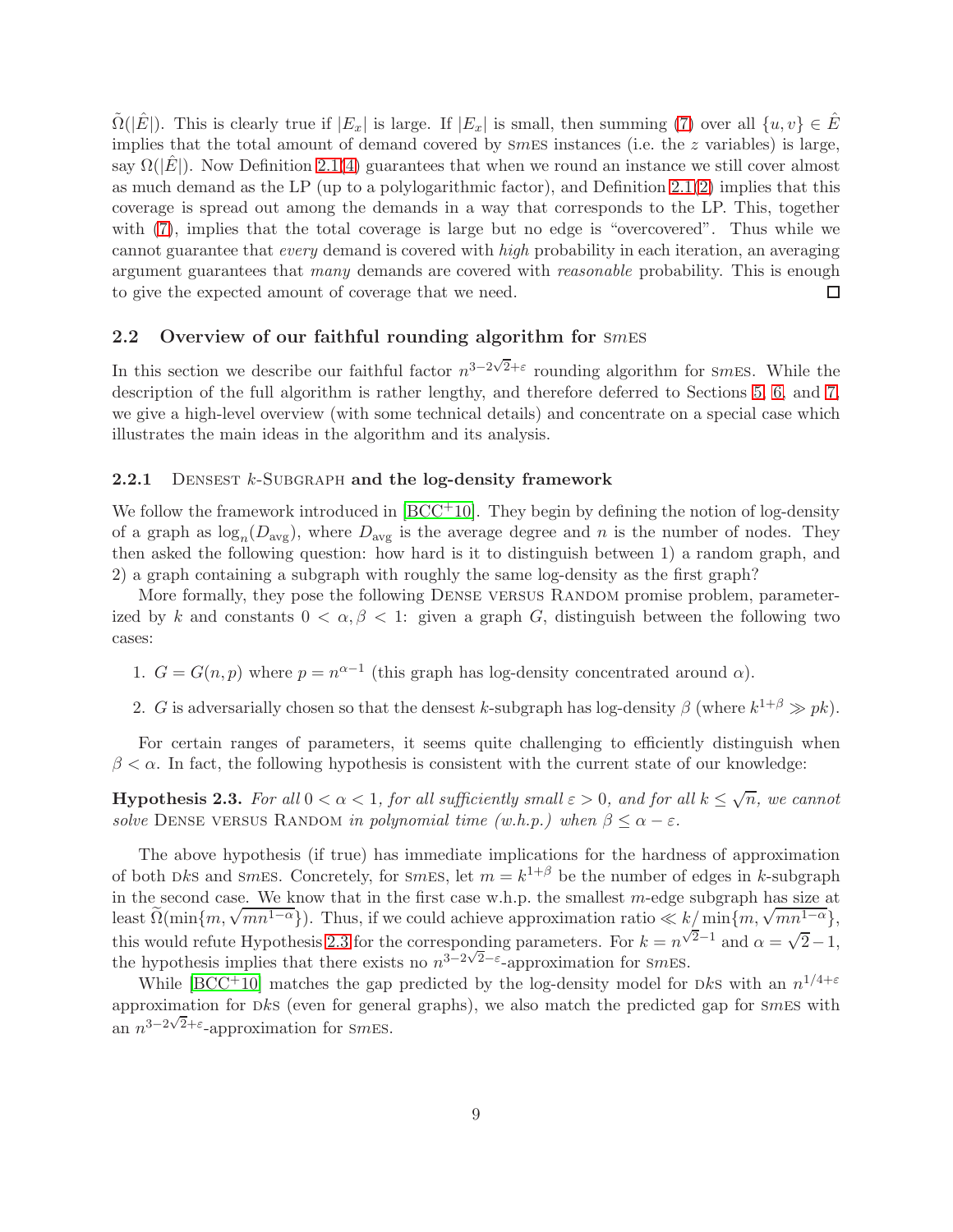#### 2.2.2 Parametrization and simplifications

In order to achieve a faithful rounding, we will make certain assumptions (which we later justify) about the structure of the intended solution to the LP relaxation. In particular, we will assume that the subgraph represented by the solution is regular, and that we are allowed to "guess" the size of the subgraph, k, and the degree in the subgraph, d, thus  $m = \Theta(kd)$  (see Section [3.1\)](#page-11-1).

We also make the following simplifying assumptions. Let  $f = f(n, k, d)$  be the intended approximation factor, which will be determined shortly. We may assume that  $f \leq d$ , since it is easy to achieve a faithful  $O(d)$ -approximation (see Appendix [A\)](#page-37-3). We also assume that the maximum degree in the input graph is at most  $D = nd/(kf^2)$  (see Appendix [B\)](#page-38-0).

Finally write  $\alpha = \log_n(D)$ , and define our intended approximation f implicitly as the value which satisfies  $f = n^{\alpha(1-\alpha)/(1+\alpha)}$  (together with the definition of D we can derive an explicit expression for  $\alpha$  and f). Note that maximizing this expression over  $\alpha \in [0,1]$  shows that  $f \leq n^{3-2\sqrt{2}}$ .

#### 2.2.3 LP relaxation and faithful rounding for SMES

 $v\in V$ 

With the previous assumptions in mind, we have the following feasibility-LP relaxation (simplified for this overview) which is implied by q rounds of Sherali-Adams, with variables  $\{z_T \mid T \subset V \cup$  $E, |T| \leq q$  (in the intended 0-1 solution,  $z_T = 1$  if and only if all vertices and edges in T are in the subgraph):

<span id="page-9-2"></span><span id="page-9-1"></span>
$$
\sum z_{T \cup \{v\}} = kz_T \qquad \qquad \forall T \subset V \cup E, |T| \le q - 1 \qquad (8)
$$

<span id="page-9-0"></span>
$$
\sum_{u \in \Gamma(v)} z_{T \cup \{u\}} = dz_T \qquad \forall T \subset V \cup E, |T| \le q - 1, \forall v \in T \cap V \qquad (9)
$$

$$
z_T = z_{T \cup \{u\}} = z_{T \cup \{v\}} = z_{T \cup \{u,v\}} \qquad \forall T \subset V \cup E, |T| \le q - 2, \forall \{u,v\} \in T \cap E \qquad (10)
$$
  

$$
0 \le z_T \le z_{T'} \le z_{\emptyset} = 1 \qquad \forall T' \subseteq T \qquad (11)
$$

The algorithm in its full generality is based on the caterpillar structures introduced in  $[BCC^+10]$ (where the caterpillar structure depends on  $\alpha$ ). Let us concentrate here on the case where  $\alpha = 1/s$ for some (fixed) integer  $s > 0$ , in which case the caterpillar is simply a path of length s. At its core, the algorithm (for this value of  $\alpha$ ) relies on an LP-analogue of the following combinatorial argument. Fix a vertex  $v_0$  in the optimum subgraph. For all  $t = 1, \ldots, s$ , let  $P_t^{v_0}$  be the union of all (possibly self-intersecting) paths of length t in the subgraph starting at  $v_0$ , and let  $V_t^{v_0}$  be final endpoints of those paths. Note that  $|V_1^{v_0}| = d$  and that  $|V_s^{v_0}| \leq k = \frac{dn}{f^2l}$  $\frac{dn}{f^2D}=\frac{d}{f^2}$  $\frac{d}{f^2} \cdot n^{1-\alpha} = \frac{d}{f^2}$  $\frac{d}{f^2}f^{(1+\alpha)/\alpha} = df^{s-1}.$ Therefore, there must be some  $t \in \{1, \ldots, s-1\}$  for which  $|V^{v_0}_{t+1}|/|V^{v_0}_t| \leq f$ . Now consider the subgraph at this step  $H_t^{v_0} = (V_t^{v_0}, V_{t+1}^{v_0}, \{\{v_t, v_{t+1}\} \mid \exists v_0 - \ldots - v_t - v_{t+1} \in P_{t+1}^{v_0}\})$ . Since the vertices in  $V_t^{v_0}$  all have degree d, the average degree of vertices in  $V_{t+1}^{v_0}$  is at least  $d/f$ . It turns out that even without access to the optimum subgraph we can isolate a subgraph with average degree at least  $d/f$  and at most  $kf$  vertices (this is essentially because by the degree bound, the number of vertices at any intermediate stage is at most  $D^{s-1} = n^{1-\alpha} = \frac{n}{D} = k \cdot \frac{f^2}{d} \leq k f$ ). This essentially gives an f-approximation for small since we can repeat until accumulating  $m$  edges).

Here we come to the fundamental difficulty in adapting such an approach to achieve a faithful rounding. The combinatorial algorithm depends on choosing an initial vertex  $v_0$  which is actually in the optimum subgraph. The analogous LP-rounding algorithm uses the LP values "conditioned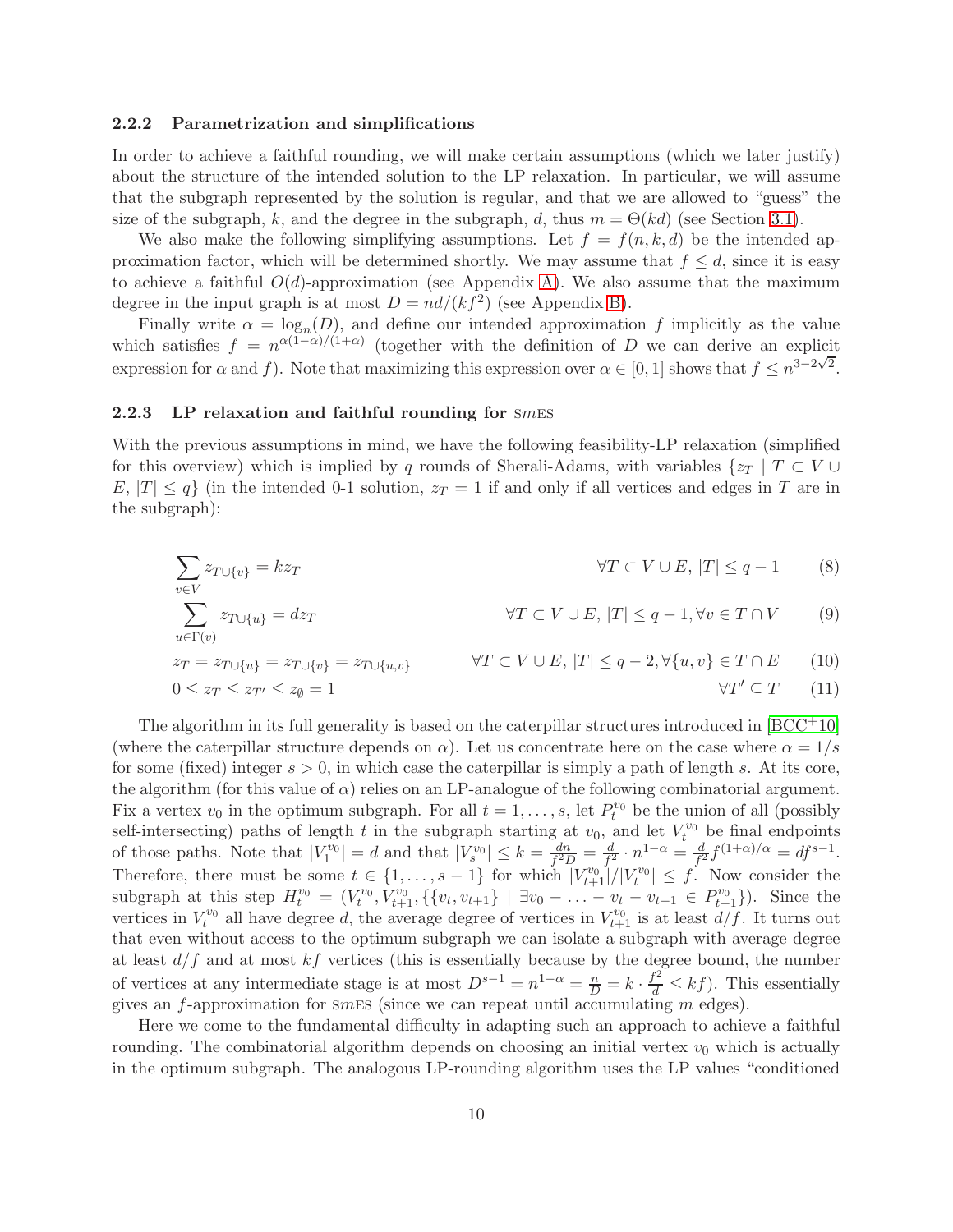on choosing  $v_0$ ", that is, values of the form  $z_{S\cup\{v_0\}}/z_{v_0}$  instead of the original  $z_S$  variables (where S corresponds to one or more vertices/edges along the path). However, it is the  $z<sub>S</sub>$  variables (in particular for singleton sets S representing one vertex or one edge) which we want to be faithful to in our rounding.[5](#page-10-0) Unfortunately, these two LP solutions might be almost completely unrelated.

To overcome this difficulty, we use a somewhat elaborate bucketing scheme, to ensure that all the relevant LP values are reasonably uniform, as follows. Denote by  $\mathcal{P}_t^v$  the set of all length t paths in the graph starting at vertex v, and by  $z_p$  the variable for a path p (i.e.,  $z_T$  where T is the set of edges and vertices in p, or by Constraint  $(11)$ , T could equivalently be just the edges in p). The core of the analysis of the LP-analogue relies on the equality

$$
\sum_{v} \sum_{p \in \mathcal{P}_t^v} z_p = \sum_{v} d^t z_{\{v\}} = k d^t,
$$

obtained by Constraint [\(8\)](#page-9-1) and repeated applications of [\(9\)](#page-9-2), but in fact it can use any set of length-s paths  $P$  for which  $\sum_{p \in P} z_p = \Omega(k d^s)$ . Thus by partitioning the set of paths  $\bigcup_v P_s^v$  into buckets and choosing a bucket  $P$  with the largest LP value, we can ensure that in every path  $p = u_0 - u_1 - \ldots - u_s$  in the bucket P certain LP values (like the ones corresponding to entire paths,  $z_p$ , or the ones corresponding to path prefixes,  $z_{\{\{u_{i-1},u_i\}|i\in[t]\}}$  for some  $t \in [s-1]$ , or to vertices in certain positions,  $z_{\{u_t\}}$ , or to "conditioned" values,  $z_{\{u_0, u_t\}}/z_{\{u_0\}}$ ) are all independent of the choice of path (up to a constant factor). In other words, within the bucket  $\mathcal{P}$  (say, vertices  $u_t$ for a fixed  $t \in \{0, \ldots, s\}$ , the corresponding LP values will be essentially uniform over the choice of starting vertex  $u_0$  and path p.

Using the uniformity obtained via the above bucketing scheme, we can relate the algorithm (which is based on the conditioned LP values) to the original LP values. After some additional combinatorial bucketing, we can run the following algorithm: let  $V_0$  be the set of starting vertices  $u_0$  (i.e. paths of length 0) that survive the bucketing, pick a starting vertex  $u_0 \in V_0$  uniformly at random, and for whichever level  $t \in [s-1]$  that gives the approximation guarantee (it can be shown that such a t exists), output the level t subgraph  $H_t^{u_0} = \{\{u_t, u_{t+1}\} \mid \exists p = u_0 - u_1 - \ldots - u_s \in$  $P$ . Since LP values are uniform, the question essentially becomes, how do we guarantee that no bucketed vertex (or edge) is chosen with much higher probability than the rest (or the average)? This is where we crucially use the regularity Constraint [\(9\)](#page-9-2) (as opposed to, say, a minimum degree constraint, as in  $[BCC^+10]$ . Roughly speaking, individual vertices and edges cannot be reached by a disproportionately large fraction of vertices  $u_0 \in V_0$ , because then the relative total LP weight of the corresponding paths (to such a vertex or edge) would exceed  $d<sup>t</sup>$ .

For the sake of concreteness, let us consider one specific aspect of faithful rounding: the probability with which the level t vertices  $u_t$  are chosen. Let  $\mathcal{P}_t$  be the set of length t prefixes of paths in P, let  $\mathcal{P}_t^{u_0}$  be the set of paths in  $\mathcal{P}_t$  that start with the vertex  $u_0 \in \mathcal{V}_0$ , and let  $\mathcal{V}_t$  (resp.  $\mathcal{V}_t^{u_0}$ ) be the set of level t endpoints of paths in  $\mathcal{P}_t$  (resp. in  $\mathcal{P}_t^{u_0}$ ). By the approximation guarantee (via an LP analogue of the above combinatorial argument), we have

<span id="page-10-1"></span>
$$
|\mathcal{V}_t^{u_0}| \leq f k. \tag{12}
$$

Suppose the bucketing also ensures that every  $u_0 \in V_0$  and  $u_t \in V_t^{u_0}$  are connected by roughly the same number of  $\mathcal{P}_t$  paths (up to a constant factor), which we denote by h. Also, suppose the cardinalities  $|\mathcal{V}_t^{u_0}|$  are roughly uniform for different choices of  $u_0$ . Then, abusing notation, we can

<span id="page-10-0"></span> $5$ This problem is only exacerbated in the general case, when the caterpillar has additional leaves to condition on.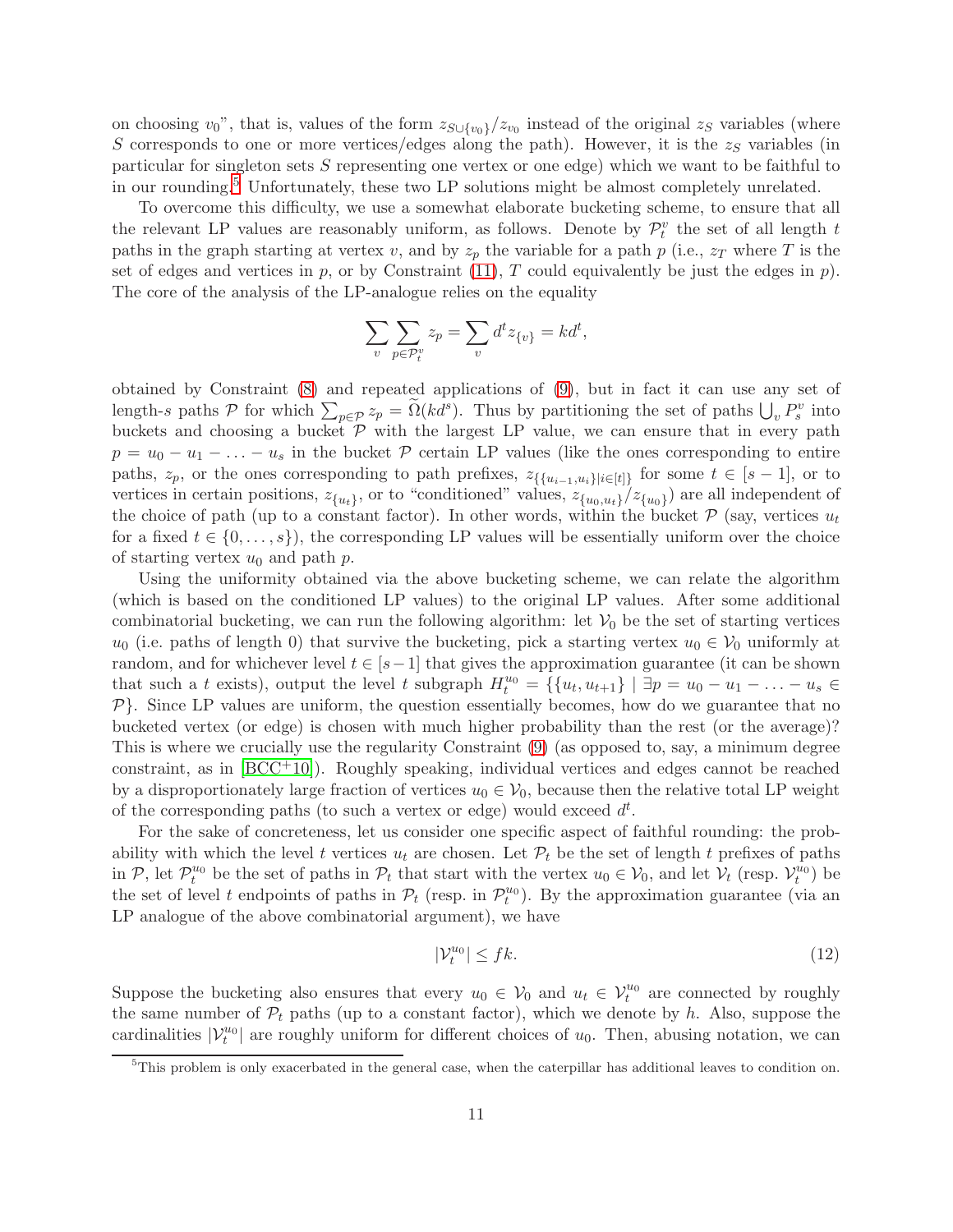write the number of paths as  $|\mathcal{P}_t| \approx |\mathcal{V}_0| \cdot |\mathcal{V}_t^{u_0}| \cdot h$ , and in particular, the total weight of paths  $p \in \mathcal{P}_t$ is  $z_p|\mathcal{V}_0|\cdot|\mathcal{V}_t^{u_0}|\cdot h \approx kd^t$ . Now, by repeated applications of Constraint [\(9\)](#page-9-2), we have that the total weight of paths leading to a specific vertex  $u_t \in V_t$  is  $z_p | \{u_0 \mid u_t \in V_t^{u_0}\} | h \le z_{u_t} d^t$  (note that this argument reverses the direction of paths in the algorithm and so crucially depends on the existence of consistent high-moment Sherali-Adams variables, which are not present in the Lovász-Schrijver hierarchy used in  $[BCC^+10]$ . Combining this with the (approximate) equality above, we can bound the probability that a vertex  $u_t$  is included in the output (the level t subgraph) as

$$
\frac{|\{u_0 \mid u_t \in \mathcal{V}_t^{u_0}\}|}{|\mathcal{V}_0|} \le \frac{d^t z_{u_t}}{z_p h |\mathcal{V}_0|} = \frac{|\mathcal{V}_t^{u_0}| z_{u_t}}{k} \le f z_{u_t}, \text{ by (12)}.
$$

## <span id="page-11-0"></span>3 LP relaxations

In this section we develop the basic LP relaxations that we will use, both for  $smES$  and for  $LD2S$ . We begin with smes, since we will need the LP we develop in order to define the LP for  $LD2s$ .

#### <span id="page-11-1"></span>3.1 LP relaxation for smes

It turns out that it is easier to develop faithful rounding algorithms for smes if we make certain simplifying assumptions. Namely, we would like to assume that the input graph is bipartite, and that the optimal solution is nearly-regular (vertices on the same side of the bipartition have degree within an  $O(\log n)$  factor of each other). These assumptions will affect our relaxation, so we discuss them here. Since these assumptions involve manipulations of the optimal (or at least an unknown) subgraph, one should view these as a thought experiment which justifies the correctness (i.e. feasibility) of our relaxations.

Formally, we define nearly-regular as follows:

**Definition 3.1.** A bipartite graph  $G = (U_0, U_1, E)$  is called  $(k_0, k_1, d_0, d_1)$ -nearly regular if for every  $b \in [2]$  we have  $|U_b| = k_b$  and the following condition on the degrees holds:

$$
d_b \ge \max_{u_b \in U_b} \deg(u_b) \ge \min_{u_b \in U_b} \deg(u_b) \ge \Omega(d_b/\log n)
$$

By convention, we will assume that  $k_0 \geq k_1$ , which implies that  $d_1 \geq \Omega(d_0/\log n)$ .

The next lemma shows that any graph  $H$  can be changed into a nearly-regular graph with almost the same number of edges. In particular, any dense subgraph  $H$  can be made nearly regular without losing too much in the density.

<span id="page-11-2"></span>**Lemma 3.2.** Given an arbitrary graph  $H = (V, E)$  on n vertices, there exist values  $k_0, k_1, d_0, d_1$ and disjoint vertex sets  $U_0, U_1 \subseteq V$  with the properties that the induced bipartite subgraph H' of H on  $(U_0, U_1)$  is  $(k_0, k_1, d_0, d_1)$ -nearly regular and also has  $|E(U_0, U_1)| \ge \Omega(1/\log^2 n)|E|$ .

Proof. First, note that a random cut in the graph gives a bipartition which preserves at least half the edges (in expectation). Thus there exists a bipartition  $(V_0, V_1)$  with  $|E(V_0, V_1)| \geq |E|/2$ . For the rest of the proof we will only use these edges between  $V_0$  and  $V_1$ . Now, partition the vertices in  $V_0$  into log n buckets by degree (into  $V_1$ ), where in each bucket, degrees vary up to a factor of at most 2. Let  $\tilde{U}_0$  be the bucket which sees the most edges (at least  $|E|/2 \log n$ ). Let  $d_0$  be the maximum degree in  $\tilde{U}_0$ . Note that the average degree in  $\tilde{U}_0$  is at least  $d_0/2$ .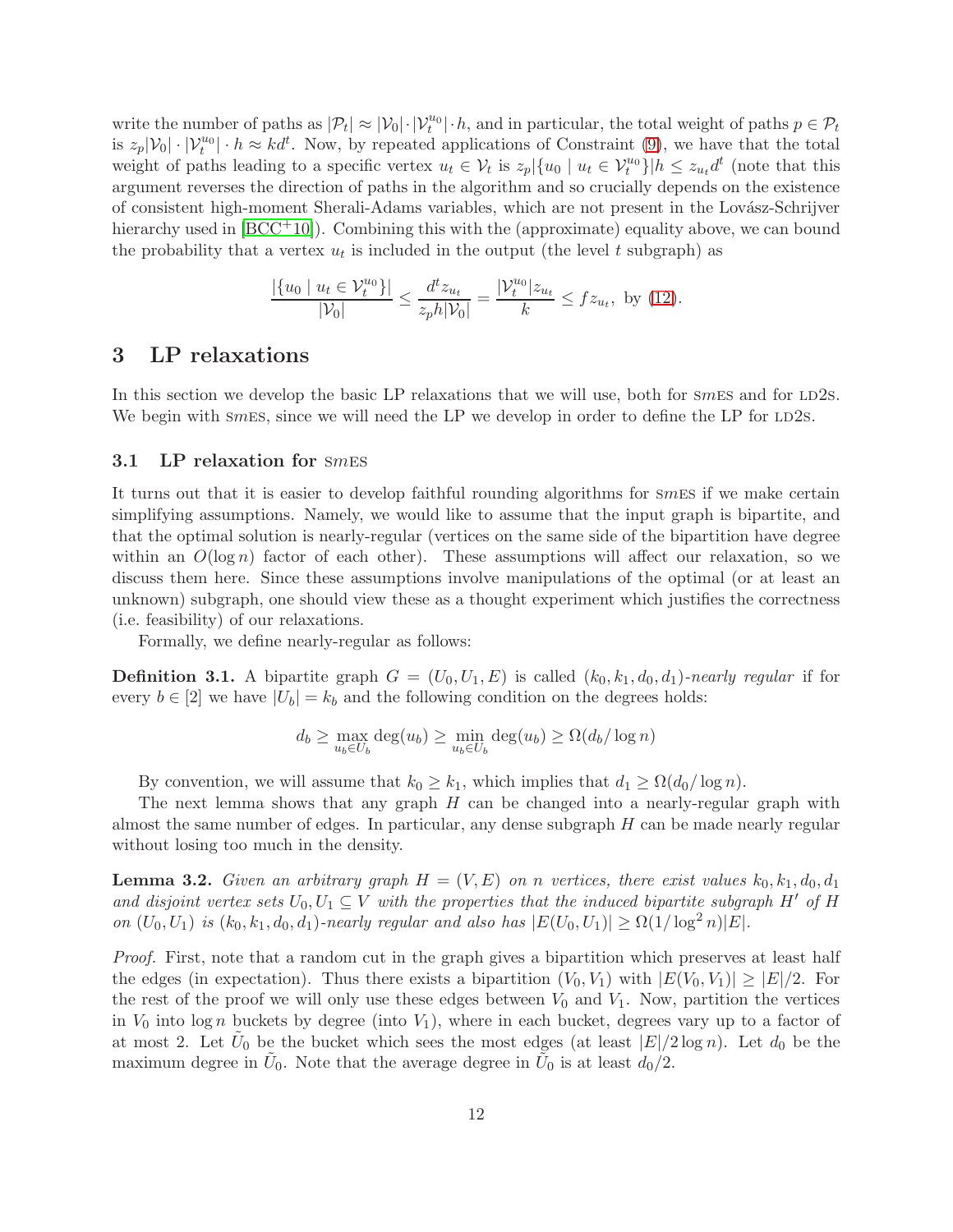Now partition the vertices of  $V_1$  into buckets by their degree into  $\tilde{U}_0$ . Let  $\tilde{U}_1$  be the bucket with the largest number of edges into  $\tilde{U}_0$  (at least  $|E|/2 \log^2 n$ ). Let  $d_1$  be the maximum degree (into  $\tilde{U}_0$ ) in  $\tilde{U}_1$ , and note that the average degree in  $\tilde{U}_1$  is at least  $d_1/2$ . Since the number of edges in this step went down by a most a log *n* factor, the average degree in  $\tilde{U}_0$  (into  $\tilde{U}_1$ ) is at least  $d_0/(2 \log n)$ . If we now iteratively remove every vertex in  $\tilde{U}_0$  with degree (into  $\tilde{U}_0$ ) at most  $d_0/(6 \log n)$ , and every vertex in  $\tilde{U}_1$  with degree (into  $\tilde{U}_0$ ) at most  $d_1/6$ , then it is easy to see that at least a 1/3-fraction of the original edges in  $E(\tilde{U}_0, \tilde{U}_1)$  remains, and this final step guarantees the regularity conditions on both sides.  $\Box$ 

Before defining our relaxation for general graphs, let us first define a feasibility LP relaxation for the decision problem of whether, given a bipartite graph  $G' = (V_0, V_1, E)$ , the graph contains a  $(k_0, k_1, d_0, d_1)$ -nearly regular subgraph, with  $k_0$  vertices on the  $V_0$  side, and  $k_1$  vertices on the  $V_1$ side. For any integer q, let  $\mathcal{T}_q = \mathcal{T}_q(G') = \{ T \subseteq V_0 \cup V_1 \cup E' : |T| \leq q \}.$ 

We denote by **Bipartite-SmES-LP**<sub>q</sub>( $G'$ ,  $k_0$ ,  $k_1$ ,  $d_0$ ,  $d_1$ ) the set of solutions to a feasibility LP given by Constraints [\(13\)](#page-12-0)-[\(16\)](#page-12-1), over the variables  $(y_T)_{T \in \mathcal{T}_q}$ , as depicted in Figure [1.](#page-12-2) These constraints are actually implied by q rounds of Sherali-Adams applied to a basic smes LP that has variables for all vertices and edges.

<span id="page-12-2"></span>Figure 1: Relaxation **Bipartite-SmES-LP**<sub>q</sub>( $G', k_0, k_1, d_0, d_1$ ) on variables  $(y_T)_{T \in \mathcal{T}_q}$ 

<span id="page-12-4"></span><span id="page-12-3"></span><span id="page-12-1"></span><span id="page-12-0"></span>

| $\sum y_{T\cup\{v\}} = k_b y_T$<br>$v \in V_h$                                                | $\forall b \in \{0, 1\}, \forall T \in \mathcal{T}_{a-1}$ (13)                                  |  |
|-----------------------------------------------------------------------------------------------|-------------------------------------------------------------------------------------------------|--|
| $\Omega(\frac{1}{\log n}) dy \leq \sum y_{T \cup \{\{u,v\}\}} \leq dy_T$<br>$u \in \Gamma(v)$ | $\forall b \in \{0, 1\}, \forall T \in \mathcal{T}_{q-1}, \forall v \in T \cap V_b \qquad (14)$ |  |
| $y_T = y_{T \cup \{u\}} = y_{T \cup \{v\}} = y_{T \cup \{u,v\}}$                              | $\forall T \in \mathcal{T}_{q-2}, \forall \{u, v\} \in T \qquad (15)$                           |  |
| $0 \leq y_T \leq y_{T'} \leq 1$                                                               | $\forall T' \subseteq T \in \mathcal{T}_a \qquad (16)$                                          |  |

**Remark.** Normally, such an LP also includes the normalization  $y_{\emptyset} = 1$ . However, for our intended usage of this LP, namely for LD2s, it will be important to leave this variable unconstrained, except for the upper bound given by [\(16\)](#page-12-1). But when we round this LP we will be able to assume that  $y_{\emptyset} = 1$ ; whenever we choose to round it we will also scale it by  $1/y_{\emptyset}$ . Thus when we consider faithful rounding algorithms for this LP we will always be assuming that  $y_{\emptyset} = 1$ .

**Remark.** This LP has size (variables and constraints) at most  $n^{O(q)}$ , because the number of variables is dominated by  $O(|\mathcal{T}_q|)$ , and the number of constraints is dominated by  $O(|\mathcal{T}_q|^2)$ .

Notice that according to Constraint [\(15\)](#page-12-3), an edge is covered if and only if both endpoints are chosen and we decide to take the edge. For example, it is feasible to have  $y_{\{u\}} = y_{\{v\}} = y_{\{u,v\}} = 1$ (i.e. both u and v are chosen) but  $y_{\{\{u,v\}\}} = y_{\{u,v,\{u,v\}\}} = 0$  (i.e. for some reason the LP does not count this edge as being covered). Normally for covering problems such as smes there is no reason not to include an edge if both vertices are included, but because of how we use smes in our algorithm for LD2s it will be important for us to be able to include two vertices without necessarily covering the edge between them.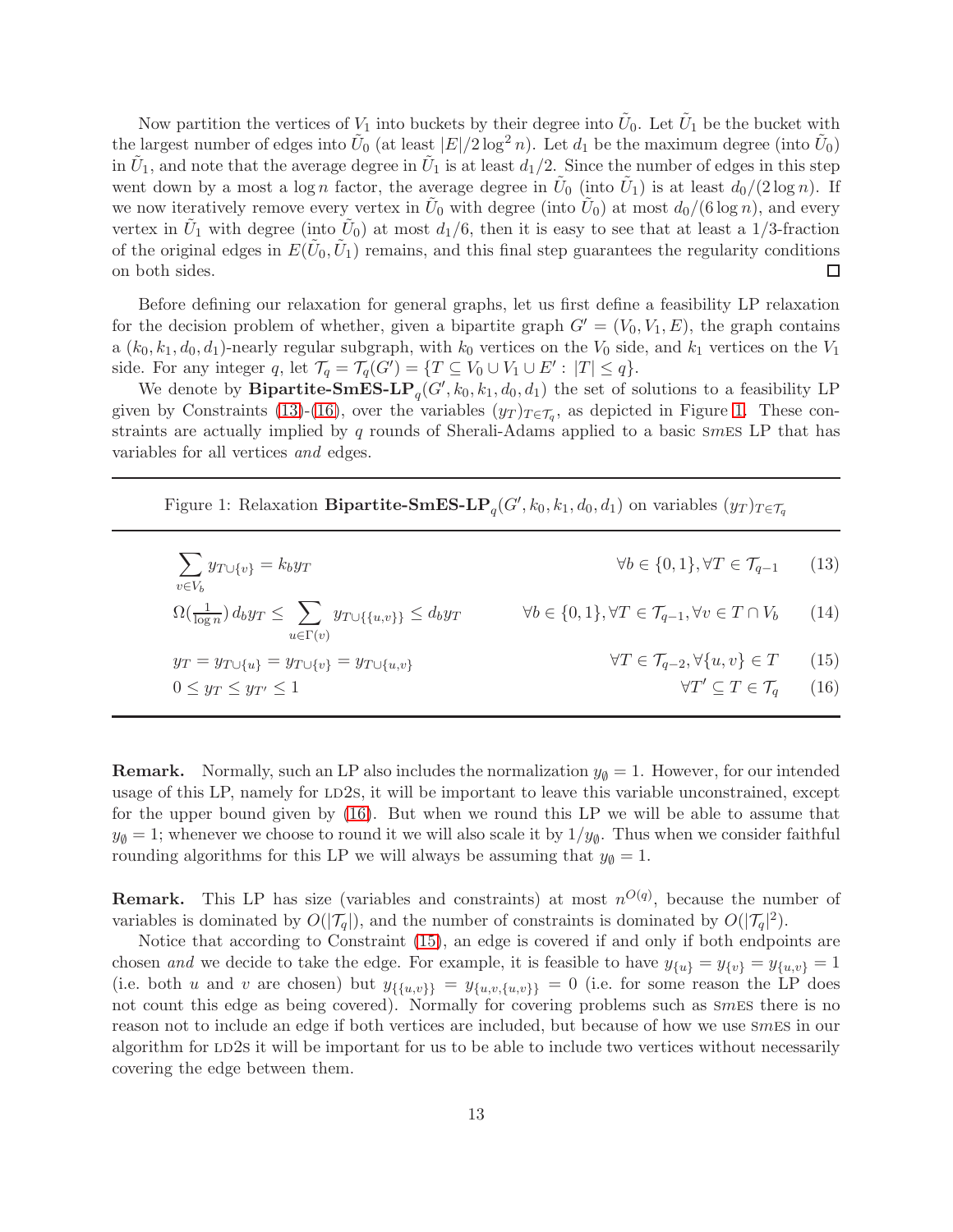Observe that if G' contains a  $(k_0, k_1, d_0, d_1)$ -nearly regular subgraph H, then the above LP has a feasible solution that corresponds to H in the sense that  $y_T = 1$  if and only if every vertex and edge in T is present in H (and  $y_{\emptyset} = 1$ ).

Now, consider a (not necessarily bipartite) graph  $G$ . Lemma [3.2](#page-11-2) implies that for any subgraph H of G there is a nearly-regular bipartite subgraph of H with almost as many edges. However, since we do not know a priori the bipartition of the subgraph (or any bipartition of  $G$  which is consistent with it), we write a "container" LP whose purpose is to essentially assign sides, and to interface cleanly between the bipartite smess relaxation, and the relaxation for LD2s. In brief, with every vertex  $v \in V$ , we associate at most one of two assignments, which we label  $(v, 1)$  and  $(v, 2)$ . Thus, every edge  $\{u, v\}$  can participate in the subgraph as (at most) one of two possible "assigned" edges  $\{(u, 1), (v, 2)\}\$  and  $\{(u, 2), (v, 1)\}\$ . We can think of these as forming a bipartite graph  $B(G)$ with vertices  $V \times [2]$  and edges  $\{(u, 1), (v, 2)\}\$ and  $\{(u, 2), (v, 1)\}\$ for every  $\{u, v\} \in E$ . The induced nearly-regular bipartite subgraph  $H'$  of G that is guaranteed to exist by Lemma [3.2](#page-11-2) corresponds to an induced subgraph of  $B(G)$  in which for every vertex v in H' either  $(v, 1)$  or  $(v, 2)$  is included (depending on the side of v in  $H'$ ). Note that for every vertex (or edge) in  $H'$ , there is exactly one vertex (or edge) in the corresponding subgraph of  $B(G)$ .

It will be easier to describe our algorithm and analysis for smes using the LP for bipartite graphs, but in order to interface with the LD2s LP we will use the above discussion of  $B(G)$  to write a container or wrapper LP. Denote by  $\mathbf{SmES-LP}_{q}(G, k_0, k_1, d_0, d_1)$  the set of solutions to the feasibility LP depicted in Figure [2](#page-13-0) on the variables  $(z_a)_{a \in V \cup E}$  and  $z_{\emptyset}$  (in other words there is a z variable for every vertex and edge in the original graph, as well as one extra z variable for the empty set). Notice that this LP has auxiliary variables of the form  $y_T$ .

<span id="page-13-2"></span><span id="page-13-0"></span>Figure 2: Relaxation SmES-LP<sub>q</sub>(G, k<sub>0</sub>, k<sub>1</sub>, d<sub>0</sub>, d<sub>1</sub>) on variables  $(z_a)_{a \in V \cup E \cup \{\emptyset\}}$ 

| $\exists (y_T)_{T \in \mathcal{T}_a(B(G))} \in \mathbf{Bipartite-SmES-LP}_a(B(G), k_0, k_1, d_0, d_1)$ s.t. |                          |      |
|-------------------------------------------------------------------------------------------------------------|--------------------------|------|
| $z_{\emptyset} = y_{\emptyset}$                                                                             |                          | (17) |
| $y_{\{(u,1)\}} + y_{\{(u,2)\}} = z_u \leq z_{\emptyset}$                                                    | $\forall u \in V$        | (18) |
| $y_{\{\{(u,1),(v,2)\}\}} + y_{\{\{(u,2),(v,1)\}\}} = z_{\{u,v\}} \leq z_u, z_v$                             | $\forall \{u, v\} \in E$ | (19) |

It is easy to see that for any  $(k_0, k_1, d_0, d_1)$ -nearly regular bipartite subgraph H of G, if we set  $z_u = 1$  for  $u \in V(H)$  and  $z_e = 1$  for  $e \in E(H)$  then we can set the y variables in a way corresponding to the associated subgraph of  $B(G)$ , giving a valid solution. For any tuple of parameters  $\tau = \langle k_0, k_1, d_0, d_1 \rangle$  let  $\mathbf{SmES-LP}_{q}(G) = \mathbf{SmES-LP}_{q}(G, k_0, k_1, d_0, d_1)$  and let Bipartite-SmES-L $P_q^{\tau}(G') =$ Bipartite-SmES-L $P_q^{\tau}(G', k_0, k_1, d_0, d_1)$ . By construction, a faithful rounding for **Bipartite-SmES-LP**<sup> $\tau$ </sup> $(B(G))$  (according to Definition [2.1\)](#page-38-1) implies a faithful algorithm for **SmES-LP** $_q^{\tau}(G)$ ; we now prove this.

<span id="page-13-1"></span>**Lemma 3.3.** For any graph G and parameters  $\tau$ , if we have a factor f faithful rounding algorithm for **Bipartite-SmES-LP**<sup> $\tau$ </sup> $(B(G))$  then we have a factor f faithful rounding algorithm for  $SmES\text{-}LP_q^{\tau}(G)$ .

*Proof.* Let algorithm A be a factor f faithful rounding for **Bipartite-SmES-LP**<sub>q</sub><sup> $\tau$ </sup>( $B(G)$ ). Then our algorithm for rounding  $\mathbf{SmES}\text{-}\mathbf{LP}^{\tau}_{q}(G)$  is simple: we first find the associated y variables (if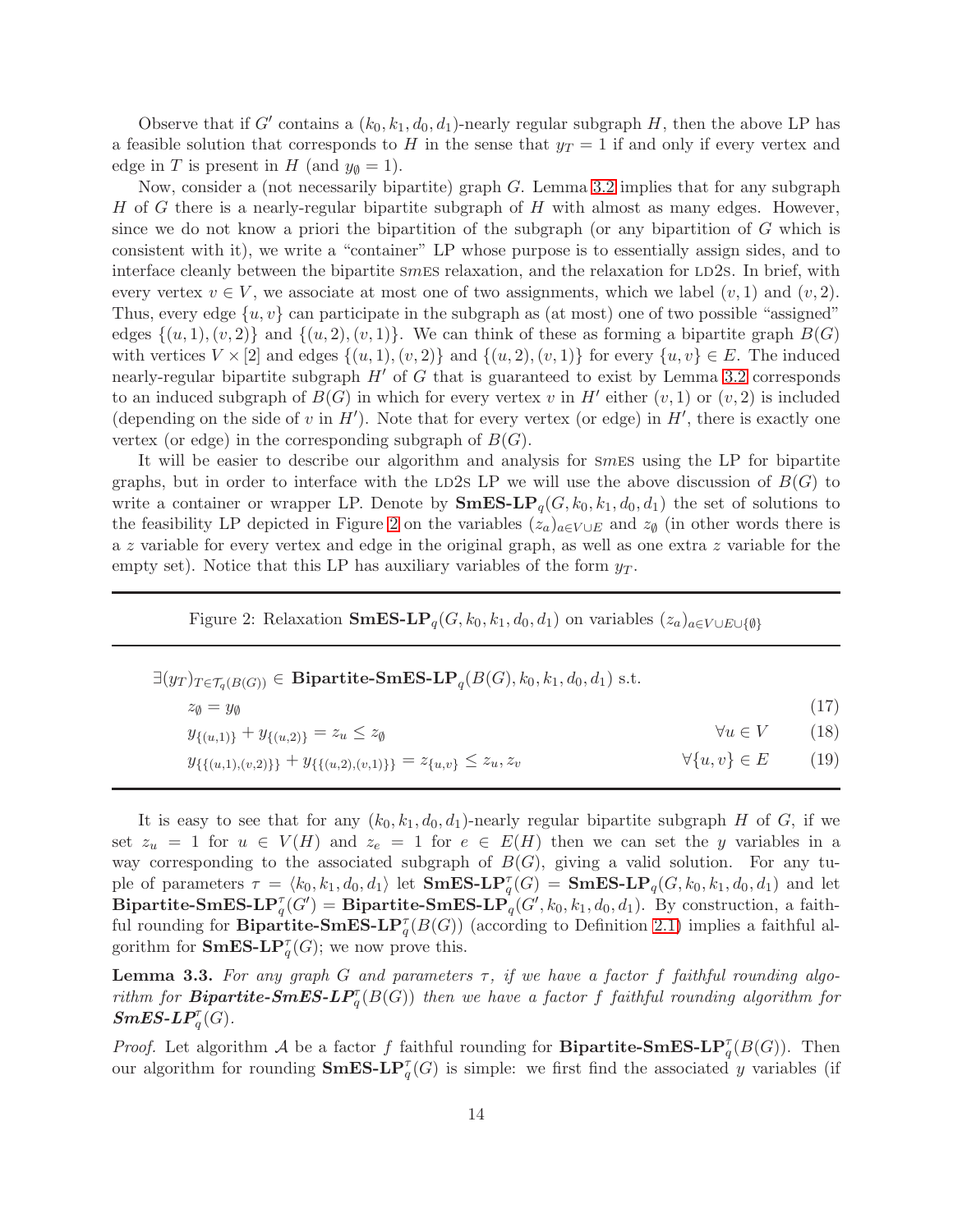they are not already given to us), and then run algorithm  $A$  on the associated y variables to get  $(\tilde{V}^*, \tilde{E}^*)$ . We then include a vertex v in  $V^*$  if  $\tilde{V}^*$  includes either  $(v, 1)$  or  $(v, 2)$ , and include an edge  $\{u, v\}$  in  $E^*$  if  $\tilde{E}^*$  includes either  $\{(u, 1)(v, 2)\}$  or  $\{(u, 2), (v, 1)\}.$ 

Then  $Pr[v \in V^*] \leq f \cdot y_{\{(v,1)\}} + f \cdot y_{\{(v,2)\}} = f \cdot z_v$ , satisfying the first part of the definition. And  $Pr[\{u, v\} \in E^*] \leq y_{\{\{(u,1),(v,2)\}\}} + y_{\{\{(u,2),(v,1)\}\}} = z_{\{u,v\}}$ , satisfying the second part. For the third part, we know that  $|\tilde{V}^*|$  is (with probability 1) at most  $f \cdot \sum_{v \in V(G)} (y_{\{(v,1)\}} + y_{\{(v,2)\}})$  $f \cdot \sum_{v \in V(G)} z_v$  vertices, and clearly  $|V^*| \leq |\tilde{V}^*|$ . Finally, we know that  $\mathbb{E}[|E^*|] \geq \mathbb{E}[|\tilde{E}^*|]/2 \geq$  $\tilde{\Omega}(\sum_{\{u,v\}\in E(G)}(y_{\{\{(u,1),(v,2)\}\}}+y_{\{\{(u,2),(v,1)\}\}}))=\tilde{\Omega}(\sum_{\{u,v\}\in E(G)}z_{\{u,v\}})$  $\Box$ 

## $3.2$  LP relaxation for LD2s

Now we show how to use this smes LP to give an LP relaxation for LD2s. We will actually give a relaxation for a slightly more general version of LD2s in which instead of spanning all edges we are given a subset  $\hat{E} \subseteq E$  and are only required to span edges in  $\hat{E}$ . Note that the optimal solution for demands  $E \subseteq E$  has maximum degree that is at most the maximum degree of the optimal solution to the original LD2s problem (where all edges are demands). This will allow us to cover some demands, re-solve the LP with only the remaining demands, and repeat.

Since we construct a feasibility LP we will guess the optimal degree bound  $\lambda$ , so we will be able to treat it like a constant (rather than a variable). For each  $u \in V$ , let  $G_u = (V_u, E_u)$  be the induced subgraph of  $(V, \hat{E})$  on  $\Gamma_G(u)$ , i.e.  $G_u$  has vertex set  $\Gamma_G(u)$  (the neighbors of u in the overall graph) and edge set  $\hat{E}$  restricted to  $\Gamma_G(u)$ . The core of our relaxation is a decomposition of one smes instance into many smes instances. In particular, the following lemma will be useful:

<span id="page-14-0"></span>**Lemma 3.4.** Given a graph  $G = (V, E)$  on n vertices and a value  $\lambda$ , there is a multiset  $L^{\lambda}$  of size at most  $O(n^4 \log^3 n)$  consisting of tuples  $\langle k_0, k_1, d_0, d_1 \rangle$  so that every subgraph of G with at most  $\lambda$ vertices can be decomposed into  $O(\log^3 n)$  nearly-regular subgraphs with parameters from  $L^{\lambda}$ .

*Proof.* Let H be a subgraph of G with at most  $\lambda$  vertices. We know from Lemma [3.2](#page-11-2) (applied to H) that there exists some  $\tau = \langle k_0, k_1, d_0, d_1 \rangle$  and subgraph H' of H so that H' is nearly-regular with parameters  $\tau$  and the number of edges in H' is at least an  $\Omega(1/\log^2 n)$ -fraction of the number of edges in  $H$ . We can now remove the edges in  $H'$  from  $H$  and repeat this process. Since there are at most  $n^2$  edges initially, we can repeat this step only  $O(\log^3 n)$  times. Note that this bound is independent of the graph  $H$  that we are decomposing.  $H$  simply affects which tuples are produced by the decomposition. But no matter what H is, obviously  $k_0, k_1, d_0, d_1$  are all at most  $\lambda \leq n$ . Thus there are at most  $n^4$  distinct tuples. So we simply define the multiset  $L^{\lambda}$  to contain  $O(\log^3 n)$ copies of each such tuple, for a total size of  $O(n^4 \log^3 n)$ .  $\Box$ 

This decomposition lemma will allow us to cover all demands in our relaxation, even using the nearly-regular assumption in the smess relaxation. More formally, for LD2s we have the feasibility LP depicted in Figure [3](#page-15-0) with the degree bound  $\lambda$  being treated as a constant.

**Remark.** This LP has size (variables and constraints)  $n^{O(q)}$ , so can be solved in polynomial time for constant q. Indeed, for each  $u \in V$  there are  $|L^{\lambda}| = \tilde{O}(n^4)$  different **SmES-LP**<sub>q</sub> programs. Each such program has  $n^{O(q)}$  variables and constraints, and in addition there are  $O(n^2)$  variables of the form  $x_{\{u,v\}}$  and  $O(n^2)$  new constraints [\(21\)](#page-15-1)-[\(25\)](#page-15-2).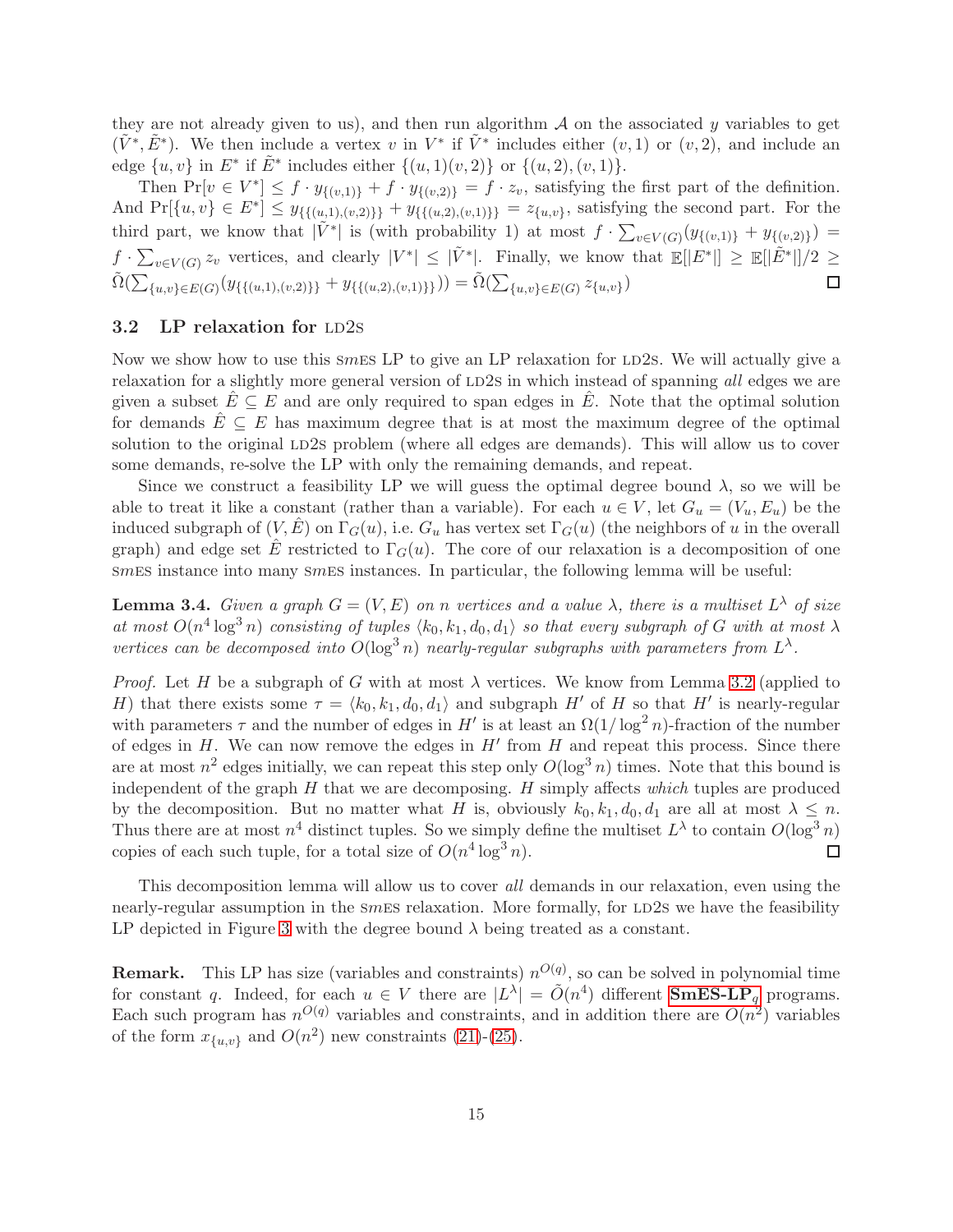<span id="page-15-6"></span><span id="page-15-5"></span><span id="page-15-4"></span><span id="page-15-3"></span><span id="page-15-2"></span><span id="page-15-1"></span><span id="page-15-0"></span>Figure 3: Relaxation  $\mathbf{LD2S}^\lambda_q(G,\hat{E})$ 

| $(z_{\emptyset}^{u,\tau},(z_{v}^{u,\tau})_{v\in V(G_{u})},(z_{e}^{u,\tau})_{e\in E(G_{u})})\in \mathbf{SmES}\text{-}\mathbf{LP}_{q}^{\tau}(G_{u})$ | $\forall u \in V, \forall \tau \in L^{\lambda}$ | (20) |
|----------------------------------------------------------------------------------------------------------------------------------------------------|-------------------------------------------------|------|
| $\sum z_{\emptyset}^{u,\tau} \leq O(\log^3 \Delta)$                                                                                                | $\forall u \in V \qquad (21)$                   |      |

$$
\sum_{\tau \in L^{\lambda}} z_v^{u,\tau} + \sum_{\tau \in L^{\lambda}} z_u^{v,\tau} \le O(\log^3 \Delta) \cdot x_{\{u,v\}} \qquad \forall \{u,v\} \in E \qquad (22)
$$

$$
\sum_{v \in \Gamma(u)} x_{\{u,v\}} \le \lambda \qquad \qquad \forall u \in V \qquad (23)
$$

$$
x_{\{u,v\}} + \sum_{w \in \Gamma(u) \cap \Gamma(v)} \sum_{\tau \in L^{\lambda}} z_{\{u,v\}}^{w,\tau} = 1 \qquad \forall \{u,v\} \in \hat{E} \tag{24}
$$

$$
0 \le x_{\{u,v\}} \le 1 \tag{25}
$$

**Lemma 3.5.** The feasibility LP [\(20\)](#page-15-3)-[\(25\)](#page-15-2) is a valid relaxation of LD2s with degree bound  $\lambda$  and demands  $E \subseteq E$ .

*Proof.* Let  $G = (V, E)$  be a graph, and let  $H = (V, E_H)$  be a subgraph of G that is a valid 2-spanner and has maximum degree  $\Delta \leq \lambda$ . We construct an LP solution as follows. For each  $\{u, v\} \in E$ , set  $x_{\{u,v\}} = 1$  if  $\{u,v\} \in E_H$  and set  $x_{\{u,v\}} = 0$  otherwise. Note that Constraint [\(23\)](#page-15-4) is satisfied. For every edge  $\{u, v\} \in E \setminus E_H$ , there is at least one 2-path between u and v in H, since H is a valid 2-spanner. Let  $w(u, v)$  be the center vertex of such a path, choosing one arbitrarily if there are multiple 2-paths. For every vertex  $w \in V$ , we define the graph  $H_w$  to be the subgraph of  $G_w$  with vertex set  $\{u \in \Gamma(w) : \{u, w\} \in E_H\}$  and all edges  $\{u, v\}$  with the property that  $w(u, v) = w$  (note that this also implies that  $x_{\{u,v\}} = 0$ . We know from Lemma [3.4](#page-14-0) that  $H_w$  can be decomposed into  $O(\log^3 \Delta)$  nearly-regular graphs with parameters from  $L^{\lambda}$  (here  $\Delta$  has replaced n because  $H_w$  has only  $\Delta$  vertices). Let the multiset  $L'_w \subseteq L^{\lambda}$  contain the parameter tuples  $\tau$  used in this decomposition, and for  $\tau \in L'_w$  let  $H_w^{\tau}$  be the graph from the decomposition. Then for each  $\tau \in L'_w$ we set  $z_0^{w,\tau} = 1$ , and we set  $z_u^{w,\tau} = 1$  if and only if  $u \in V(H_w^{\tau})$  and set  $z_{\{u,v\}}^{w,\tau} = 1$  if and only if  $\{u, v\} \in E(H_w^{\tau})$ . All other variables are 0. In particular, for  $\tau \notin L'$ , even  $z_0^{\omega, \tau} = 0$ .

Let us now prove that all the constraints are satisfied. Constraint  $(20)$  is obviously satisfied, since for any  $u \in V$  and  $\tau \in L^{\lambda}$  the variables in the smES LP are either all 0 or are integer variables corresponding to  $\tau$ -nearly regular subgraph. Constraint [\(21\)](#page-15-1) is satisfied since  $|L'_u| \leq O(\log^3 \Delta)$ , and if  $\tau \notin L'_u$  then  $z_{\emptyset}^{u,\tau} = 0$ . Similarly, Constraint [\(22\)](#page-15-5) is satisfied since  $|L'_u|$  and  $|L'_v|$  are both at most  $O(\log^3 \Delta)$  (and thus the left hand side is at most  $O(\log^3 \Delta)$ ), and if any one of the variables on the left is 1 then the edge  $\{u, v\}$  is present in  $E_H$  and thus  $x_{\{u, v\}} = 1$ . Finally, Constraint [\(24\)](#page-15-6) is satisfied because for every edge  $\{u, v\} \in \hat{E}$ , if  $\{u, v\} \in E_H$  then  $x_{\{u, v\}} = 1$  and  $\{u, v\}$  does not appear as an edge in any smes instance, so the left hand side of the constraint is 1. Otherwise  $x_{\{u,v\}} = 0$ , in which case  $\{u, v\} \in H_{w(u,v)}$  but is not in any other smEs instance. Since we decompose  $H_{w(u,v)}$ , there is exactly one  $\tau$  that covers  $\{u, v\}$  and for which the corresponding  $z_{\{u, v\}}^{w, \tau} = 1$ , and thus the left hand side is again 1.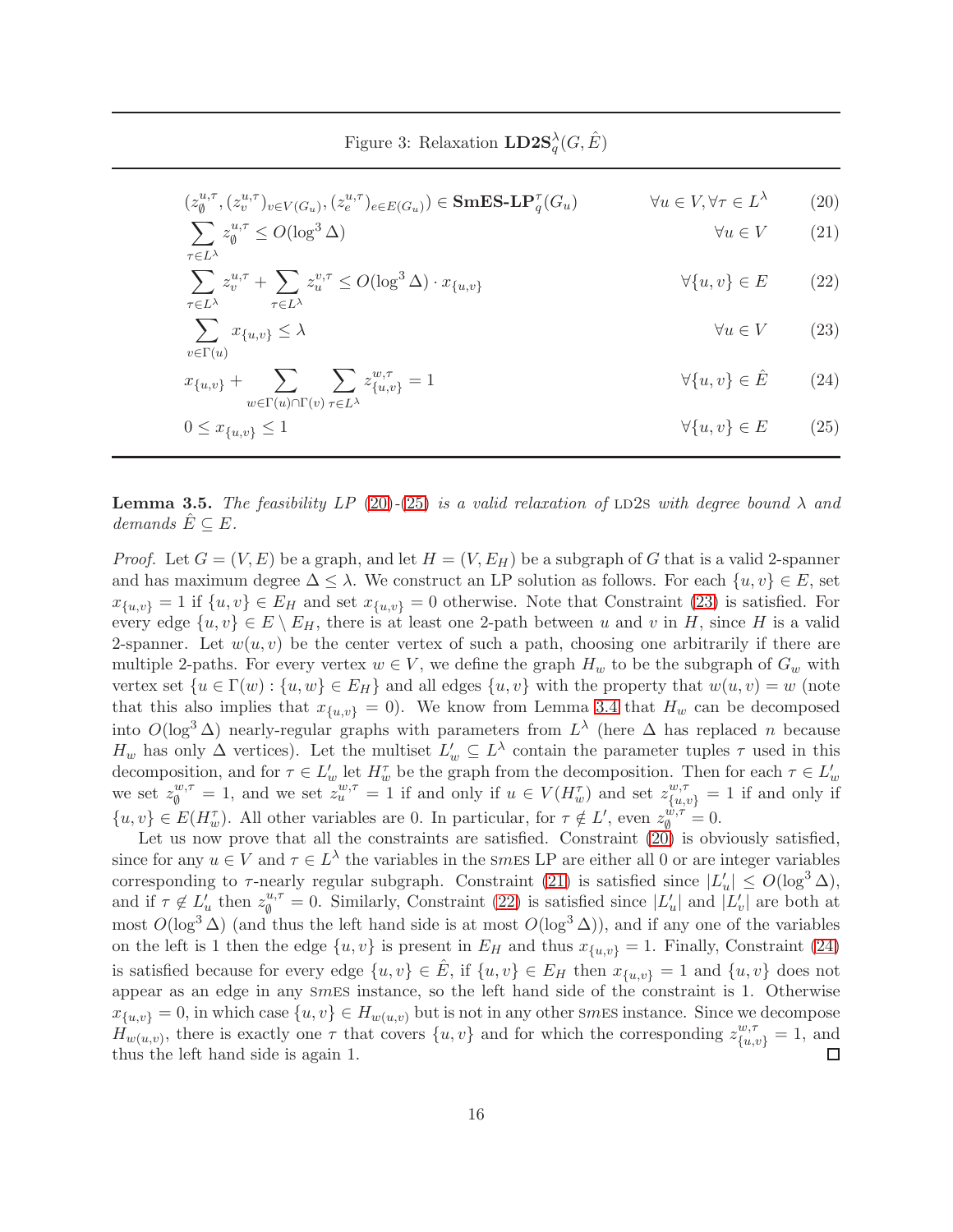## <span id="page-16-0"></span>4 Reduction of LD2s to faithful roundings of  $smES$

We now show that if we are given an algorithm  $A$  that is a factor f faithful rounding for  $\mathbf{SmES-LP}^{\tau}_{q}(G)$ (even restricted to the case when  $z_{\emptyset} = 1$ ), there is an  $\tilde{O}(f(\Delta))$ -approximation algorithm for LD2s that uses algorithm  $\mathcal A$  as a black box. Lemma [3.3](#page-13-1) then implies that it is sufficient to be faithful for **Bipartite-SmES-LP** $_q^{\tau}(B(G))$ . Our reduction is given as Algorithm [2,](#page-16-1) which is relatively simple. It begins with all edges as the demand set  $E$ , and first solves the LP relaxation for LD2s with demand set  $\hat{E}$ . It then adds every edge that has x value at least  $1/4$ . Then for every smess instance in the relaxation it flips a coin, and with probability proportional to  $z_{\emptyset}$  (for that instance) scales all y variables for that instance by a factor of  $1/z_{\emptyset}$  and then uses the smEs algorithm on the instance. After this is completed we update the demands  $E$  by removing edges that were successfully covered by this process, and repeat.

<span id="page-16-1"></span>

| <b>Algorithm 2:</b> Approximation algorithm for LD2s                                                                                                                                 |                                            |
|--------------------------------------------------------------------------------------------------------------------------------------------------------------------------------------|--------------------------------------------|
| <b>Input</b> : Graph $G = (V, E)$ , degree bound $\lambda$ , factor f faithful rounding algorithm A for                                                                              |                                            |
| $\mathbf{SmES}\text{-}\mathbf{LP}_q(\cdot)$                                                                                                                                          |                                            |
| <b>Output:</b> 2-spanner $H = (V, E_H)$ of G with maximum degree $\lambda$                                                                                                           |                                            |
| 1 Let $E \leftarrow E$ (unsatisfied demand edges)                                                                                                                                    |                                            |
| 2 Let $E_H \leftarrow \emptyset$ (spanner edges)                                                                                                                                     |                                            |
| 3 while $\hat{E} \neq \emptyset$ do                                                                                                                                                  |                                            |
| Compute a solution $\langle \vec{x}, \vec{z} \rangle$ for LP <b>LD2S</b> <sup><math>\lambda</math></sup> <sub><i>a</i></sub> $(G, \hat{E})$ from Figure 3<br>$\overline{\mathbf{4}}$ |                                            |
| $E_x \leftarrow \{e \in E : x_e \geq 1/4\}$<br>5                                                                                                                                     |                                            |
| for each $u \in V, \tau \in L^{\lambda}$ do<br>6                                                                                                                                     |                                            |
| with probability $z_{\emptyset}^{u,\tau}$<br>$\overline{7}$                                                                                                                          |                                            |
| $H_{u,\tau} \leftarrow \mathcal{A}(G_u, \{z_b^{\tilde{u},\tau}/z_{\emptyset}^{u,\tau}\}_{b \in V(G_u) \cup E(G_u)})$ ;<br>8                                                          | // output of $\text{S}m\text{ES}$ rounding |
| $E_{u,\tau} \leftarrow \{ \{u,v\} \in E : v \in V(H_{u,\tau}) \}$<br>9                                                                                                               |                                            |
| else (with remaining probability)<br>10                                                                                                                                              |                                            |
| $E_{u,\tau} \leftarrow \emptyset$<br>11                                                                                                                                              |                                            |
| // Add all edges found in above rounding                                                                                                                                             |                                            |
| $E_H \leftarrow E_H \cup E_x \cup (\bigcup_{u \in V} \bigcup_{\tau \in L^{\lambda}} E_{u,\tau})$<br>12                                                                               |                                            |
| // Remove satisfied demands                                                                                                                                                          |                                            |
| $\hat{E} \leftarrow \hat{E} \setminus (E_H \cup \{\{u, v\} : \exists w \in V \text{ s.t. both } \{u, w\}, \{w, v\} \in E_H\})$<br>13                                                 |                                            |

**Theorem 4.1.** Let algorithm  $\mathcal A$  be a factor f faithful rounding for  $SmES-LP_q^{\tau}(G)$  with  $z_{\emptyset} = 1$ . Then there is a (randomized)  $\tilde{O}(f(\Delta))$ -approximation for LD2s.

*Proof.* We may assume that our LD2s algorithm has a valid guess for  $\lambda =$  OPT by simply trying all  $\Delta$  relevant values and reporting the best solution. In this case, the linear program  $\mathbf{LD2S}_{q}^{\lambda}(G,\hat{E})$ is guaranteed to have a feasible solution for any  $E \subseteq E$ . We now use Algorithm [2](#page-16-1) with this value of  $\lambda$ . The proof has two parts: first, we show that in each iteration of the main loop, with high probability the set of edges added to  $E_H$  (namely  $E_x \cup (\bigcup_{u \in V} \bigcup_{\tau \in L^{\lambda}} E_{u,\tau})$ ) forms a subgraph with maximum degree at most  $O(f(\Delta)) \cdot \lambda$ . Second, we show that with high probability there are only  $O(1)$  iterations of the main loop. Clearly these together prove the theorem.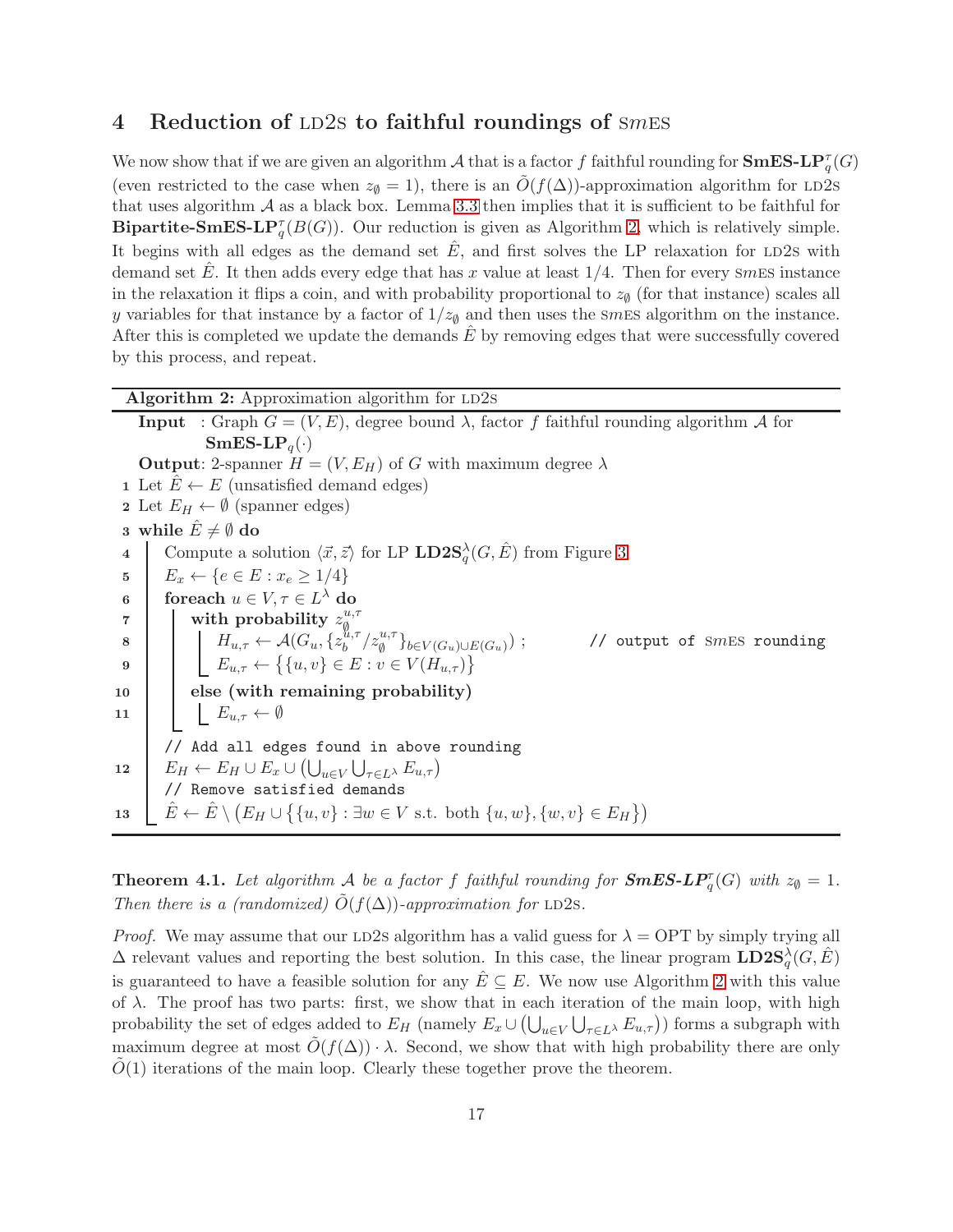We begin by analyzing the cost (i.e. maximum degree) of a single iteration of the main loop. Let  $u \in V$  be an arbitrary vertex; we will show that at most  $O(f(\Delta))$  · OPT edges were added incident to it. There are three types of edges incident to u that are added: these in  $E_x$ , those in  $E_{u,\tau}$  for some  $\tau$ , and those in  $E_{v,\tau}$  for some neighbor v of u and  $\tau \in L^{\lambda}$ . For the first type, the number of edges in  $E_x$  incident on u is at most  $|\{v \in \Gamma(u) : x_{\{u,v\}} \ge 1/4\}| \le \sum_{v \in \Gamma(u)} 4x_{\{u,v\}} \le 4\lambda$ , where we used Constraint [\(23\)](#page-15-4) to bound the sum.

For the second type of edges, let  $L_u$  be the multiset of parameters from  $L^{\lambda}$  on which we actually used algorithm  $A$  on  $u, \tau$  (i.e. lines 7 and 8 were executed). Then by Constraint [\(21\)](#page-15-1) the expected size of  $L_u$  is at most  $\sum_{\tau \in L^{\lambda}} z_{\emptyset}^{u,\tau} \leq O(\log^3 n)$ , and since the random coins of algorithm A are independent for each  $\tau$ , a simple Chernoff bound implies that this holds with high probability (say, probability more than  $1 - 1/n^4$ ). For each  $\tau \in L_u$ , the size of  $E_{u,\tau}$  is equal to  $|V(H_{u,\tau})|$ . We know from part [3](#page-6-5) of the definition of faithful rounding that the size of this set is at most  $f(\Delta) \cdot \sum_{v \in \Gamma(u)} z_v^{u,\tau}$ , and now Constraint [\(13\)](#page-12-0) from the smes LP (with  $T = \emptyset$ ) together with [\(18\)](#page-13-2) implies that this is at most  $f(\Delta)(k_0 + k_1) \leq 2\lambda f(\Delta)$ . Thus the size of  $\bigcup_{\tau \in L^\lambda} E_{u,\tau}$  is with high probability at most  $O(\log^3 n)\lambda f(\Delta) \leq \tilde{O}(f(\Delta)) \cdot \text{OPT}$ .

For the third type of edges, let  $v \in \Gamma(u)$  and  $\tau \in L^{\lambda}$ . Then the probability that  $\{u, v\} \in E_{v, \tau}$ is at most  $z_0^{v,\tau}$  $v_{\emptyset}^{v,\tau}(1/z_{\emptyset}^{v,\tau})z_{u}^{v,\tau} = z_{u}^{v,\tau}$ , where the first  $z_{\emptyset}^{v,\tau}$  $\psi_{\emptyset}^{\nu,\tau}$  factor is from the probability of applying algorithm  $\mathcal{A}$  to this smes instance, the  $(1/z_0^{v,\tau})$  factor is from the scaling of the variables, and the  $z_v^{v,\tau}$  factor is from the definition of faithful rounding. Now [\(22\)](#page-15-5) and a simple union bound imply that the probability that  $\{u, v\} \in \bigcup_{\tau \in L^{\lambda}} E_{v, \tau}$  is at most  $\sum_{\tau \in L^{\lambda}} z_u^{v, \tau} \le O(\log^3 \Delta) \cdot x_{\{u, v\}}$ . This is independent for each  $v \in \Gamma(u)$ , so by a Chernoff bound we get that with high probability the number of type 3 edges is at most  $O(\log^3 n) \sum_{v \in \Gamma(u)} x_{\{u,v\}} \leq O(\log^3 n) \cdot \lambda \leq \tilde{O}(1) \cdot \text{OPT}$ , where we used Constraint [\(23\)](#page-15-4) to bound the sum.

Now it just remains to show that only  $O(1)$  iterations of the main loop are necessary. We will show that in every iteration at least a  $c' = \tilde{\Omega}(1)$  fraction of the remaining demands  $\hat{E}$  are satisfied in expectation, or equivalently that in expectation the number of remaining unsatisfied demands is at most a  $(1 - c')$  fraction of the previous number of demands. To see that this is sufficient, note that by Markov's inequality with probability at most  $1 - c'/2$  the number of remaining demands is at least a  $\frac{1}{1-c'/2}(1-c') = 1 - \frac{c'/2}{1-c'}$  $\frac{c/2}{1-c'/2}$  fraction of what it was. Equivalently, with probability at least  $c'/2$  at least a  $\frac{c'/2}{1-c'}$  $\frac{c/2}{1-c'/2}$  fraction of demands are covered. Thus the probability that this does not happen after  $(8/c') \ln n = \tilde{O}(1)$  iterations is at most  $(1 - c'/2)^{(8/c')} \ln n \le 1/n^4$ . So with high probability, after  $\tilde{O}(1)$  rounds the number of unsatisfied demands is at most  $1 - \frac{c'/2}{1 - c'}$  $\frac{c/2}{1-c'/2} \leq 1-c'/2$ of what it was. Now if this happens  $(2/c') \ln n = \tilde{O}(1)$  the number of remaining demands is at most  $|E|(1-c')^{(2/c')\ln n} < 1$ , so the algorithm terminates. Thus with high probability the number of iterations is at most  $(8/c') \ln n \cdot (2/c') \ln n = \tilde{O}(1)$ , as required.

So now we just need to bound the expected number of demands satisfied in a single iteration, and show that this is  $\tilde{\Omega}(|E|)$ . We break this into two cases. If  $\sum_{\{u,v\}\in \hat{E}} x_{\{u,v\}} \geq |\hat{E}|/2$ , then a simple averaging argument shows that at least a 1/3 fraction of the edges  $\{u, v\} \in \hat{E}$  are included in  $E_x$ , and since each one clearly covers itself as a demand a total of  $\Omega(|E|)$  demands are covered.

In the second case we have that  $\sum_{\{u,v\}\in \hat{E}} x_{\{u,v\}} < |\hat{E}|/2$ . We can sum Constraint [\(24\)](#page-15-6) over all demands in  $\hat{E}$ , giving us

<span id="page-17-0"></span>
$$
\sum_{\{u,v\}\in \hat{E}} \sum_{w\in \Gamma(u)\cap \Gamma(v)} \sum_{\tau\in L^{\lambda}} z_{\{u,v\}}^{w,\tau} = |\hat{E}| - \sum_{\{u,v\}\in \hat{E}} x_{\{u,v\}} > |\hat{E}|/2
$$
\n(26)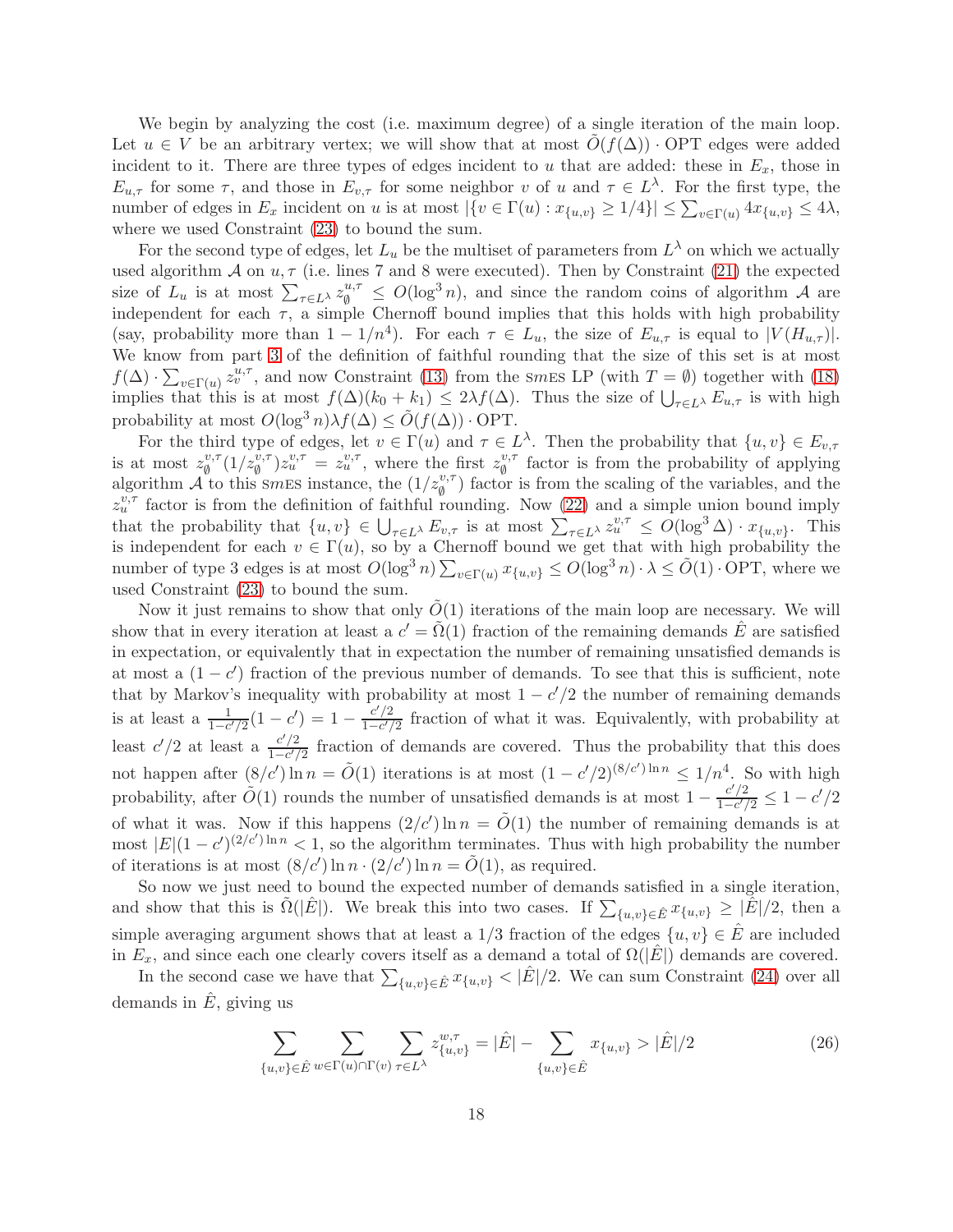For each  $\{u, v\} \in \hat{E}$  and  $w \in \Gamma(u) \cap \Gamma(v)$  and  $\tau \in L^{\lambda}$ , let  $p_{\{u, v\}}^{w, \tau}$  be the probability that the smEs For each  $\{u, v\} \subseteq E$  and  $w \in \Gamma(w)$  and  $v \in E$ , i.e.  $p_{\{u, v\}}$ <br>rounding of **SmES-LP**<sub>q</sub><sup>*T*</sup>( $G_w$ ) covers  $\{u, v\}$ . Note that  $p_{\{u, v\}}^{w, \tau}$  is ju  $\begin{bmatrix} w, \tau \\ \{u, v\} \end{bmatrix}$  is just  $z_{\emptyset}^{w, \tau}$  $\psi_{\emptyset}^{w,\tau}$  times the probability that  $\{u, v\}$  is covered by the smES rounding of  $\mathbf{SmES-LP}_{q}^{\tau}(\hat{G}_{w})$  assuming that we actually perform this rounding. The expected total number of times edges in  $\hat{E}$  are covered in this phase (with repetitions), can be written as follows:

$$
\sum_{\{u,v\}\in \hat{E}} \sum_{w\in \Gamma(u)\cap \Gamma(v)} \sum_{\tau\in L^{\lambda}} p_{\{u,v\}}^{w,\tau} = \sum_{w\in V} \sum_{\tau\in L^{\lambda}} \sum_{\{u,v\}\in \hat{E}:u,v\in \Gamma(w)} p_{\{u,v\}}^{w,\tau}
$$
\n
$$
\geq \sum_{w\in V} \sum_{\tau\in L^{\lambda}} z_{\emptyset}^{w,\tau} \cdot \tilde{\Omega} \Big( \sum_{\{u,v\}\in \hat{E}:u,v\in \Gamma(w)} z_{\{u,v\}}^{w,\tau} / z_{\emptyset}^{w,\tau} \Big)
$$
\n
$$
= \tilde{\Omega} \Big( \sum_{\{u,v\}\in \hat{E}} \sum_{w\in \Gamma(u)\cap \Gamma(v)} \sum_{\tau\in L^{\lambda}} z_{\{u,v\}}^{w,\tau} \Big)
$$
\n
$$
\geq \tilde{\Omega}(|\hat{E}|), \qquad \text{by (26)}
$$

where the first inequality is from the definition of  $p_{\lbrace u,v \rbrace}^w$  and part 4 of Definition [2.1.](#page-38-1)

Furthermore, we know from the second part of the definition of faithful rounding that  $p_{\{u,v\}}^{w,\tau} \leq$  $z_\emptyset^{w,\tau}$  $\overset{w,\tau}{\emptyset}(z^{w,\tau}_{\{u,\tau\}}$  ${w,\tau \atop {\{u,v\}}} / z_{\emptyset}^{w,\tau}$  =  $z_{\{u,\tau\}}^{w,\tau}$  ${w,\tau \atop {u,v}}$ , so by [\(24\)](#page-15-6) we have

$$
\sum_{w \in \Gamma(u) \cap \Gamma(v)} \sum_{\tau \in L^\lambda} p_{\{u,v\}}^{w,\tau} \le \sum_{w \in \Gamma(u) \cap \Gamma(v)} \sum_{\tau \in L^\lambda} z_{\{u,v\}}^{w,\tau} \le 1.
$$

We can then deduce that the probability that we cover demand  $\{u, v\} \in \hat{E}$  (in a single iteration) is at least  $\frac{1}{2} \sum_{w \in \Gamma(u) \cap \Gamma(v)} \sum_{\tau \in L^{\lambda}} p_{\{u,\tau\}}^{w,\tau}$  ${w,\tau \atop {\{u,v\}}},$  by simply using the following well-known argument: if t (pairwise) independent events occur with probabilities  $q_1, \ldots, q_t$  that sum up to  $\sum_{i=1}^t q_i \leq 1$ , then by Bonferroni inequality, the probability that at least one of these events occurs is at least

$$
\sum_{i} q_i - \sum_{i < j} q_i q_j = \sum_{i} q_i - \frac{1}{2} \sum_{i \neq j} q_i q_j \ge \frac{1}{2} \sum_{i} q_i. \tag{27}
$$

We thus obtain that the expected number of demands covered (in a single iteration) is at least

$$
\tfrac{1}{2}\sum_{\{u,v\}\in \hat{E}}\sum_{w\in \Gamma(u)\cap \Gamma(v)}\sum_{\tau\in L^\lambda}p_{\{u,v\}}^{w,\tau}\geq \tilde{\Omega}(|\hat{E}|),
$$

which completes the proof.

## <span id="page-18-0"></span>5 Structure of faithful rounding algorithm for  $smES$

We devote the remaining sections to our rounding algorithm for smes. Given an *n*-vertex bipartite graph  $G = (V_0, V_1, E)$ , and a solution to the LP relaxation<sup>[6](#page-18-1)</sup> Bipartite-SmES-LP<sub>q</sub>( $G, k_0, k_1, d_0, d_1$ ), our algorithm will give a factor-f faithful rounding (see Definition [2.1\)](#page-38-1), for some factor  $f =$  $f(n, k_0, k_1, d_0, q)$  which we define in Section [6.1.](#page-22-1) Given the parameter q which determines the

 $\Box$ 

<span id="page-18-1"></span><sup>&</sup>lt;sup>6</sup> We will assume in the remaining sections that the LP solution is normalized. That is, we assume that  $y_{\emptyset} = 1$ (since otherwise, we normalize all variables by defining  $y'_T = y_T/y_\emptyset$ ).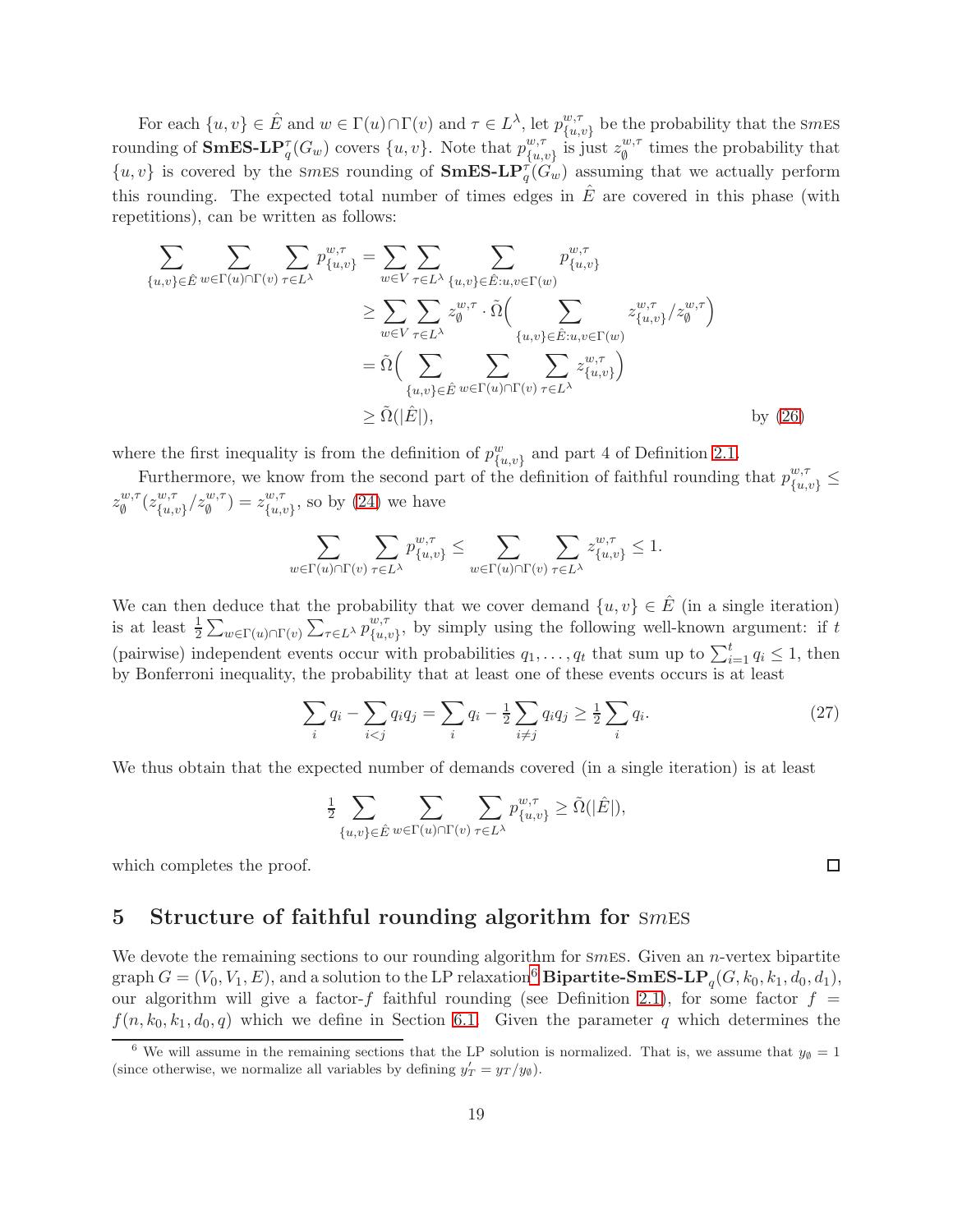size of our LP and hence the running time (as noted earlier, these are bounded by  $n^{O(q)}$ ), our approximation factor f will be at most  $\tilde{O}(n^{3-2\sqrt{2}+O(1/q)})$ .

At a high level, our algorithm finds a carefully chosen collection of (not necessarily induced) constant-size subgraphs of G in the form of caterpillars, and then samples vertices and edges from the union of these caterpillars according to a very specific distribution.[7](#page-19-0)

Finally, in Appendix [A,](#page-37-3) we give a much simpler faithful rounding algorithm which achieves approximation factor  $d_0$ . If it happens that  $d_0 \leq f$ , we will run the algorithm described in the appendix, and otherwise we will run our main algorithm. Thus, in the remaining sections, we will assume throughout that  $f \leq d_0$ . Recall that by convention we assume that  $k_0 \geq k_1$  and thus  $d_1 \geq \Omega(d_0/\log n)$ , so  $f \leq d_0 \leq d_1 \log n$ .

## 5.1 A simplified goal

Let us identify some simplified conditions which are sufficient in order to achieve a factor  $f$  faithful rounding. We start by weakening the definition of faithful rounding:

<span id="page-19-1"></span>**Definition 5.1.** A randomized rounding algorithm  $\mathcal A$  is a factor-f weakly faithful rounding if there is some deterministically chosen  $\varphi \leq 1$  (possibly  $o(1)$ ), such that when given a solution  $(y_a)_{a \in V, E}$  to an LP relaxation for smess on a graph  $G = (V, E)$ , the algorithm produces a random (not necessarily induced) non-empty subgraph  $H^* = (V^*, E^*)$  such that

- 1.  $Pr[v \in V^*] \leq \varphi f \cdot y_v$  for all  $v \in V$ ,
- 2.  $Pr[\{u, v\} \in E^*] \le \varphi y_{\{u, v\}}$  for all  $\{u, v\} \in E$ ,
- 3.  $|V^*| \leq \varphi f \cdot \sum_{v \in V} y_v$  (with probability 1), and
- 4.  $\mathbb{E}[|E^*|] \geq \tilde{\Omega} \left( \varphi \cdot \sum_{\{u,v\} \in E} y_{\{u,v\}} \right)$ .

It turns out that this is equivalent to our original notion:

**Lemma 5.2.** For every graph G and LP solution  $(y_a)$  as above, if there is an algorithm that achieves a weakly-faithful factor-f rounding, then there is also an algorithm that achieves a faithful  $factor-O(f)$  rounding.

*Proof.* Run the weakly-faithful algorithm  $1/\varphi$  times, and take the union of all subgraphs returned. A trivial union bound implies that this algorithm satisfies the first three parts of the definition of faithful with factor  $f$ . To see that it satisfies the fourth part (that the expected number of edges is at least  $\tilde{\Omega} \left( \sum_{\{u,v\} \in E} y_{\{u,v\}} \right)$ ), let  $p_{\{u,v\}}$  denote the probability that the edge  $\{u,v\}$  is included in a single iteration. Since  $p_{\{u,v\}} \leq \varphi y_{\{u,v\}} \leq \varphi$ , the probability that  $\{u,v\}$  is included in at least one iteration is  $1 - (1 - p_{\{u,v\}})^{1/\varphi} \ge (1 - e^{-1})p_{\{u,v\}}/\varphi$ . So by linearity of expectations the expected number of edges covered in the union is at least  $\frac{1-e^{-1}}{\varphi} \sum_{\{u,v\} \in E} p_{\{u,v\}} \ge \tilde{\Omega} \left( \sum_{\{u,v\} \in E} y_{\{u,v\}} \right)$  as required (where the inequality is from part 4 of the definition of weakly faithful).  $\Box$ 

<span id="page-19-0"></span> $^7$ As described previously, when used to approximate LD2s the sampled edges are used only in the analysis while the sampled vertices are used to buy spanner edges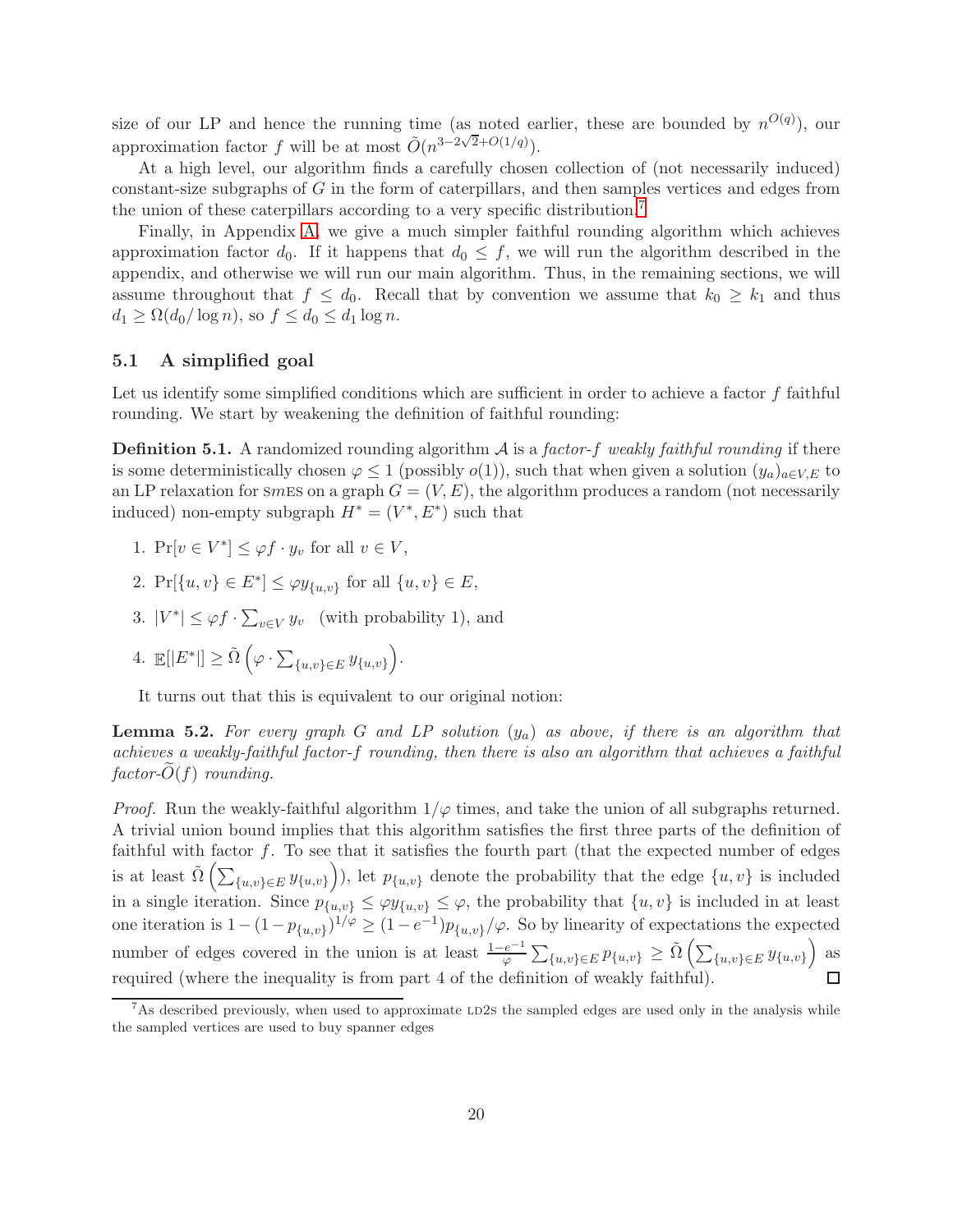In Section [7.1,](#page-27-0) we will show that our rounding algorithm is faithful, with approximation factor determined by the set cardinalities (of subgraph vertices, and of subgraph edges). In other words, we show that it suffices to prove an approximation guarantee in the usual sense, and faithfulness will follow directly. Anticipating this shift in focus, let us define an even weaker notion of faithfulness (which will not be sufficient in general) in terms of set cardinalities:

**Definition 5.3.** A randomized rounding algorithm  $\mathcal A$  is a skewed proportional rounding with parameters  $(k'_0, k'_1, m')$  if when given a solution  $(y_a)_{a \in V, E}$  to an LP relaxation for smes with parameters  $(k_0, k_1, d_0, d_1)$  on a bipartite graph  $G = (V_0, V_1, E)$ , the algorithm produces a random (not necessarily induced) subgraph  $H^* = (V_0^*, V_1^*, E^*)$  such that

- 1.  $Pr[u \in V_0^*] \leq \frac{k'_0}{k_0} \cdot y_u$  for all  $u \in V_0$ ,
- 2.  $Pr[v \in V_1^*] \leq \frac{k'_1}{k_1} \cdot y_v$  for all  $v \in V_1$ ,
- 3.  $Pr[e \in E^*] \leq \frac{m'}{m} \cdot y_e$  for all  $e \in E$ ,
- 4.  $|V_0^*| \leq k'_0$  and  $|V_1^*| \leq k'_1$  (with probability 1), and
- 5.  $\mathbb{E}[|E^*|] \geq \tilde{\Omega}(m').$

As defined, a skewed proportional rounding does not give us any guarantee. The reason for this is that the inflation factors relative to the LP values can be different for nodes in  $V_0$  and  $V_1$ . Namely, we might have  $\frac{k'_0}{k_0} \neq \frac{k'_1}{k_1}$ . Let us determine some sufficient condition on the parameters  $k'_0, k'_1, m'$ which will guarantee a faithful rounding. Suppose initially, we are given an algorithm which gives a skewed proportional rounding where  $k'_0 \gg k_0 f$  and  $k'_1 \gg k_1 f$ . We could prune the subgraph, by taking a uniformly chosen subset  $V'_0 \subseteq V_0^*$  of size  $(k_0 f/k_0')|V_0^*|$ , and a uniformly chosen subset  $V_1' \subseteq V_1^*$  of size  $(k_1 f/k_1')|V_1^*|$ . The expected number of edges in the remaining subgraph (with vertices  $(V'_0, V'_1)$  is

$$
m' \cdot \frac{k_0 f}{k'_0} \cdot \frac{k_1 f}{k'_1}.
$$

If this is at least  $\tilde{\Omega}(m)$ , then it is easy to see that we have a faithful rounding. However, in the general case, this last condition may not be sufficient, since we might have  $k'_0 \ll k_0 f$  or  $k'_1 \ll k_1 f$ (or both), and then the pruning step does not apply. However, if we also have sufficient average degree in  $H^*$  (without pruning), that is,  $m'/k'_0 \ge d_0/f$  and  $m'/k'_1 \ge d_1/f$ , then this is sufficient.

<span id="page-20-2"></span>**Lemma 5.4.** Suppose we have a skewed proportional rounding with parameters  $(k'_0, k'_1, m')$  which satisfy the following three conditions:

<span id="page-20-1"></span><span id="page-20-0"></span>1.  $m'/k'_0 \geq d_0/f$ , 2.  $m'/k'_1 \geq d_1/f$ , 3.  $m' \cdot \frac{k_0 f}{k'_0}$  $\frac{k_0 f}{k'_0} \cdot \frac{k_1 f}{k'_1}$  $\frac{x_1 f}{k'_1} \geq m = \tilde{\Theta}(k_0 d_0).$ 

Then we can also get a faithful factor-f rounding.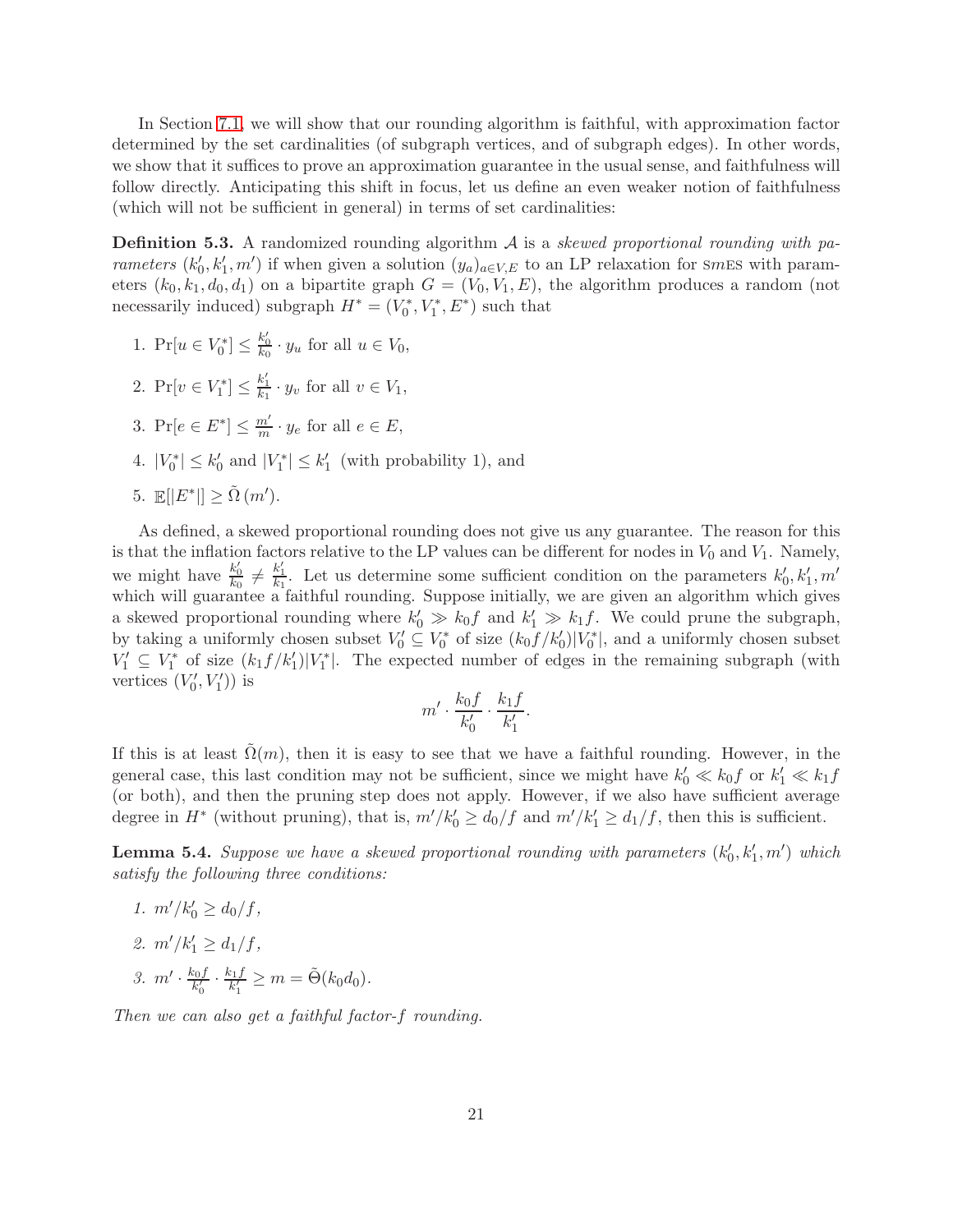Proof. Let us consider two cases.

Case 1:  $k'_0 \geq k_0 f$  and  $k'_1 \geq k_1 f$ . In this case, as explained above, we can sample random subsets of  $V_0^*$  and  $V_1^*$  of the correct size in order to get the correct number of vertices on each side (Part 3 of Definition [2.1\)](#page-38-1), and then by condition [\(3\)](#page-20-0), the number of edges is sufficient (Part 4 of Definition [2.1\)](#page-38-1). Note also, that the individual vertex probabilities are appropriately rescaled (giving Part 1 of Definition [2.1\)](#page-38-1) by the sampling. Finally, let  $\rho = \frac{k_0 f}{k'}$  $\frac{k_0 f}{k'_0} \cdot \frac{k_1 f}{k'_1}$  $\frac{k_1}{k_1}$  be the subsampling probability of edges in  $E^*$  (i.e. the probability that an edge in  $E^*$  is retained). If  $m'\rho = m$ , this implies both Parts 2 and 4 of Definition [2.1.](#page-38-1) Otherwise, subsample every remaining edge with probability  $m/(m' \rho)$ , which then guarantees both parts.

Case 2:  $k'_0 \leq k_0 f$  or  $k'_1 \leq k_1 f$ . Without loss of generality, suppose  $k'_0/k_0 \leq k'_1/k_1$ . In this case, let  $V'_0 = V_0^*$ , and take a uniformly chosen subset  $V'_1 \subseteq V_1^*$  of size  $(k'_0 k_1/(k_0 k'_1))|V_1^*|$ . Thus the vertex sets have the correct cardinalities for weakly faithful rounding (with scaling factor  $\varphi = k_0'/(k_0 f)$ . Since we only pruned on one side  $(V_1^*)$ , the expected average degree in  $V_1^*$  has not changed, which is all we need to show. More formally, the expected number of edges is at least  $m'k'_0k_1/(k_0k'_1) \geq d_1k'_0k_1/(fk_0) = mk'_0/(fk_0) = \varphi \cdot m$ , where the inequality follows from condition [\(2\)](#page-20-1). Parts 1 and 2 of Definition [5.1](#page-19-1) follow by similar arguments to Case 1.

<span id="page-21-2"></span>**Corollary 5.5.** Given a skewed proportional rounding with parameters  $(k'_0, k'_1, m')$ , then denoting by  $d'_b = m'/k'_b$  the average degree in  $S^*_b$  (for  $b = 0, 1$ ), the following three conditions suffice for a faithful rounding:

1.  $d'_0 \geq d_0/f$ , 2.  $d'_1 \geq d_1/f$ , 3.  $\frac{d_b'}{k_{1-b}'} \geq \frac{d_0}{k_1 f}$  $\frac{a_0}{k_1f^2}$  (for either  $b=0$  or  $b=1$ ).

<span id="page-21-1"></span>**Corollary 5.6.** Given a skewed proportional rounding with parameters  $(k'_0, k'_1, m')$ , then denoting by  $d'_b = m'/k'_b$  the average degree in  $S^*_b$  (for  $b = 0, 1$ ), the following three conditions suffice for a faithful rounding:

- 1.  $d'_0 \geq d_0/f$ , 2.  $d'_1 \geq d_1/f$ ,
- 3.  $k'_b \leq k_b f$  (for either  $b = 0$  or  $b = 1$ ).

*Proof.* Follows by substituting the lower bound  $d_{1-b}/f$  for  $m'/k'_{1-b}$  (Condition 1 or 2) in the original condition 3, and using  $k_0d_0 = \Theta(k_1d_1)$ .  $\Box$ 

#### <span id="page-21-0"></span>5.2 Algorithm description

Our algorithm is a variation of the non-faithful Dks algorithm of  $[BCC^+10]$ , and as with their algorithm is fundamentally concerned with caterpillar graphs. A caterpillar is a tree consisting of a main path (the backbone), with various disjoint paths (hairs) attached by one of their endpoints to the backbone. We concentrate on caterpillars with hair-length 1 (single edges). Let us state the following definition from  $[BCC^+10]$ , which forms the basic template for the algorithm on graphs with maximum degree  $n^{r/s}$ :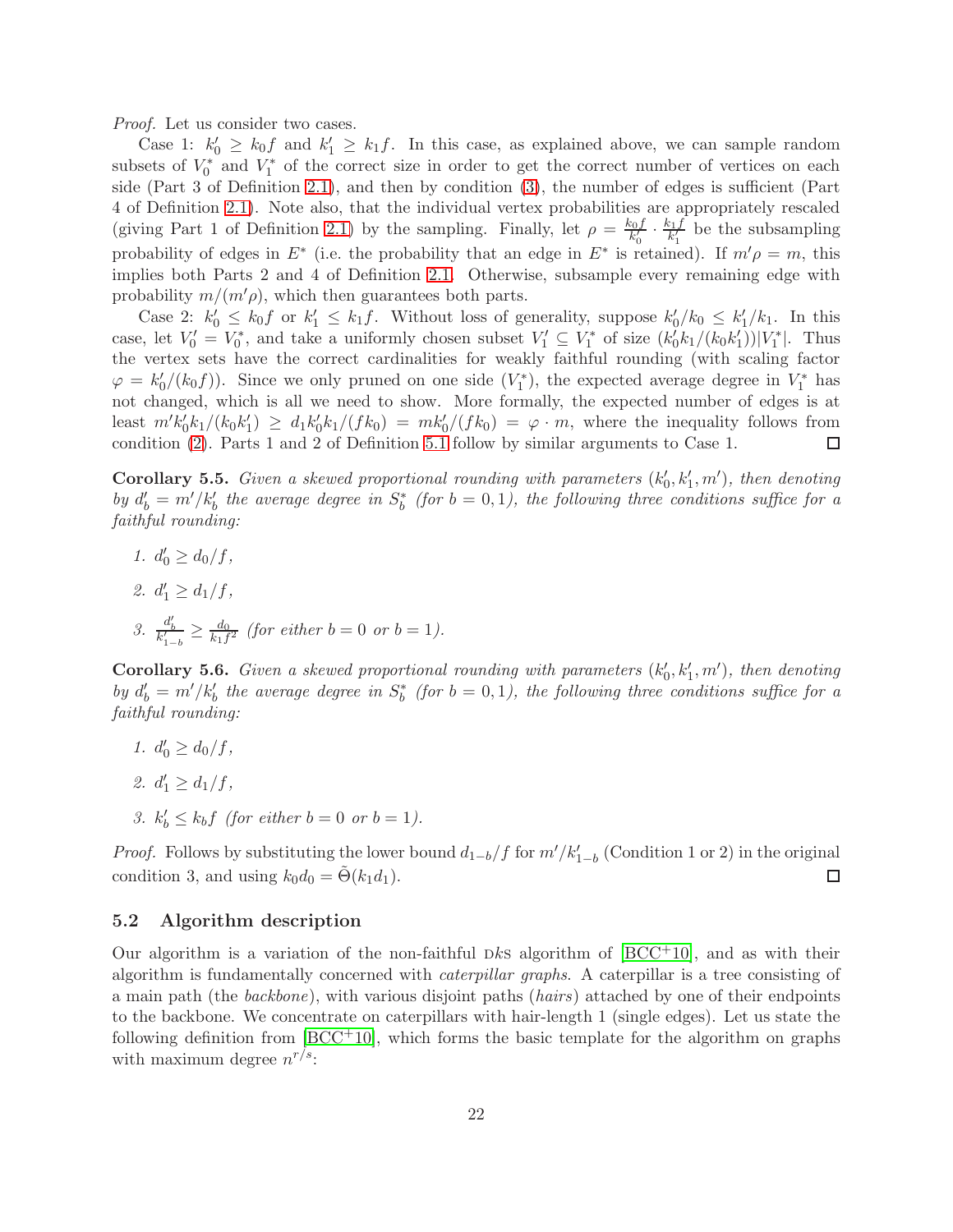<span id="page-22-3"></span>**Definition 5.7.** An  $(r, s)$ -caterpillar is a tree constructed inductively as follows: Begin with a single vertex as the leftmost node in the backbone. For s steps, do the following: at step  $t$ , if the interval  $((t-1)r/s, tr/s)$  contains an integer, add a hair of length 1 to the rightmost vertex in the backbone; otherwise, add an edge to the backbone (increasing its length by 1).

The algorithm will follow along the above iterative construction of an  $(r, s)$ -caterpillar. At step t of the construction, we will consider a union of t-edge prefixes of  $(r, s)$ -caterpillars in the graph G. These will be chosen by an elaborate pruning process described in Section [6.2,](#page-24-0) which will ensure certain uniformity properties while maintaining a large LP weight associated with these caterpillars. As part of the pruning process, at step  $t$ , we will consider a certain bipartite subgraph  $G_t = (S_t, W_t, E_t)$ , whose edges will come from the union of edges added in step t to the above caterpillars (the t'th edge in the construction of each).

Furthermore, we will consider the tuple of leaves added before the t'th edge in an  $(r, s)$ caterpillar. Our bucketing will isolate a set of such leaf tuples  $L_t$ , and for every leaf tuple  $\lambda \in L_t$ , we will associate a certain subgraph  $H_t^{\lambda}$  of  $G_t$ , whose edges come from the t'th edges in caterpillar prefixes whose initial leaves (up to the tth edge) correspond to  $\lambda$ . We will write the bipartite graph  $H_t^{\lambda}$  as  $H_t^{\lambda} = (U(H_t^{\lambda}), W(H_t^{\lambda}), E(H_t^{\lambda}))$ . Note that since we only consider constant size objects, the set  $L_t$  contains at most a polynomial number of tuples.

We are now ready to present our algorithm, in Figure [4,](#page-23-0) which will give a skewed-proportional rounding satisfying the conditions of Lemma [5.4](#page-20-2) (though under certain conditions the rounding may also be weakly faithful, or even faithful). We remind the reader that this algorithm is intended only for parameters satisfying  $f \leq d_0$  (otherwise, we use the much simpler algorithm in Appendix [A\)](#page-37-3). We defer the details of how the above sets are defined to Section [6.2.](#page-24-0) For now, we only note that they can be computed in parallel to the following algorithm, as needed. Our approximation guarantee  $f$ and parameters r, s (all of which depend on n,  $k_0$ ,  $k_1$ ,  $d_0$ ,  $d_1$ , and q) will be defined in Section [6.1.](#page-22-1)

## <span id="page-22-0"></span>6 Details of our rounding algorithm for bipartite  $smES$

In this section, we give details of our bucketing procedure which defines the various subgraphs used in algorithm Faithful-SmES. Moreover, we specify the parameters  $r, s$  and our approximation ratio f which define the specific caterpillar structure on which our algorithm is based.

#### <span id="page-22-1"></span>6.1 Parametrization and maximum degree bound

Given parameters  $n, k_0, k_1, d_0, d_1, q$ , we need to define our intended approximation ratio f, and the choice of r and s in the  $(r, s)$ -caterpillar which will determine the structure of our graph, and will also give an effective bound on the maximum degree. In this section, we define these parameters. As before, let  $q$  to be the (bounded) integer parameter which corresponds to the level of the Sherali-Adams relaxation we use. The running time both for solving the LP and for our rounding will be nd  $n^{O(q)}$  while the approximation guarantee will be  $\widetilde{O}(n^{3-2\sqrt{2}+O(1/q)})$ .

Similarly to  $[BCC^+10]$ , we would like to choose r and s so that the maximum degree will be roughly  $n^{\alpha} = n^{r/s}$  for  $s \leq q$ . In Appendix [B,](#page-38-0) we will show that Step [1](#page-23-1) of the algorithm gives a faithful rounding whenever the maximum degree is greater than  $D = \frac{n}{k_1}$  $\frac{n}{k_1f} \cdot \frac{d_0}{f}$ . Thus we would to define  $\alpha = r/s$  so that

<span id="page-22-2"></span>
$$
n^{\alpha} \approx \frac{n}{k_1 f} \cdot \frac{d_0}{f}.\tag{28}
$$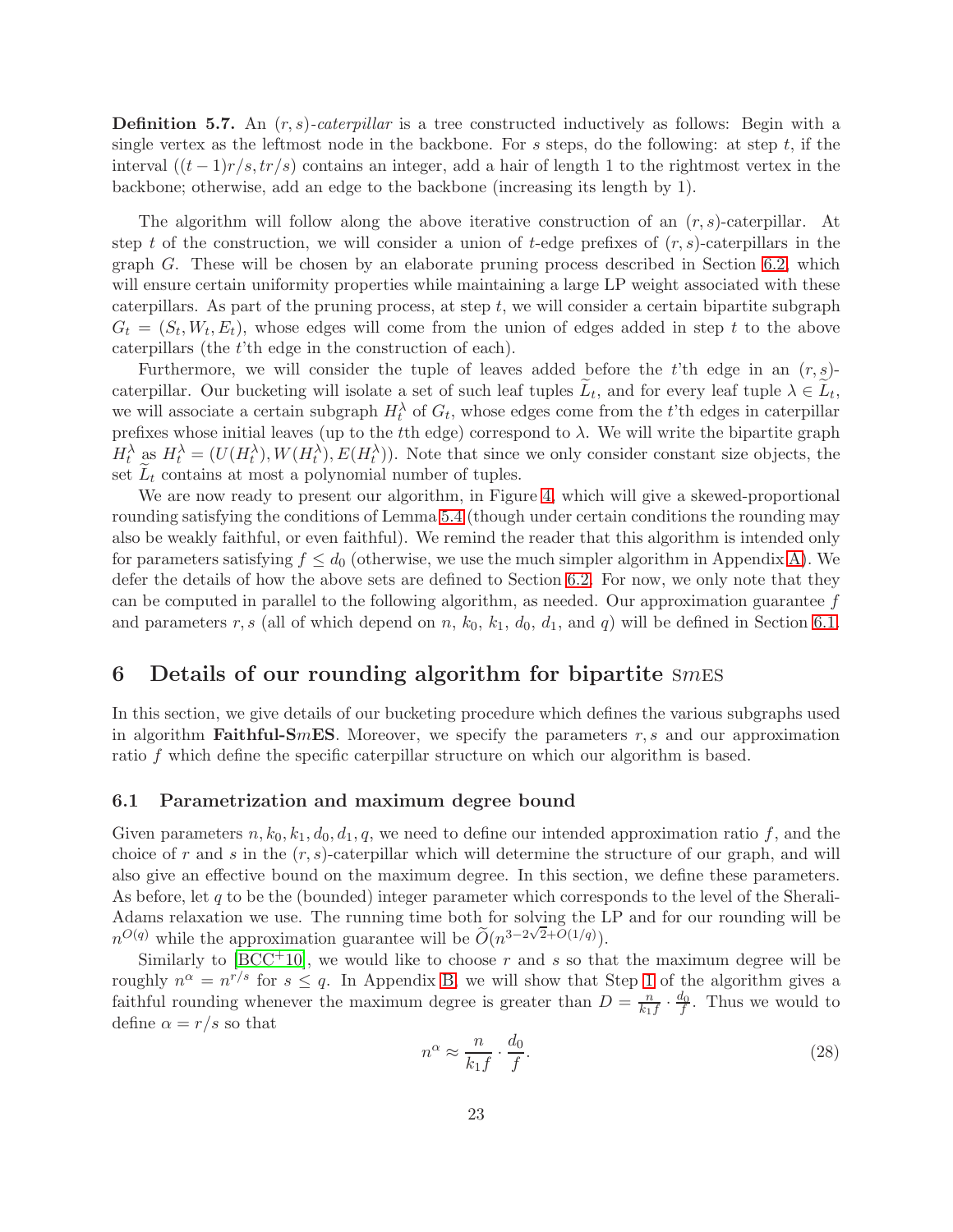Faithful-SmES( $G, \{y_I\}$ ) Input: A graph G with LP solution  $\{y_I\}$  to **Bipartite-SmES-LP**<sub>q</sub> $(G, k_0, k_1, d_0, d_1)$ .

<span id="page-23-1"></span>For steps  $t = 1, \ldots, s$ :

1. If the maximum degree in  $G_t$  is at least  $\widetilde{\Omega}\left(\frac{nd_0}{k_1f^2}\right)$  $\left(\frac{nd_0}{k_1f^2}\right)$ , do the following, and halt:

- If  $S_t \subseteq V_0$ , choose a subset of  $k_0 f$  vertices in  $S_t$  uniformly at random, and choose  $k_1f$  vertices in  $W_t$  uniformly at random. Otherwise, choose  $k_1f$  vertices in  $S_t$  and  $k_0 f$  in  $W_t$  uniformly at random. Output these vertices.
- For every edge  $e = (u, v)$  whose endpoints are chosen in the previous step, choose edge e with probability  $\frac{y_{\{e\}}}{(y_{\{u\}})y_{\{v\}}f^2}$ . Output these edges.
- 2. Let  $m' = \mathbb{E}_{\lambda \in R} \tilde{L}_t[|E(H_t^{\lambda})|]$ . If  $S_t \subseteq V_0$ , let  $k'_0 = \mathbb{E}_{\lambda \in R} \tilde{L}_t[|U(H_t^{\lambda})|]$  and  $k'_1 =$  $\mathbb{E}_{\lambda \in_R \widetilde{L}_t} [|W(H_t^{\lambda})|]$ . Otherwise, let  $k'_0 = \mathbb{E}_{\lambda \in_R \widetilde{L}_t} [|W(H_t^{\lambda})|]$  and  $k'_1 = \mathbb{E}_{\lambda \in_R \widetilde{L}_t} [|U(H_t^{\lambda})|]$ .
- <span id="page-23-3"></span>3. If the parameters  $m', k'_0, k'_1$  satisfy the conditions of Lemma [5.4,](#page-20-2) choose  $\lambda \in L_t$  uniformly at random, output  $H_t^{\lambda}$ , and halt.

## Figure 4: Algorithm Faithful-SmES

We will also need our approximation factor  $f = f(n, k_0, k_1, d_0, d_1, q)$  to satisfy the following crucial property:

<span id="page-23-2"></span><span id="page-23-0"></span>
$$
f = \left(\frac{k_1 f}{d_0}\right)^{\alpha}.\tag{29}
$$

Note that if we had equality in both [\(28\)](#page-22-2) and [\(29\)](#page-23-2), then together, these implicitly define both α and f. However, recall that we require  $\alpha = r/s$  to be rational (specifically, we will want α to be a multiple of  $1/q$ , which most likely would not occur if we had strict equality in [\(28\)](#page-22-2). To fix this, we simply round the implied value of  $\alpha$  up to the nearest multiple of  $1/q$ . It is straightforward to check that, if we let  $\gamma = \log_n(k_1/d_0)$ , then the new value of  $\alpha$  will be

$$
\alpha = \frac{1}{q} \left[ q(1 + \gamma/2 - \sqrt{2\gamma + \gamma^2/4}) \right].
$$

This specific closed-form expression for  $\alpha$  is never used in our analysis. It is only important in that it guarantees  $(28)$ , implicitly defines f through  $(29)$ , and gives the following guarantee, which is the precise formulation of [\(28\)](#page-22-2):

<span id="page-23-4"></span>**Proposition 6.1.** For f, D and  $\alpha$  defined as above, we have

$$
D = \frac{n}{k_1 f} \cdot \frac{d_0}{f} = n^{\alpha - O(1/q)}
$$

.

This implies that

$$
f = n^{1-\alpha+O(1/q)} d_0/(k_1 f)
$$
  
=  $n^{1-\alpha+O(1/q)}/f^{1/\alpha}$ . by (29)

Thus, in the worst case, we have the following upper bound on our approximation factor  $f$ :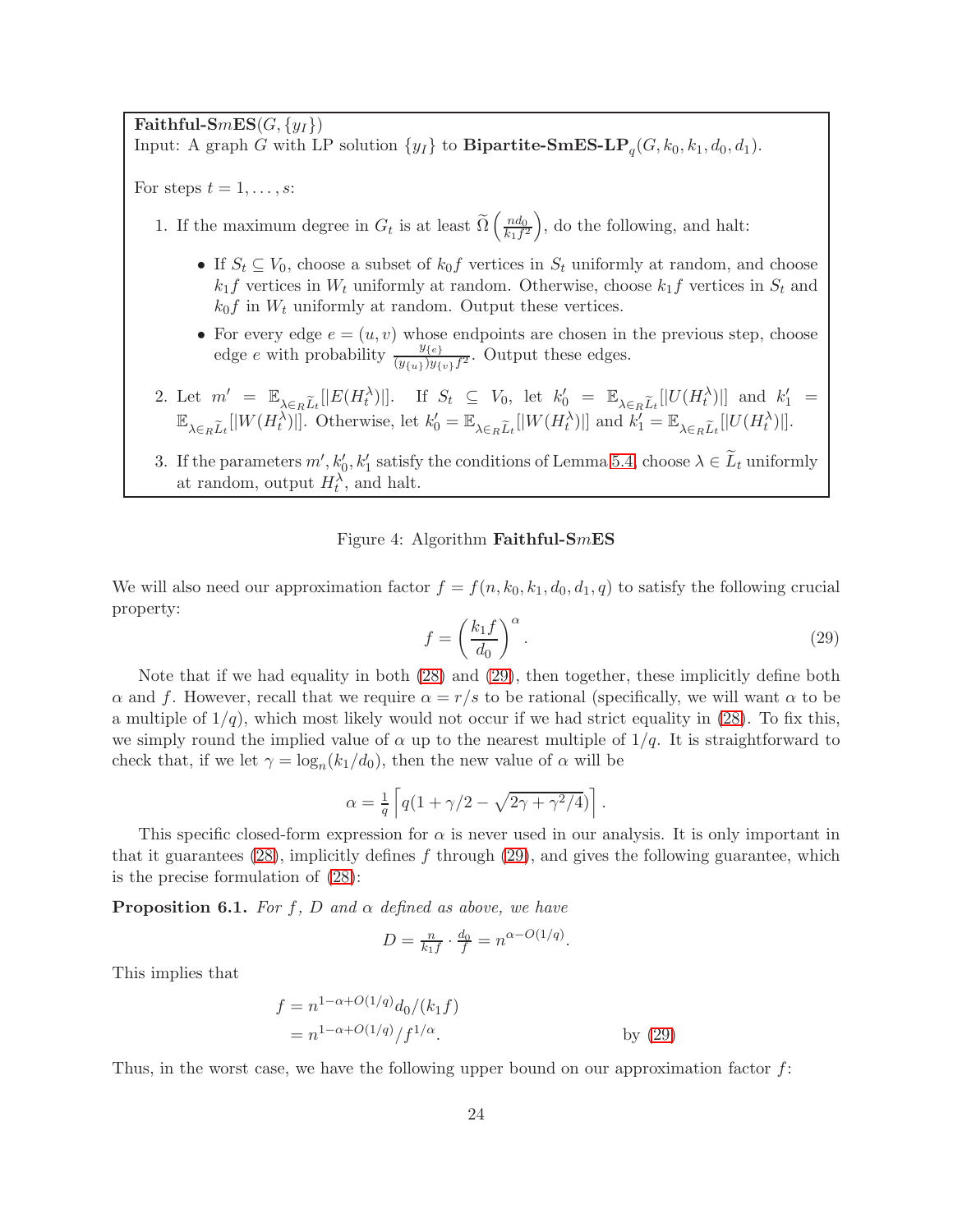**Corollary 6.2.** For f, D and  $\alpha$  defined as above,

$$
f = n^{(1-\alpha+O(1/q))\alpha/(1+\alpha)} \leq \max_{0 \leq \alpha \leq 1} n^{(1-\alpha)\alpha/(1+\alpha)+O(1/q)} = n^{3-2\sqrt{2}+O(1/q)} \approx n^{0.172+O(1/q)}.
$$

Finally, we choose integers r, s such that r and s are co-prime and  $r/s = \alpha$ .

## <span id="page-24-0"></span>6.2 LP rounding and bucketing

The fundamental difficulty in adapting LP-hierarchy-based algorithms such as the one in  $[BCC^+10]$ to work in a faithful randomized rounding setting is that the LP values which are finally used in finding the actual subgraph are values which arise after several rounds of conditioning. These can be markedly different from (or even nearly unrelated to) the original LP values, which we want to round with respect to. We get around this problem by limiting our algorithm to vertices (and edges, and larger structures) which have roughly uniform LP values (for every specific kind of vertex/edge/structure). Thus, even if the values which we use to round are different from the original LP values, they are at least uniformly proportional to them.

In ignoring many vertices/edges/structures in the graph, we have to make sure that we are not losing too much of the information given to us by the LP. Since our algorithm and analysis ultimately rely on examining caterpillars of a certain form (which is determined by our parameters), the goal of our bucketing of caterpillars is to preserve the total LP weight of such caterpillars in our graph, up to a polylogarithmic factor.

Let K be the template  $(r, s)$  caterpillar for r, s corresponding to our parameters (see Defini-tion [5.7\)](#page-22-3) and denote by  $K_t$  the  $(t-1)$ -edge (t-vertex) prefix of this caterpillar (that is, the caterpillar constructed inductively as before, for the first  $t - 1$  steps). We will now define a procedure which buckets instances in G of these caterpillar prefixes.

Before describing the procedure, let us introduce one more piece of notation. For a set of caterpillars B (a bucket), for every tuple of leaves  $\lambda$  (not including the rightmost backbone vertex, which may be also be a leaf), denote by  $T^{\lambda}(B)$  the set of caterpillars in B which have leaves  $\lambda$  (in the same order). In addition, for node u, and edge e, denote by  $T_u^{\lambda}(B)$  and  $T_e^{\lambda}$  the set of caterpillars in  $T^{\lambda}(B)$  which have u (resp. e) as the final vertex (resp. edge). Note that this edge may be either a backbone edge or a hair. An important invariant will be that at the end of every step, the cardinalities of sets  $|T^{\lambda}(B)|$  (resp.  $|T^{\lambda}(B)|$ ) will be roughly uniform (up to polylogarithmic factors) for every remaining choice of leaf tuple  $\lambda$  (resp. leaf tuple  $\lambda$  and rightmost backbone vertex u).

- Initialization: By Constraint [\(13\)](#page-12-0),  $\sum_{v \in V_0} y_v = k_0$ . Bucket vertices in  $V_0$  by their LP-value. Then there is some bucket  $B_1$  for which  $\sum_{v \in V_0} y_v \ge k_0 / \log n$ . Let us also write  $L_1 = S_1 = B_1$ .
- Step t: Suppose  $B_t$  is a bucket of instances of caterpillar  $K_t$  in the graph,  $S_t$  is the set of rightmost (final) backbone nodes in these caterpillars, and  $L_t$  is the set of leaf-tuples occurring in these caterpillars (not including the final backbone vertex). Let  $b \in \{0,1\}$  be such that  $S_t \subseteq V_b$  (this depends only on the parity of backbone edges in  $K_t$ ). Construct a sequence of nested sets of caterpillars in stages as follows:
	- Consider the set of caterpillars  $B_t$  formed by taking a caterpillar from  $B_t$  and adding an edge to the rightmost node. Then up to a logarithmic factor, by [\(14\)](#page-12-4), for every caterpillar  $K \in B_t$  with rightmost endpoint u, we have  $\sum_{w \in \Gamma(u)} y_{K \cup \{\{u,w\}\}} = d_b y_K$ . In particular, this implies  $\sum_{\widetilde{K} \in \widetilde{B}_t} y_{\widetilde{K}} = d_b \cdot \sum_{K \in B_t} y_K$ .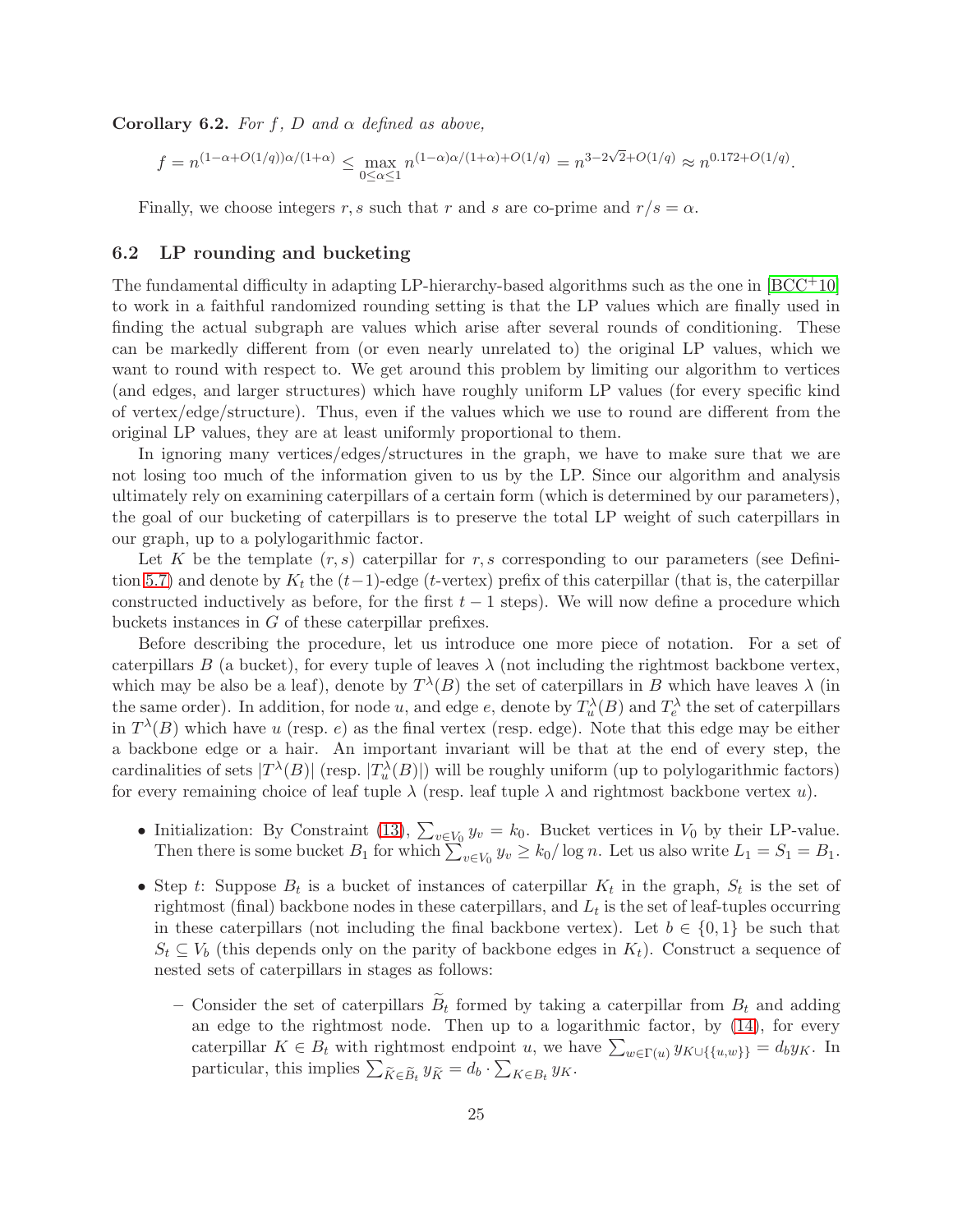- Bucket the new caterpillars in  $\widetilde{B}_t$  so that the following values are uniform (up to a constant factor): the LP value of the newly added vertex, of the newly added edge, of the leaves together with the new vertex (that is, if the caterpillar originally had leaves  $\lambda$  and a new vertex w was added, then this is the LP value  $y_{\lambda \cup \{w\}}$  and of the entire caterpillar. Then the heaviest bucket preserves the total LP weight of caterpillars in  $B_t$ up to a polylogarithmic factor. Denote this bucket by  $B_t'$ .
- $\sim$  Next, bucket the caterpillars in  $B_t'$  so that within every bucket, for every tuple of leaves  $\lambda$  and edge  $(u, w)$  the cardinality  $|T^{\lambda}_{(u,w)}(\tilde{B}'_t)|$  is roughly uniform. Again, retain the heaviest bucket (which preserves at least a polylogarithmic fraction of LP weight), and denote this bucket by  $B_t''$ .
- Now bucket  $\widetilde{B}''_t$  by the cardinality  $|\bigcup_u T^{\lambda}_{(u,w)}(\widetilde{B}''_t)|$  (so that this value is roughly uniform over the choice of leaf tuple  $\lambda$  and new vertex w), and let  $B_t^{\prime\prime\prime}$  denote bucket with the largest LP weight.
- Finally, prune the remaining set of caterpillars  $B_t^{\prime\prime\prime}$  by retaining only those with leaf tuples  $\lambda$  which satisfy

$$
\sum_{K''' \in T^{\lambda}(\widetilde{B}''_t)} y_{K'''} \ge \widetilde{\Omega}(d_b) \sum_{K \in T^{\lambda}(B_t)} y_K.
$$

Note that for such  $\lambda$ , at least a polylogarithmic fraction of the total LP weight of  $T^{\lambda}(\tilde{B}_t)$ must have also been preserved in each of the previous stages. Denote this set of leaf tuples by  $L_t$ , and let  $B_{t+1} \subseteq B_t^{\prime\prime\prime}$  be the corresponding set of caterpillars.

– Denote by  $W_t$  the set of all newly added vertices in caterpillars in  $B_{t+1}$ . That is,

$$
W_t = \bigcup_{\lambda, u} \{ w \mid T_{(u,w)}^{\lambda}(B_{t+1}) \neq \emptyset \}.
$$

- Backbone step: If the last edge in  $K_{t+1}$  is a backbone edge, let  $L_{t+1} = L_t$ , and let  $S_{t+1} = W_t$ .
- Hair step: Otherwise, the last edge in  $K_{t+1}$  is a hair. In this case, the rightmost backbone vertices in the caterpillars in  $B_t$  still belong to  $S_t$  (in each caterpillar that survives the bucketing, it is the same vertex as before the new edge was added). Let  $L_{t+1}$  be the set of new leaf tuples of these caterpillars (where each leaf tuple includes the newly added leaf in  $W_t$ ), and let  $S_{t+1} \subseteq S_t$  be the remaining set of rightmost backbone vertices.

Note that (by induction), if caterpillar  $K_t$  rooted in  $V_0$  has  $t_0$  edges emanating from side  $V_0$ and  $t_1$  edges emanating from side  $V_1$  (think of edges as being directed away from the initial node), then bucket  $B_t$  satisfies

<span id="page-25-0"></span>
$$
\sum_{K \in B_t} y_K = \widetilde{\Theta}(k_0 d_0^{t_0} d_1^{t_1}),\tag{30}
$$

which is precisely the number of such caterpillars in a  $(d_0, d_1)$ -regular bipartite graph (assuming we allow degeneracies, such as caterpillars intersecting themselves).

The following lemma shows that LP weight is preserved even on substructures of caterpillars, such as individual vertices and edges.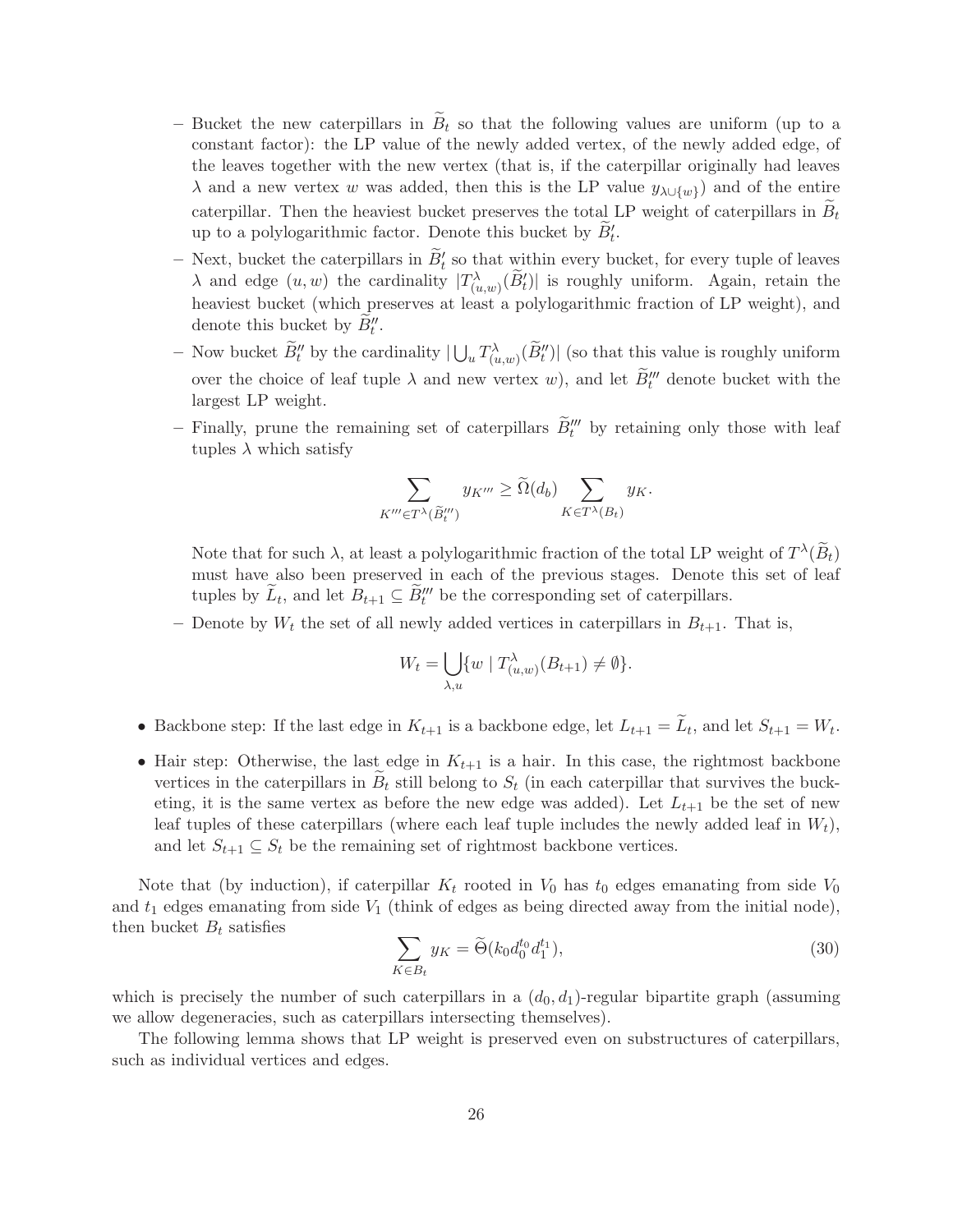<span id="page-26-0"></span>**Lemma 6.3.** Let B be a set of trees rooted on side  $V_0$  and isomorphic to a tree Q which, when rooted on side  $V_0$  with edges directed away from the root, has  $t_0$  edges emanating from side  $V_0$  and  $t_1$  edges emanating from side  $V_1$ . If the set B satisfies Equation [\(30\)](#page-25-0), then

• For any vertex i in Q on side  $V_b$  (for some  $b \in \{0,1\}$ ), letting  $B_i$  be the set of all copies of vertex i in trees  $R \in B$ , we have

$$
\sum_{v \in B_i} y_{\{v\}} = \widetilde{\Theta}(k_b).
$$

• For any edge e in Q, letting  $B_e$  be the set of all copies of vertex e in trees  $R \in B$ , we have

$$
\sum_{g \in B_e} y_{\{g\}} = \widetilde{\Theta}(k_0 d_0).
$$

*Proof.* We give the proof for vertices on side  $V_0$ . The proof for vertices on side  $V_1$  and for edges is similar. Let  $s = \sum_{v \in B_i} y_{\{v\}}$ . By repeated applications of the Sherali-Adams Constraint [\(14\)](#page-12-4) we have

$$
\sum_{R \in B} y_R \le s d_0^{t_0} d_1^{t_1}.
$$

By [\(30\)](#page-25-0), this implies that  $s = \tilde{\Omega}(k_0)$ . On the other hand, by Constraint [\(13\)](#page-12-0), we have  $s \le k_0$ , which completes the proof. completes the proof.

Remark 6.4. We will take advantage of the bucketing on LP values and other values above to abuse notation. For example, since all caterpillars of the form  $K_t$  that survive our bucketing will have the same LP value (up to a constant factor), we can be a bit imprecise, and write  $y_{K_t}$ , with the understanding that we ignore constant factors in our analysis.

At step t, for leaf tuple  $\lambda \in L_t$ , let us define the bipartite subgraph  $H_t^{\lambda} = (U(H_t^{\lambda}), W(H_t^{\lambda}), E(H_t^{\lambda}))$ as follows. Let

$$
E(H_t^{\lambda}) = \{(u, w) | T_{(u, w)}^{\lambda}(B_{t+1}) \neq \emptyset\},\
$$

and let  $U(H_t^{\lambda})$  and  $W(H_t^{\lambda})$  be the vertex sets incident to these edges. That is,  $U(H_t^{\lambda}) = \{u \in$  $S_t \mid \exists w \in W_t : (u, w) \in E(H_t^{\lambda})\},\$ and  $W(H_t^{\lambda}) = \{w \in W_t \mid \exists u \in U(H_t^{\lambda}) : (u, w) \in E(H_t^{\lambda})\}.$ This subgraph (for an appropriate choice of t, and distribution over  $\lambda$ ) will form the basis of our rounding algorithm. Later, we will show that the cardinalities of sets involved do not depend on the choice of leaves (see Lemma [7.2\)](#page-27-1).

Note that the graphs  $H_t^{\lambda}$  are subgraphs of the graphs  $G_t = (S_t, W_t, E_t)$  which were mentioned in Section [5.2.](#page-21-0) The graph  $G_t$  is in fact the union (over leaf tuples  $\lambda$ ) of all subgraphs  $H_t^{\lambda}$ . The sets  $S_t$  and  $W_t$  were defined in the above bucketing, while  $E_t$  is defined as follows:

$$
E_t = \{(u, w) \mid T_{(u,w)}(B_{t+1}) \neq \emptyset\}.
$$

# <span id="page-26-1"></span>7 Performance guarantee of our rounding algorithm: faithfulness and approximation

In this section, we show that Algorithm **Faithful-SmES** gives a faithful  $f$ -approximation (using Lemma [5.4\)](#page-20-2). In fact, if at any iteration the lower bound on degrees in Step [1](#page-23-1) of the algorithm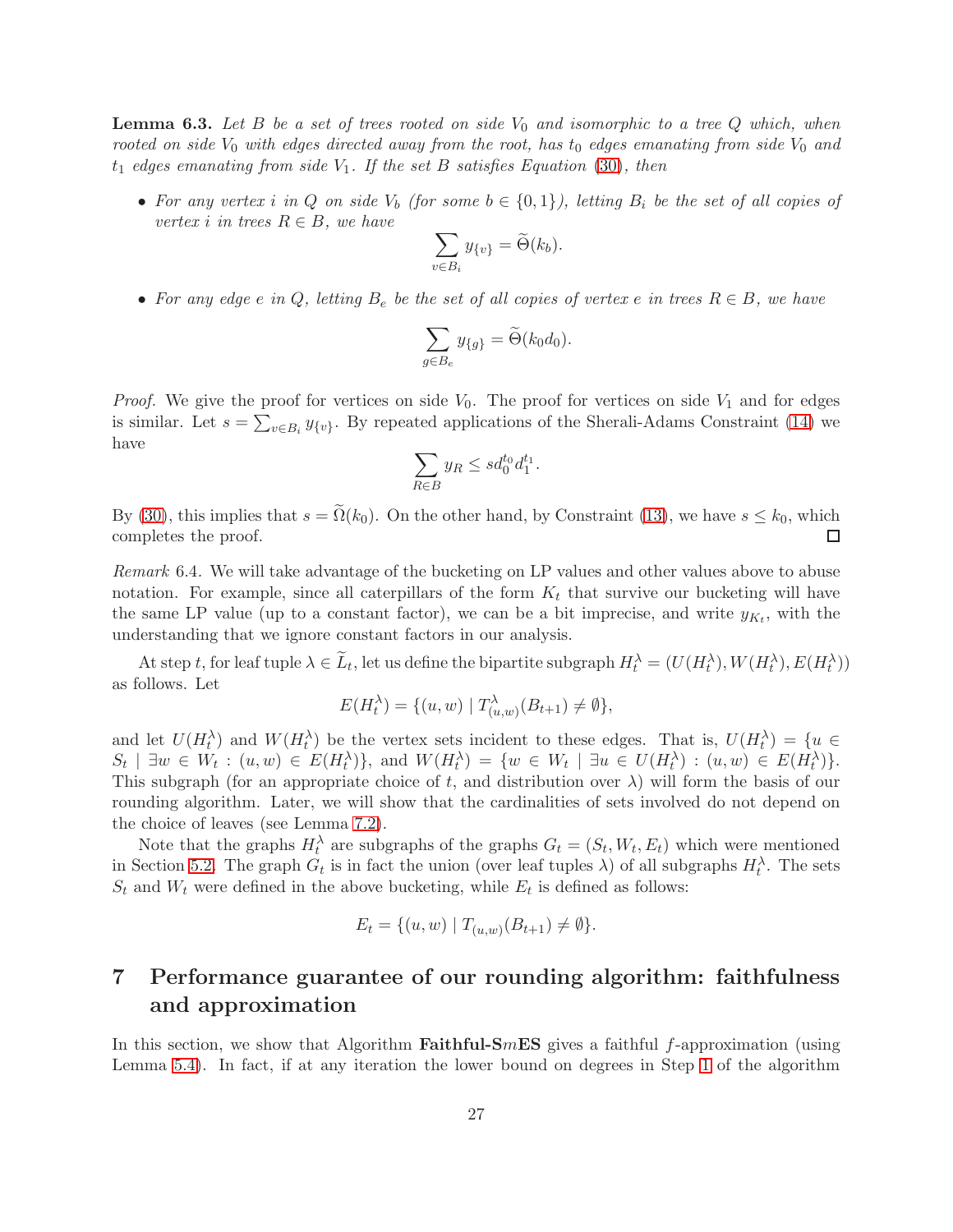is satisfied, then Step [1](#page-23-1) already gives a faithful rounding on its own. Otherwise (assuming an upper bound on degrees), we show that at some iteration  $t$ , Step [3](#page-23-3) of the algorithm gives a skewproportional rounding satisfying the conditions of Lemma [5.4.](#page-20-2)

## <span id="page-27-0"></span>7.1 LP rounding: faithfulness

Before we prove the approximation guarantee, we need to show that the algorithm gives a skewedproportional rounding. In fact, this represents the core of our technical contribution. We will show that the sampling procedure suggested in Step [3](#page-23-3) of the algorithm always gives a skewed-proportional rounding, regardless of whether the conditions of Lemma [5.4](#page-20-2) are met. The following lemma allows us to reformulate the conditions of skewed-proportional rounding in terms of set cardinalities.

<span id="page-27-2"></span>**Lemma 7.1.** Let A be an algorithm which, for some t, outputs a random subgraph  $H^* = (V_b^*, V_{1-b}^*, E^*)$ of  $G_t = (S_t, W_t, E_t)$  (where  $b \in \{0,1\}$  is s.t.  $S_t \subseteq V_b$ ), where the cardinalities  $|V_0^*|, |V_1^*|, |E^*|$  are roughly uniform (over the randomness). If the following conditions hold:

- 1. For all  $u \in S_t$ ,  $Pr[u \in V_b^*] = \widetilde{O}(\mathbb{E}[|V_b^*|]/|S_t|)$ ,
- 2. for all  $w \in W_t$ ,  $Pr[w \in V^*_{1-b}] = \widetilde{O}(\mathbb{E}[|V^*_{1-b}|]/|W_t|)$ , and
- 3. for all  $e \in E_t$ ,  $\Pr[e \in E^*] = \widetilde{O}(\mathbb{E}[|E^*|]/|E_t|),$

then algorithm A is a skewed proportional rounding with parameters  $(\widetilde{O}(\mathbb{E}[|V_0^*|]), \widetilde{O}(\mathbb{E}[|V_1^*|]), \widetilde{\Omega}(\mathbb{E}[|E^*|]).$ 

Proof. Follows directly from the definition of skewed proportional rounding, and the fact that, by bucketing and by Lemma [6.3,](#page-26-0) for all  $u \in S_t$ ,  $w \in W_t$  and  $e \in E_t$  we have  $y_u = \Theta(k_b/|S_t|)$ ,  $y_w = \Theta(k_{1-b}/|W_t|)$ , and  $y_e = \Theta(m/|E_t|)$ .

Our goal is thus to show three simple lemmas corresponding to the above conditions. One each for the probability of a vertex/edge belonging to  $U(H_t^{\lambda}), W(H_t^{\lambda}),$  and  $E(H_t^{\lambda})$  (for uniformly chosen  $\lambda \in L_t$ ). First, let us show that, indeed, the cardinalities of these sets (and others) do not vary by more than a polylogarithmic factor over the choice of leaf-tuple  $\lambda$ .

<span id="page-27-1"></span>Lemma 7.2. For every step t in the above bucketing, the cardinality of both of the following sets (when non-empty) does not vary by more than a polylogarithmic factor over the choice of leaf tuple  $\lambda \in L_t$  and rightmost vertex u:

$$
T^{\lambda}(B_t), \qquad T^{\lambda}_u(B_t).
$$

Moreover, the cardinality of each of the following sets also does not vary by more than a polylogarithmic factor over the choice of leaf tuple  $\lambda \in L_t$ :

$$
U(H_t^{\lambda}),
$$
  $W(H_t^{\lambda}),$   $E(H_t^{\lambda}).$ 

*Proof.* We proceed by induction. For  $t = 1$ , by definition, for every  $v \in L_1$  we have  $T^v(B_1) = \{v\}$ , and  $T_u^v(B_1) = \{v\}$  iff  $v = u$  (otherwise it is empty).

Let us now assume that the lemma holds for  $T^{\lambda}(B_t)$  and  $T_u^{\lambda}(B_t)$  (over the choice of  $\lambda \in L_t$ ), and show that it holds for  $U(H_t^{\lambda}), W(H_t^{\lambda}), E(H_t^{\lambda})$  (over the choice of  $\lambda \in \tilde{L}_t$ ), and for  $T^{\lambda'}(B_{t+1})$ and  $T_{u'}^{\lambda'}(B_{t+1})$  (over the choice of  $\lambda' \in L_{t+1}$ ). Let  $\lambda \in \tilde{L}_t$  be a tuple of leaves. As noted earlier (see definition of  $L_t$ ), for any  $\lambda \in L_t$ , at least a polylogarithmic fraction of the total LP weight of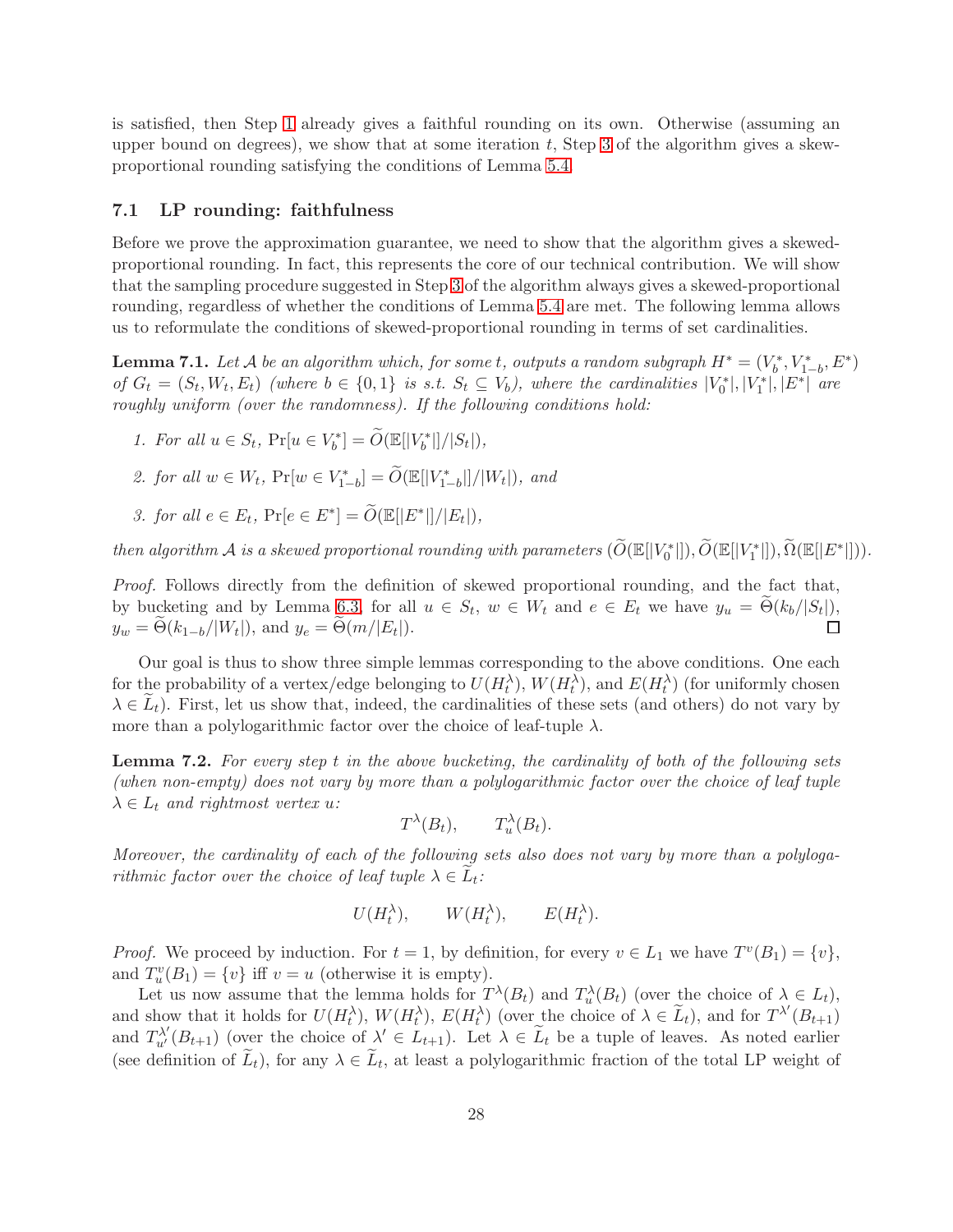$T^{\lambda}(\tilde{B}_{t})$  must have been preserved in each stage of the bucketing. Since by the inductive hypothesis, the cardinality  $|T_u^{\lambda}(B_t)|$  is roughly uniform (up to a polylogarithmic factor), and since LP values of caterpillars in  $B_t$  are roughly uniform, every vertex u with non-empty  $T_u^{\lambda}(B_t)$  contributes roughly the same LP weight to the total weight of  $T^{\lambda}(B_t)$ , and therefore a  $\Omega(1)$  fraction of these vertices must also survive the bucketing. In particular, this implies that

<span id="page-28-0"></span>
$$
|U(H_t^{\lambda})| = \widetilde{\Theta}(|\{u \in S_t \mid T_u^{\lambda}(B_t) \neq \emptyset\}|) = \widetilde{\Theta}(|T^{\lambda}(B_t)|/|T_u^{\lambda}(B_t)|).
$$
\n(31)

Since by the inductive hypothesis, the two values in the final ratio on do not depend on  $\lambda, u_0$  (by more than a polylogarithmic factor), the claim follows for  $U(H_t^{\lambda})$ .

Next, let us show uniformity of the cardinalities  $W(H_t^{\lambda})$  and  $E(H_t^{\lambda})$ . By construction, we have

$$
|T^{\lambda}(B_{t+1})| = \frac{1}{y_{K_{t+1}}} \sum_{\widetilde{K} \in T^{\lambda}(B_{t+1})} y_{\widetilde{K}} = \widetilde{\Theta}\left(\frac{d_b}{y_{K_{t+1}}}\right) \sum_{K \in T^{\lambda}(B_t)} y_K = \widetilde{\Theta}\left(\frac{d_b y_{K_t}}{y_{K_{t+1}}}\right) |T^{\lambda}(B_t)|.
$$

Since by construction of  $B''_t$ , every edge  $(u, w) \in E(H_t^{\lambda})$  participates in the same number of caterpillars in  $T^{\lambda}(B_{t+1})$  (up to a constant factor), call it  $|T_e^{\lambda}(B_{t+1})|$ , we have that

<span id="page-28-1"></span>
$$
|E(H_t^{\lambda})| = \frac{|T^{\lambda}(B_{t+1})|}{|T_e^{\lambda}(B_{t+1})|}
$$
  
=  $\widetilde{\Theta}\left(\frac{d_b y_K |T^{\lambda}(B_t)|}{y_{K_{t+1}} |T_e^{\lambda}(B_{t+1})|}\right),$  (32)

which does not depend on  $\lambda$ , since all the values in the final expression are fixed by bucketing. By a similar argument (by construction of  $B_t'''$ ), every vertex  $w \in W(H_t^{\lambda})$  has the same degree in  $H_t^{\lambda}$ (up to a constant factor). Thus, since the number of edges in  $H_t^{\lambda}$  is fixed (up to a polylogarithmic factor), so is  $|W(H_t^{\lambda})|$ .

Finally, we need to show the uniformity of  $T^{\lambda'}(B_{t+1})$  and  $T^{\lambda'}_{u'}(B_{t+1})$  (over the choice of  $\lambda' \in L_{t+1}$ and u' such that  $T_{u'}^{\lambda'}(B_{t+1}) \neq \emptyset$ . Let us consider the two different kinds of steps separately. If t is a backbone step, then by the bucketing that defines  $\tilde{B}''_t$ , the number of caterpillars  $|T_w^{\lambda}(B_{t+1})|$ is fixed up to a constant factor. Moreover,  $\{w \in S_{t+1} \mid T_w^{\lambda}(B_{t+1}) \neq \emptyset\} = W(H_t^{\lambda})$ , and as we've shown, the number of vertices  $w$  in the latter set is fixed up to a polylogarithmic factor, therefore the same holds for the total number of caterpillars  $|T^{\lambda}(B_{t+1})| = \sum_{w \in W(H_t^{\lambda})} |T_w^{\lambda}(B_{t+1})|$ .

Now, suppose t is a hair step. As we've noted, for every  $(u, w) \in E(H_t^{\lambda})$ , the number of caterpillars  $|T^{\lambda}_{(u,w)}(B_{t+1})|$  is fixed up to a constant factor. However, recall that in a hair step we have  $T^{\lambda}_{(u,w)}(B_{t+1}) = T^{\lambda \cup \{w\}}_u(B_{t+1})$ . Thus, it only remains to show the claim for  $|T^{\lambda \cup \{w\}}(B_{t+1})|$  =  $\sum_{u \in \Gamma_{H_t^{\lambda}}(w)} |T_u^{\lambda \cup \{w\}}(B_{t+1})|$ . But here it is clearly sufficient to show that every vertex  $w \in W(H_t^{\lambda})$ has roughly the same degree in  $H_t^{\lambda}$ , which we have already argued.  $\Box$ 

Before we state and prove the three main lemmas which we need for the probability bounds in Lemma [7.1,](#page-27-2) let us introduce the following notation. Let us assume that when caterpillar  $K_t$ has its initial vertex at side  $V_0$  with edges directed away from the initial vertex, it has  $t_0$  outgoing edges from side  $V_0$  and  $t_1$  outgoing edges from side  $V_1$  (thus  $t_0 + t_1 = t - 1$ ). For concreteness, let us assume that  $K_t$  has an even number of backbone edges. That is, when the initial backbone vertex is in  $V_0$  so is the rightmost vertex. The other case (when the backbone has odd length) is quite similar. We are now ready to prove the remaining lemmas which will guarantee skewed proportionality.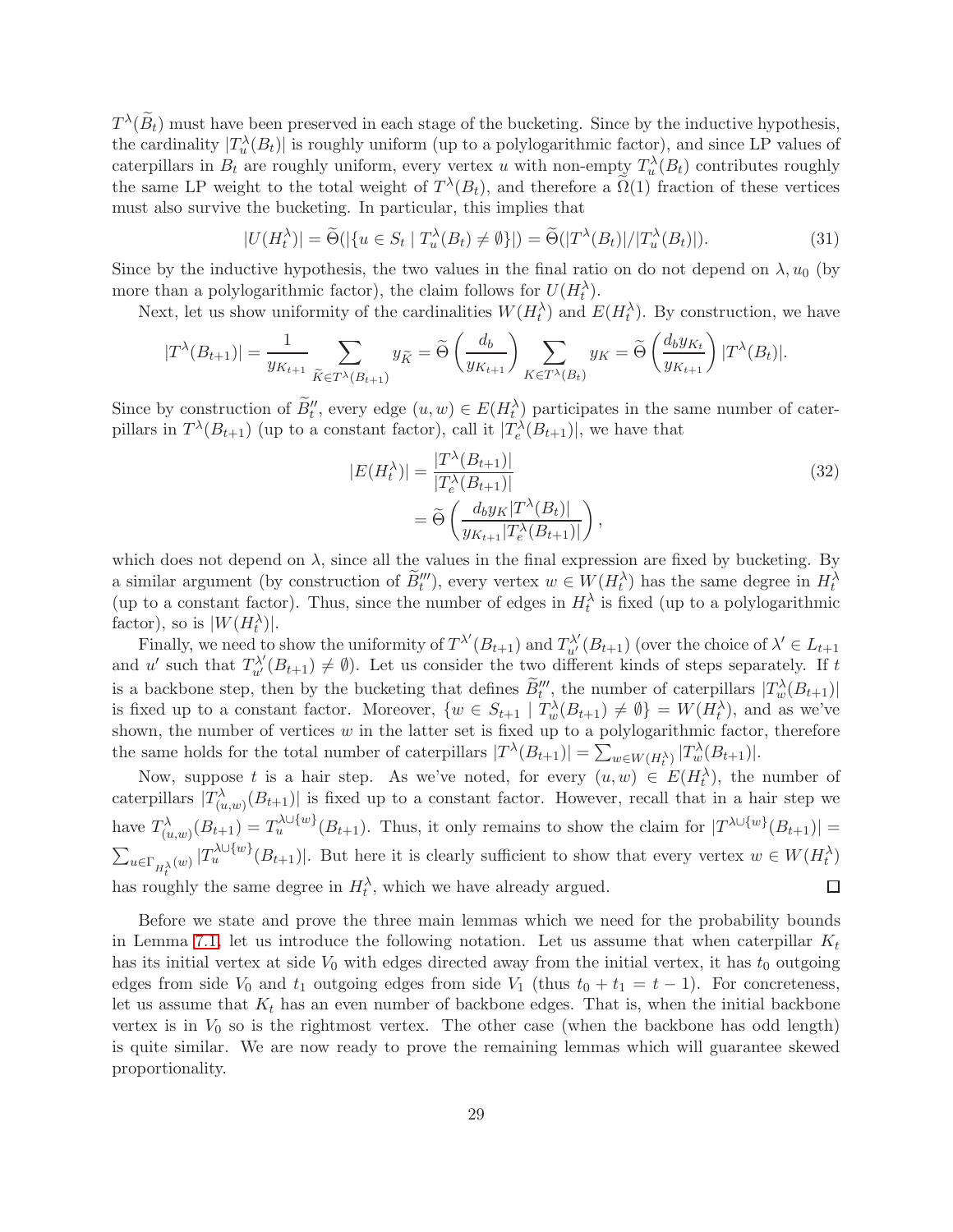<span id="page-29-1"></span>**Lemma 7.3.** For uniformly chosen  $\lambda \in \tilde{L}_t$ , for every  $u \in S_t$  we have  $\Pr_{\lambda}[u \in U(H_t^{\lambda})] =$  $O(|U(H_t)|/|S_t|).$ 

*Proof.* As we have argued earlier, we have  $\sum_{\lambda \in \tilde{L}_t} \sum_{K \in T^{\lambda}(B_t)} y_K = \tilde{\Omega}(k_0 d_0^{t_0} d_1^{t_1})$ . By bucketing, we can write this more simply as

<span id="page-29-0"></span>
$$
|\widetilde{L}_t||T^{\lambda}(B_t)|y_{K_t} = \widetilde{\Omega}(k_0 d_0^{t_0} d_1^{t_1}).
$$
\n(33)

Now, take any vertex  $u \in S_t$ . By repeated applications of Constraint [\(14\)](#page-12-4), we have

$$
\sum_{\lambda \in \widetilde{L}_t: U(H_t^\lambda) \ni u} \sum_{K \in T_u^\lambda(B_t)} y_K \leq d_0^{t_0} d_1^{t_1} y_u.
$$

By Lemma [7.2,](#page-27-1) for any  $\lambda \in \tilde{L}_t$  such that  $U(H_t^{\lambda}) \ni u$ , the number of caterpillars this tuple of leaves contributes,  $|T_u^{\lambda}(B_t)|$ , is roughly uniform (up to a polylogarithmic factor). Thus, we have

$$
|\{\lambda \in \widetilde{L}_t \mid U(H_t^{\lambda}) \ni u\}| |T_u^{\lambda}(B_t)| y_{K_t} \approx \sum_{\lambda \in \widetilde{L}_t : U(H_t^{\lambda}) \ni u} \sum_{K \in T_u^{\lambda}(B_t)} y_K \leq d_0^{t_0} d_1^{t_1} y_u.
$$

By Constraint [\(13\)](#page-12-0) and bucketing, we have  $y_u = O(k_0/|S_t|)$ , so the above inequality implies

$$
|\{\lambda \in \widetilde{L}_t \mid U(H_t^{\lambda}) \ni u\}| |T_u^{\lambda}(B_t)| y_{K_t} = O(k_0 d_0^{t_0} d_1^{t_1}/|S_t|).
$$

Combining this with [\(33\)](#page-29-0), we have

$$
\begin{split} \Pr_{\lambda \in_R \widetilde{L}_t}[u \in U(H_t^{\lambda})] &= \frac{|\{\lambda \in \widetilde{L}_t \mid U(H_t^{\lambda}) \ni u\}|}{|\widetilde{L}_t|} \\ &= \widetilde{O}\left(\frac{k_0 d_0^{t_0} d_1^{t_1} / (|S_t| | T_u^{\lambda}(B_t) | y_{K_t})}{k_0 d_0^{t_0} d_1^{t_1} / (|T^{\lambda}(B_t) | y_{K_t})}\right) \\ &= \widetilde{O}\left(\frac{|T^{\lambda}(B_t)| / |T_u^{\lambda}(B_t)|}{|S_t|}\right), \end{split}
$$

which by  $(31)$  is what we needed to prove.

**Lemma 7.4.** For uniformly chosen  $\lambda \in L_t$ , for every  $w \in W_t$  we have  $\Pr_{\lambda}[w \in W(H_t^{\lambda})] =$  $O(|W(H_t)|/|W_t|).$ 

*Proof.* The proof is similar to that of Lemma [7.3.](#page-29-1) For  $\lambda \in L_t$ , let us denote by  $T^{\lambda,w}(B_{t+1})$  the set of caterpillars in  $B_{t+1}$  which have leaves  $\lambda$  and w. That is, if t is a backbone step, then  $T^{\lambda,w}(B_{t+1}) = T_w^{\lambda}(B_{t+1}),$  and otherwise (if t is a hair step), then  $T^{\lambda,w}(B_{t+1}) = T^{\lambda \cup w}(B_{t+1}).$  Noting that in both cases, the cardinality of this set is roughly uniform for all  $\lambda \in L_t$  and  $w \in W(H_t^{\lambda})$ , let us abuse notation and write  $|T^{\lambda,w}|$  for the cardinality of such sets. As argued earlier, the degrees of all  $w \in W(H_t^{\lambda})$  in  $H_t^{\lambda}$  are roughly uniform, and each edge  $(u, v) \in E(H_t^{\lambda})$  participates in roughly the same number of caterpillars. Thus, it follows that

<span id="page-29-3"></span>
$$
|W(H_t)| = \widetilde{\Theta}(|T^{\lambda}(B_{t+1})|/|T^{\lambda, w}(B_{t+1})|). \tag{34}
$$

Analogously to [\(33\)](#page-29-0), we can also show

<span id="page-29-2"></span>
$$
|\widetilde{L}_t||T^{\lambda}(B_{t+1})|y_{K_{t+1}} = \widetilde{\Omega}(k_0 d_0^{t_0+1} d_1^{t_1}).
$$
\n(35)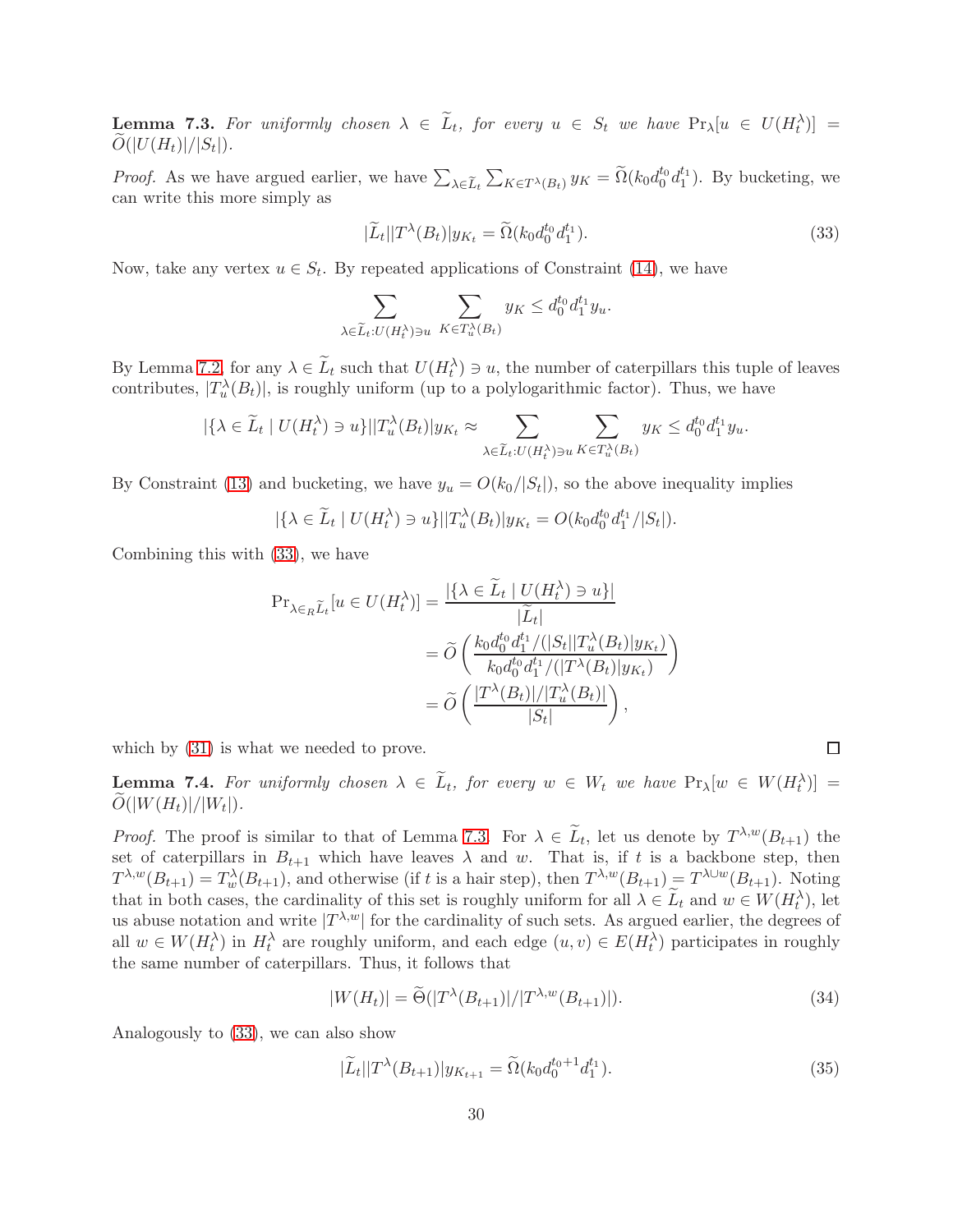Now, take any vertex  $w \in W_t$ . By repeated applications of Constraint [\(14\)](#page-12-4), we have

$$
\sum_{\lambda \in \widetilde{L}_t : W(H_t^{\lambda}) \ni w} \sum_{K \in T^{\lambda, w}(B_t)} y_K \le k_0 d_0^{t_0} d_1^{t_1+1}.
$$

As before, for any  $\lambda \in \tilde{L}_t$  such that  $W(H_t^{\lambda}) \ni w$ , the number of caterpillars this tuple of leaves contributes,  $|T^{\lambda,w}(B_t)|$ , is roughly uniform (up to a polylogarithmic factor). Thus, we have

$$
|\{\lambda \in \widetilde{L}_t \mid W(H_t^{\lambda}) \ni w\}| |T^{\lambda,w}(B_{t+1})| y_{K_{t+1}} \approx \sum_{\lambda \in \widetilde{L}_t : W(H_t^{\lambda}) \ni w} \sum_{K \in T^{\lambda,w}(B_{t+1})} y_K \leq d_0^{t_0} d_1^{t_1+1} y_w.
$$

By Constraint [\(13\)](#page-12-0) and bucketing, we have  $y_w = O(k_1/|W_t|)$ , so the above inequality implies

$$
|\{\lambda \in \widetilde{L}_t \mid W(H_t^{\lambda}) \ni w\}| |T^{\lambda,w}(B_{t+1})| y_{K_{t+1}} = O(k_1 d_0^{t_0} d_1^{t_1+1}/|W_t|).
$$

Combining this with [\(35\)](#page-29-2), we have

$$
\Pr[w \in W(H_t^{\lambda})] = \frac{|\{\lambda \in L_t \mid W(H_t^{\lambda}) \ni w\}|}{|\tilde{L}_t|}
$$
  
=  $\tilde{O}\left(\frac{k_1 d_0^{t_0} d_1^{t_1+1} / (|W_t||T^{\lambda,w}(B_{t+1})|y_{K_{t+1}})}{k_0 d_0^{t_0+1} d_1^{t_1} / (|T^{\lambda}(B_{t+1})|y_{K_{t+1}})}\right)$   
=  $\tilde{O}\left(\frac{|T^{\lambda}(B_{t+1})| / |T^{\lambda,w}(B_{t+1})|}{|W_t|}\right),$  (since  $k_0 d_0 \approx k_1 d_1$ )

which by  $(34)$  is what we needed to prove.

**Lemma 7.5.** For uniformly chosen  $\lambda \in \tilde{L}_t$ , for every  $e \in E_t$  we have  $\Pr_{\lambda}[e \in E(H_t^{\lambda})] =$  $O(|E(H_t)|/|E_t|).$ 

*Proof.* Take any edge  $e \in S_t$ . By repeated applications of Constraint [\(14\)](#page-12-4), we have

$$
\sum_{\lambda \in \widetilde{L}_t: E(H_t^\lambda) \ni e} \sum_{K \in T_e^\lambda(B_t)} y_K \le d_0^{t_0} d_1^{t_1} y_e.
$$

As before, for any  $\lambda \in L_t$  such that  $E(H_t^{\lambda}) \ni e$ , the number of caterpillars this tuple of leaves contributes,  $|T_e^{\lambda}(B_{t+1})|$ , is roughly uniform (up to a polylogarithmic factor). Thus, we have

$$
|\{\lambda \in \widetilde{L}_t \mid e \in E(H_t^{\lambda})\}| |T_e^{\lambda}(B_{t+1})| y_{K_{t+1}} \approx \sum_{\lambda \in \widetilde{L}_t: E(H_t^{\lambda}) \ni e} \sum_{K \in T_e^{\lambda}(B_{t+1})} y_K \leq d_0^{t_0} d_1^{t_1} y_e.
$$

By Constraints [\(13\)](#page-12-0) and [\(14\)](#page-12-4) and bucketing, we have  $y_e = O(k_0 d_0/|E_t|)$ , so the above inequality implies

$$
|\{\lambda \in \widetilde{L}_t \mid E(H_t^{\lambda}) \ni e\}| |T_e^{\lambda}(B_{t+1})| y_{K_{t+1}} = O(k_0 d_0^{t_0+1} d_1^{t_1} / |E_t|).
$$

 $\Box$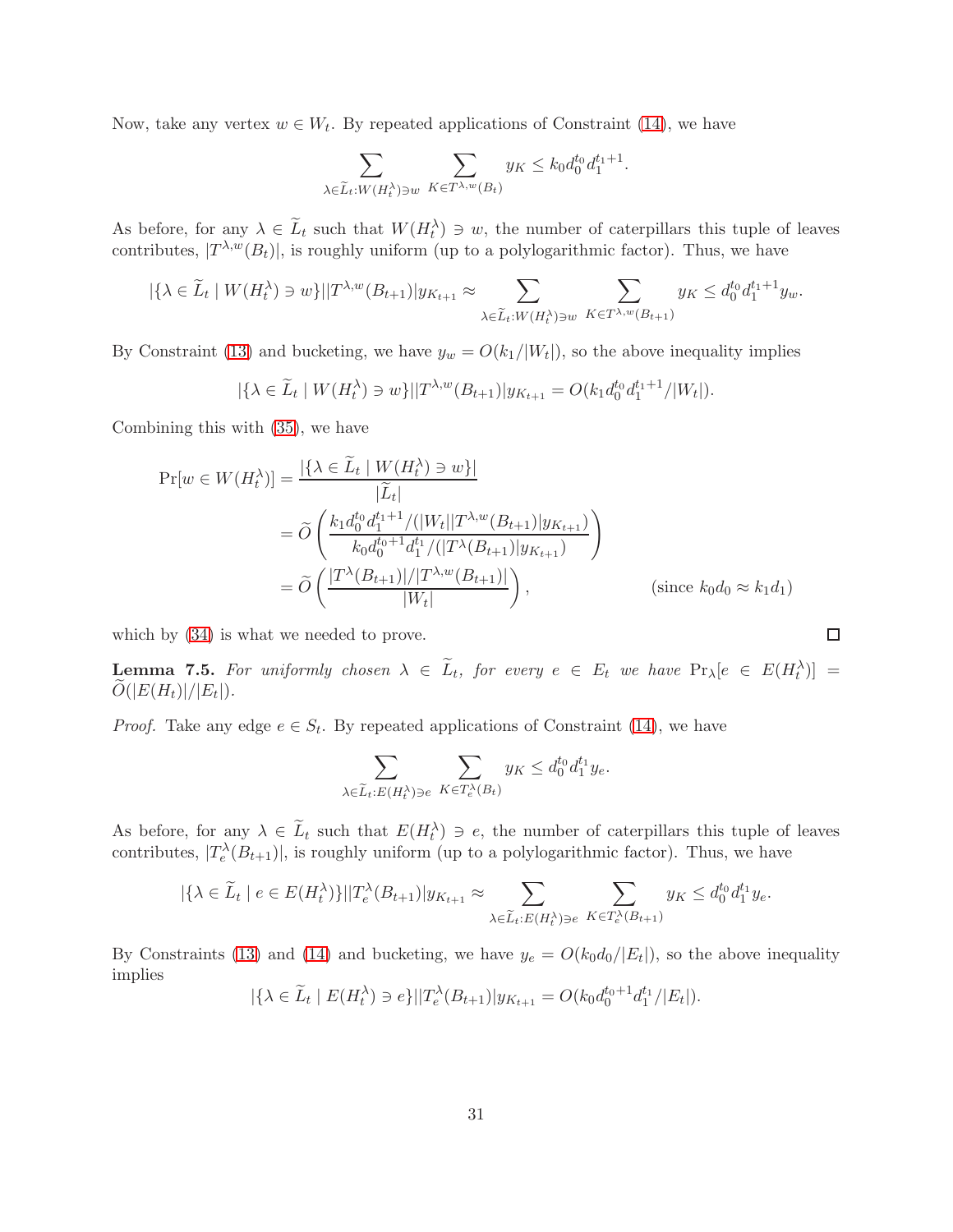Combining this with [\(35\)](#page-29-2), we have

$$
\Pr[e \in E(H_t^{\lambda})] = \frac{|\{\lambda \in \widetilde{L}_t \mid E(H_t^{\lambda}) \ni e\}|}{|\widetilde{L}_t|}
$$
  
=  $\widetilde{O}\left(\frac{k_0 d_0^{t_0+1} d_1^{t_1} / (|E_t||T_e^{\lambda}(B_{t+1})|y_{K_{t+1}})}{k_0 d_0^{t_0+1} d_1^{t_1} / (|T^{\lambda}(B_{t+1})|y_{K_{t+1}})}\right)$   
=  $\widetilde{O}\left(\frac{|T^{\lambda}(B_{t+1})| / |T_e^{\lambda}(B_{t+1})|}{|E_t|}\right),$ 

which by  $(32)$  is what we needed to prove.

## 7.2 LP rounding: approximation guarantee

The analysis of the approximation guarantee is similar to the combinatorial analysis of  $DkS$  in  $[BCC^+10]$ , adapted to smes and slightly simplified by the regularity of degrees and LP values which we get from bucketing.

Let us extend the previous notation by letting  $S_t^{\lambda}$  be the set of vertices in  $S_t$  which serve as rightmost endpoints of caterpillars in  $T^{\lambda}(B_t)$ . We will show that a certain invariant on the cardinalities and total LP values of the sets  $S_t^{\lambda}$  is maintained at every step t, as long as the required conditions for faithful rounding (i.e., the conditions for Step [1](#page-23-1) or for Step [3](#page-23-3) of the algorithm) do not hold. The proof works by showing that if the invariant holds after the last iteration, then we have arrived at a contradiction. We will consider separately backbone steps and hair steps. Let us begin with backbone steps.

<span id="page-31-0"></span>**Lemma 7.6.** Suppose at iteration t of Algorithm **Faithful-SmES** the vertices in  $S_t$  are on side b (where  $b \in \{0,1\}$ ). Let  $\lambda \in L_t$ . Then if for some  $\beta \leq 1-\alpha$  the following two conditions hold

1. 
$$
|S_t^{\lambda}|y_{K_t}/y_{\lambda} = \tilde{\Omega}(\frac{d_{1-b}}{f} \cdot f^{\beta/\alpha})
$$
 (where  $K_t$  is any caterpillar in  $B_t$ ), and  
2.  $|S_t^{\lambda}| = \tilde{O}(n^{\beta}),$ 

then either the conditions for Step [1](#page-23-1) hold, or the conditions for Step [3](#page-23-3) hold, or the following conditions hold:

1.  $|S_{t+1}^{\lambda}|y_{K_{t+1}}/y_{\lambda} \geq 2 \cdot \frac{d_b}{f} \cdot f^{(\beta+\alpha)/\alpha}$  (where  $K_{t+1}$  is any caterpillar in  $B_{t+1}$ ), and 2.  $|S_{t+1}^{\lambda}| = O(n^{\beta+\alpha}).$ 

We note that the last iteration (iteration  $s$ ) of the algorithm is always a backbone step (by our construction). We will show, in the end, that at the last step we have  $\beta = 1 - \alpha$ , and thus (assuming we do not get a faithful factor  $O(f)$  rounding at any point), the above lemma guarantees that  $|S_{s+1}^{\lambda}|y_{K_{s+1}}/y_{\lambda} \ge 2d_b \cdot f^{(1-\alpha)/\alpha} = 2d_b(k_{1-b}f/d_b)^{1-\alpha} = 2d_b(k_{1-b}f/d_b)/f = 2k_{1-b}$ . Taking  $K_{s+1}$ to be the caterpillar in  $B_{t+1}^{\lambda}$  with the smallest  $y_{K_{s+1}}$  value, we get that

$$
\sum_{u \in S_{t+1}^{\lambda}} y_{\lambda \cup \{u\}}/y_{\lambda} \ge |S_{s+1}^{\lambda}| y_{K_{s+1}}/y_{\lambda} \ge 2k_{1-b},
$$

32

contradicting Constraint [\(13\)](#page-12-0). Let us now prove the above lemma.

 $\Box$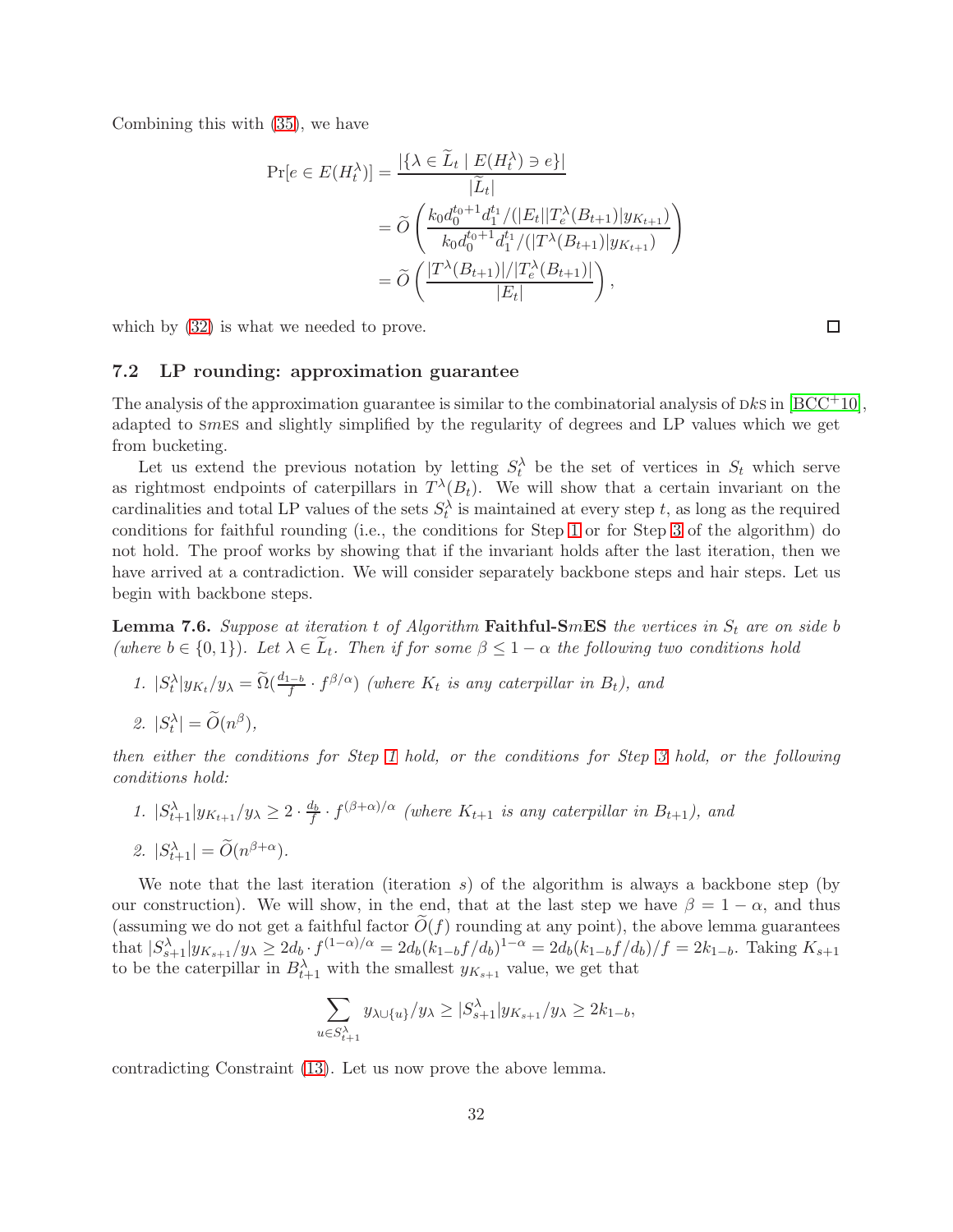Proof of Lemma [7.6.](#page-31-0) By our construction, we know that for a  $\tilde{\Omega}(1)$ -fraction of vertices  $u \in S_t^{\lambda}$ , there is some caterpillar  $K_u \in T_u^{\lambda}(B_t)$  such that

$$
\sum_{w \in \Gamma(u): K_u \cup \{(u,w)\} \in B_{t+1}} y_{K_u \cup \{(u,w)\}} = \widetilde{\Omega}(d_b y_{K_u}).
$$

In particular, this gives the following bound on the total "relative LP value" of edges:

<span id="page-32-0"></span>
$$
\sum_{(u,w)\in E(H_t^{\lambda})} y_{K_u \cup \{(u,w)\}}/y_{\lambda} = \widetilde{\Omega}(\frac{d_0 d_1}{f} \cdot f^{\beta/\alpha}).
$$
\n(36)

By Lemma [B.2](#page-38-2) and Proposition [6.1,](#page-23-4) we may assume that all the degrees in  $G_t = (S_t, W_t, E_t)$ , and thus also in  $H_t^{\lambda}$ , are at most  $D = \widetilde{O}(nd_0/(k_1 f^2)) = \widetilde{O}(n^{\alpha})$ , and therefore  $|S_{t+1}| \leq |S_t| \cdot D =$  $O(Cn^{\beta+\alpha})$ . Thus, in this case, we only need to prove that (there exists a faithful factor f rounding or)  $|S_{t+1}^{\lambda}|y_{K_{t+1}}/y_{\lambda} \geq 2 \cdot \frac{d_b}{f} \cdot f^{(\beta+\alpha)/\alpha}$ . Suppose the latter condition is not satisfied. Then by [\(36\)](#page-32-0), the average degree in  $H_t^{\lambda}$  of vertices in  $W(H_t^{\lambda})$  is at least

$$
\widetilde{\Omega}\left(\frac{d_0d_1}{f}\cdot f^{\beta/\alpha}/(\frac{d_b}{f}\cdot f^{(\beta+\alpha)/\alpha})\right)=\widetilde{\Omega}\left(d_{1-b}/f\right).
$$

Since, as is easy to see, the average degree of vertices in  $U(H_t^{\lambda})$  is  $\Omega(d_b) \ge \Omega(d_b/f)$ , by Corollary [5.6](#page-21-1) it suffices to show that  $|U(H_t^{\lambda})| = \tilde{O}(k_b f)$  (and then by the corollary, there is a faithful factor f rounding). However, this follows directly:

$$
|U(H_t^{\lambda})| \le |S_t^{\lambda}| \le n^{\beta} \le \text{polylog}(n) \cdot n^{\beta} \le \text{polylog}(n) \cdot n^{1-\alpha}
$$
  
\n
$$
\le \text{polylog}(n) \cdot k_b f^2 / d_{1-b} \qquad \text{by Proposition (6.1)}
$$
  
\n
$$
\le \text{polylog}(n) \cdot k_b f.
$$

 $\Box$ 

We also have the following lemma for hair steps:

**Lemma 7.7.** Suppose at iteration t of Algorithm Faithful-SmES the vertices in  $S_t$  are on side b (where  $b \in \{0,1\}$ ). Let  $\lambda \in L_t$ . Then if for some  $\beta \geq 1-\alpha$  the following two conditions hold

1. 
$$
|S_t^{\lambda}|y_{K_t}/y_{\lambda} = \tilde{\Omega}(\frac{d_{1-b}}{f} \cdot f^{\beta/\alpha})
$$
 (where  $K_t$  is any caterpillar in  $B_t$ ), and  
2.  $|S_t^{\lambda}| = \tilde{O}(n^{\beta}),$ 

<span id="page-32-1"></span>then either the conditions for Step [1](#page-23-1) hold, or the conditions for Step [3](#page-23-3) hold, or the following conditions also hold for all leaf tuples  $\lambda' \in L_{t+1}$  which extend  $\lambda$ :

1. 
$$
|S_{t+1}^{\lambda'}|y_{K_{t+1}}/y_{\lambda'} = \tilde{\Omega}(\frac{d_{1-b}}{f} \cdot f^{(\beta - (1-\alpha))/\alpha})
$$
 (where  $K_{t+1}$  is any caterpillar in  $B_{t+1}$ ), and  
2.  $|S_{t+1}^{\lambda}| \le \frac{1}{2}n^{\beta - (1-\alpha)}$ .

Proof. As in the proof of Lemma [7.6,](#page-31-0) the bound on the total "relative LP value" of edges given by [\(36\)](#page-32-0) holds. By Constraint [\(13\)](#page-12-0), we also have  $\sum_{w \in W(H_t^{\lambda})} y_{\lambda \cup \{w\}}/y_{\lambda} \leq k_{1-b}$ . Together, these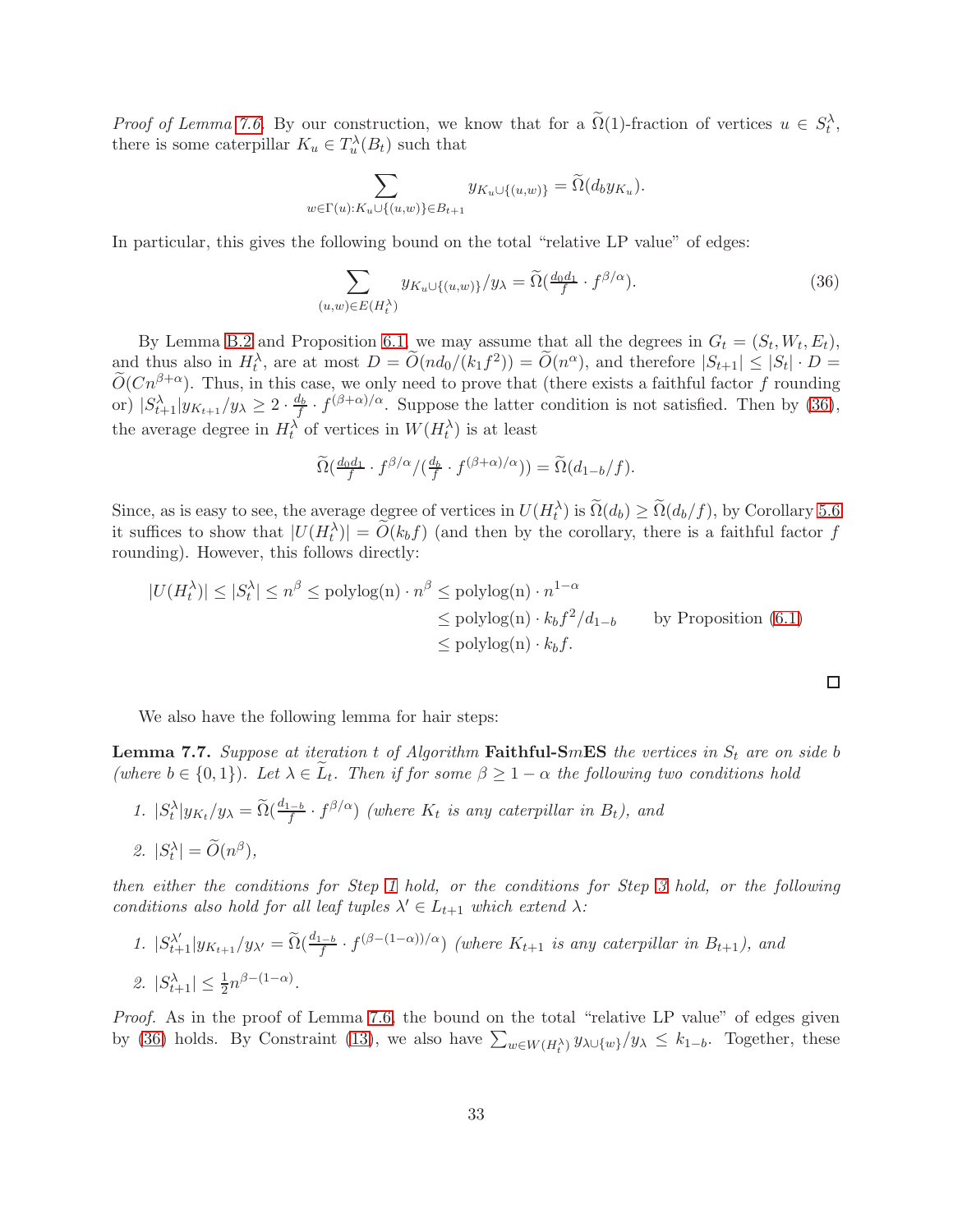inequalities give us the following lower bound on the average "LP-degree" of vertices  $w \in W(H_t)$ (which by our construction is uniform up to a constant factor):

$$
\sum_{u:(u,w)\in E(H_t^{\lambda})} y_{K_u\cup(u,w)}/y_{\lambda\cup\{w\}} \ge \frac{1}{\text{polylog}(n)} \cdot \frac{d_0 d_1}{f^{k_{1-b}}} \cdot f^{\beta/\alpha}
$$
\n
$$
= \frac{1}{\text{polylog}(n)} \cdot \frac{d_1-b}{f} \cdot f^{(\beta-(1-\alpha))/\alpha} \cdot \left(\frac{d_b}{k_{1-b}f} \cdot f^{1/\alpha}\right) \tag{37}
$$
\n
$$
= \frac{1}{\text{polylog}(n)} \cdot \frac{d_{1-b}}{f} \cdot f^{(\beta-(1-\alpha))/\alpha}.
$$

Thus, condition [1](#page-32-1) always holds. Thus, we need to show that, if there is no faithful factor f rounding, the average degree (in fact maximum degree, but these are only a constant factor apart) in  $H_t^{\lambda}$  of vertices  $w \in W(H_t^{\lambda})$  is at most  $\frac{1}{2}n^{\beta-(1-\alpha)}$ . Suppose not. That is, suppose the average degree of such vertices is  $\Omega(n^{\beta-(1-\alpha)})$ , and let us show that we can get a faithful rounding of factor f.

Note that by [\(37\)](#page-33-0), the average degree is at least  $\widetilde{\Omega}(\frac{d_{1-b}}{f} \cdot f^{(\beta-(1-\alpha))/\alpha}) \ge \widetilde{\Omega}(\frac{d_{1-b}}{f})$ . Since, as before, it is easy to see that the average degree of vertices  $u \in U(H_t^{\lambda})$  is at least  $\widetilde{\Omega}(d_b) \geq \widetilde{\Omega}(d_b/f)$ , by Corollary [5.5](#page-21-2) we only need to show that  $d'_{1-b}/|U(H_t^{\lambda})| \geq d_0/(k_1 f^2)$ , where  $d'_{1-b}$  denotes the average degree of vertices  $w \in W(H_t^{\lambda})$ . Indeed, by our assumption about this average degree, we have

$$
\frac{d'_{1-b}}{|U(H_t^\lambda)|} \geq \Omega\left(\frac{n^{\beta-(1-\alpha)}}{|U(H_t^\lambda)|}\right) \geq \Omega\left(\frac{n^{\beta-(1-\alpha)}}{|S_t^\lambda|}\right) = \widetilde{\Omega}\left(n^{-(1-\alpha)}\right) \geq \frac{d_0}{k_1f^2},
$$

where the last inequality follows from Proposition  $(6.1)$ .

Combining these two lemmas, the main theorem easily follows:

**Theorem 7.8.** (Assuming  $f \leq d_0$ ,) Algorithm **Faithful-SmES** gives either a factor f faithful rounding for smes, or it gives a skewed proportional rounding satisfying the conditions of Lemma [5.4.](#page-20-2)

*Proof.* Denote by  $b_t$  the side which contains the vertices in  $S_t$ . The theorem follows from the following simple claim, which can be proved directly by induction using the above lemmas (we use the notation  $\{x\} = x + 1 - \lceil x \rceil$ :

**Claim 7.9.** Suppose the conditions for Step [1](#page-23-1) never hold. Then for all  $t = 2, \ldots, s + 1$ , either the conditions for Step [3](#page-23-3) hold at at least one of the iterations through step  $t-1$ , or we have

1. 
$$
|S_t^{\lambda}|y_{K_t}/y_{\lambda} = \tilde{\Omega}(\frac{d_{1-b_t}}{f} \cdot f^{\{(t-1)\alpha\}}/\alpha)
$$
 (for all  $\lambda \in L_t$ , and caterpillar  $K_t \in T^{\lambda}(B_t)$ ), and  
2.  $|S_t^{\lambda}| = \tilde{O}(n^{\{(t-1)\alpha\}}).$ 

Moreover, if  $\{(t-1)\alpha\} \geq \alpha$  (i.e. step  $t-1$  was a backbone step), then

$$
\sum_{u \in S_t^{\lambda}} y_{\lambda \cup \{u\}}/y_{\lambda} \ge 2 \cdot \frac{d_{1-b_t}}{f} \cdot f^{\{(t-1)\alpha\}}/\alpha.
$$

As pointed out earlier, this last inequality yields a contradiction for  $t = s + 1$ . Therefore one of the steps gives a factor- $f$  faithful rounding.  $\Box$ 

<span id="page-33-0"></span> $\Box$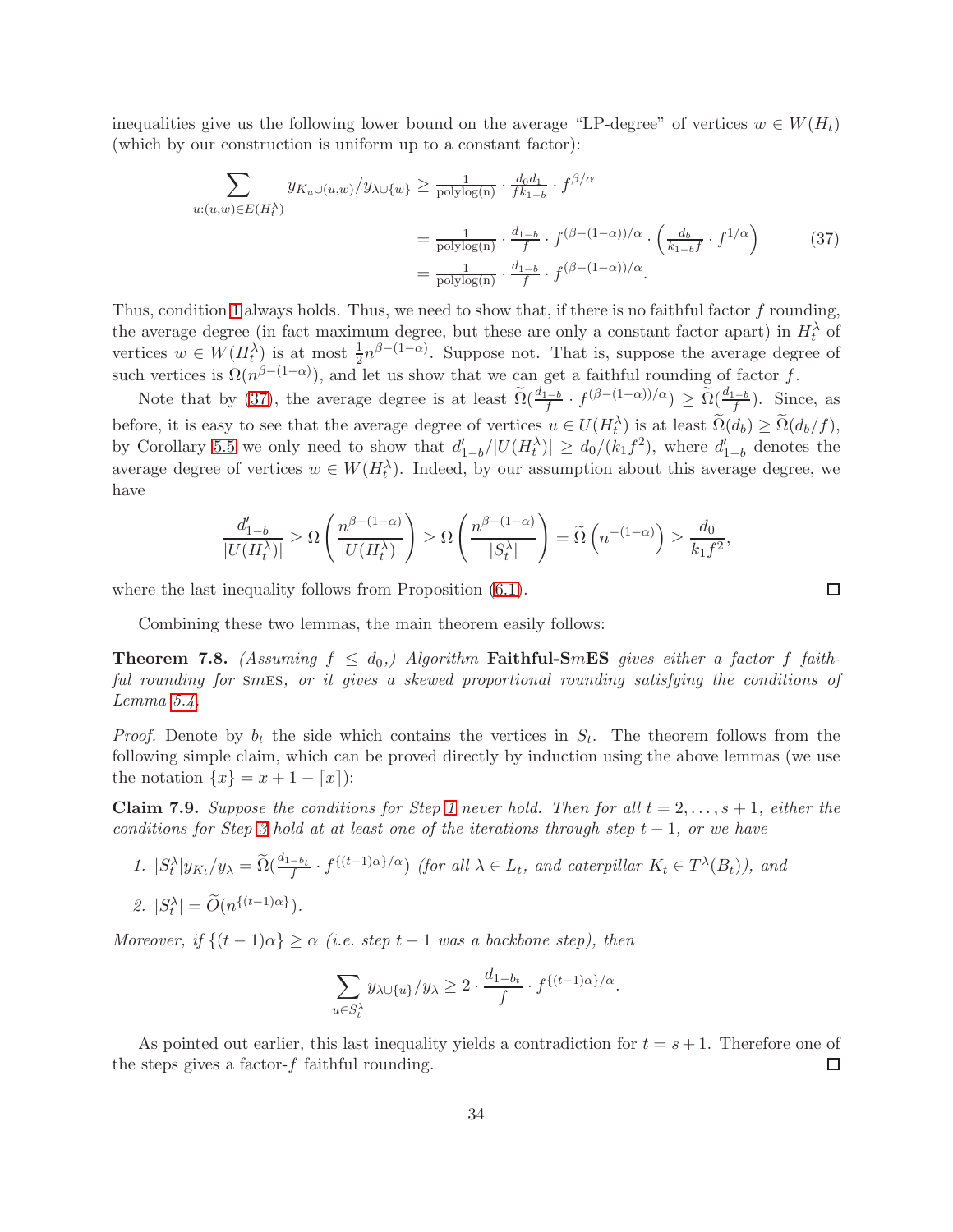## <span id="page-34-5"></span>8 Discussion and Future Directions

Some features of our techniques might be applicable to other problems. Most obviously, this is perhaps the first time that LP hierarchies are applied to "local" parts of an LP, rather than to the entire LP. Can this approach be useful for other problems? Currently, it is not clear to us how this approach fares against one "global" application of an LP hierarchy to some basic relaxation: a global hierarchy could take advantage of non-locality in the constraints and solution, but on the other hand would not allow us to locally "guess" degrees (see e.g. footnote [4\)](#page-6-2).

Persistent gaps in the approximability of other network design problems naturally call for a judicious use of LP hierarchies in order to obtain better approximation algorithms. For example, the BASIC  $k$ -SPANNER problem, in which the goal is to construct a  $k$ -spanner with as few edges as possible, is only known to admit approximation ratio  $O(n^{\lceil 2/(k+1) \rceil})$  [\[ADD](#page-34-4)<sup>+</sup>93], while the best hardness of approximation is  $2^{(\log^{1-\varepsilon} n)/k}$  for arbitrarily small constant  $\varepsilon > 0$  [\[DKR12\]](#page-35-14). An integrality gap that almost matches the upper bound (namely a gap of  $n^{\Omega(1/k)}$ ) was recently shown by Dinitz and Krauthgamer [\[DK11a\]](#page-35-2), but stronger relaxations obtained via hierarchies can possibly have smaller integrality gaps. In particular, it is not at all clear what the best achievable approximation ratio is for the regime when  $k$  is constant; perhaps hierarchies will finally allow upper bounds that beat [\[ADD](#page-34-4)<sup>+</sup>93]. Similarly, for directed k-spanner the known upper bound is  $\tilde{O}(\sqrt{n})$ [\[BBM](#page-35-3)<sup>+</sup>11], and there is an  $\tilde{\Omega}(n^{1/3})$  integrality gap [\[DK11a\]](#page-35-2), but it only applies to a simple LP relaxation. Yet other relevant problems are DIRECTED STEINER TREE and DIRECTED STEINER FOREST, see [\[FKN09,](#page-36-16) [BBM](#page-35-3)<sup>+11]</sup> and references therein. Perhaps hierarchies could help for any of these problems?

Finally, the connection we show between LD2s and  $\mathcal{S}mES$  suggests an intriguing possibility for conditional lower bounds. The current hardness for LD2s is only  $\Omega(\log n)$ , while smes is basically as hard as  $Dks$ , which is commonly thought to be difficult to approximate well (say within a polylogarithmic factor, although current hardness results rely on various complexity assumptions and give only a relatively small constant [\[Fei02,](#page-36-17) [Kho06\]](#page-36-18)). A reduction in the other direction, i.e. from smes to LD2s, could give partial evidence that LD2s cannot be approximated well, and could possibly even match the upper bound that we prove here. The same arguments about a formal connection to dks obviously apply also to other network design problems, such as basic  $k$ -SPANNER.

## References

- <span id="page-34-2"></span>[ABL02] S. Arora, B. Bollobás, and L. Lovász. Proving integrality gaps without knowing the linear program. In 43rd Annual IEEE Symposium on Foundations of Computer Science, pages 313– 322, 2002.
- <span id="page-34-0"></span>[ABP92] B. Awerbuch, A. Baratz, and D. Peleg. Efficient broadcast and lightweight spanners. Technical Report CS92-22, Weizmann Institute of Science, 1992.
- <span id="page-34-4"></span>[ADD<sup>+</sup>93] I. Althöfer, G. Das, D. Dobkin, D. Joseph, and J. Soares. On sparse spanners of weighted graphs. Discrete Comput. Geom., 9(1):81–100, 1993.
- <span id="page-34-1"></span>[AGGN10] B. Anthony, V. Goyal, A. Gupta, and V. Nagarajan. A plant location guide for the unsure: Approximation algorithms for min-max location problems. Math. Oper. Res., 35(1):79–101, February 2010.
- <span id="page-34-3"></span>[AP95] B. Awerbuch and D. Peleg. Online tracking of mobile users. J. ACM, 42(5):1021–1058, 1995.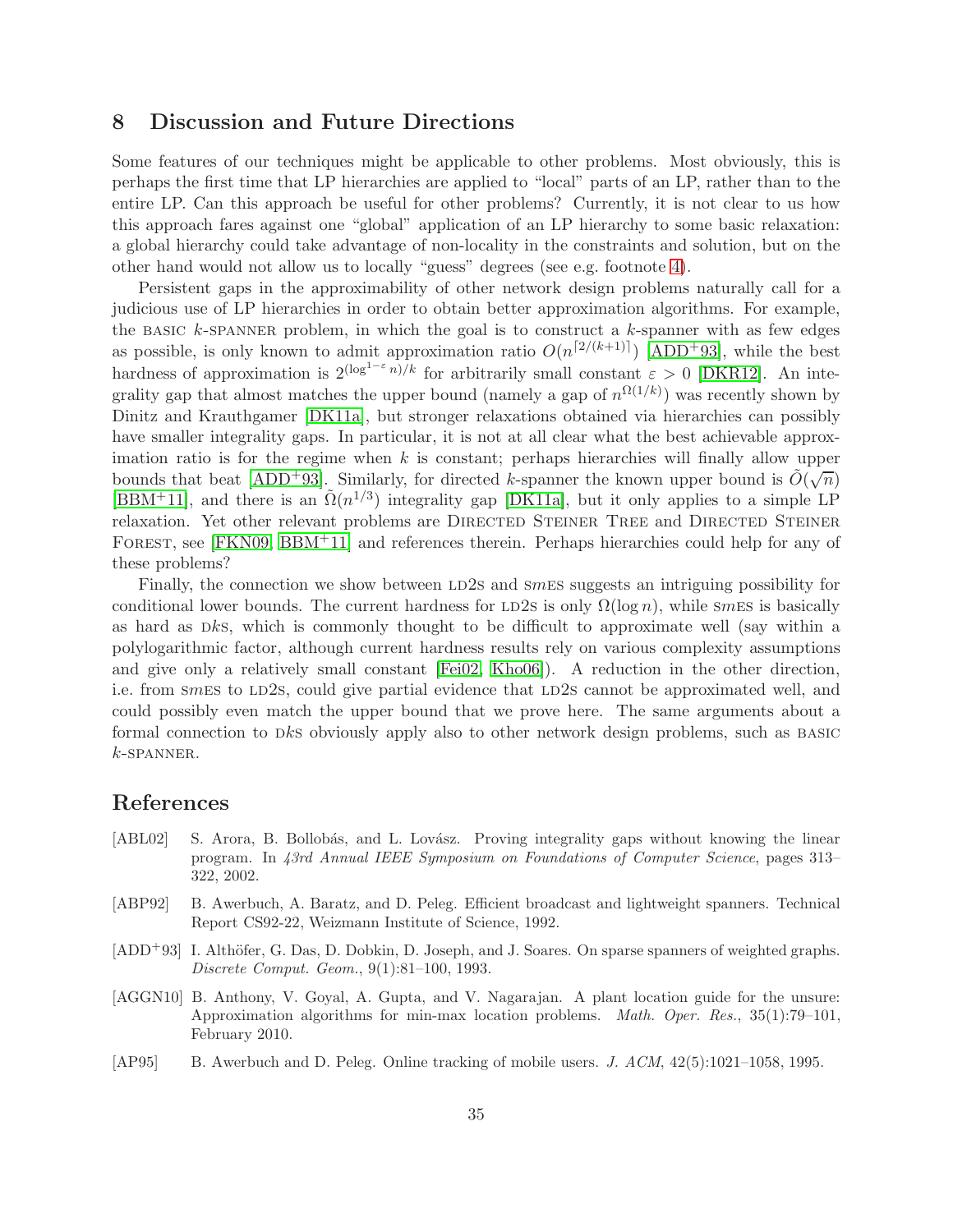- <span id="page-35-3"></span>[BBM+11] P. Berman, A. Bhattacharyya, K. Makarychev, S. Raskhodnikova, and G. Yaroslavtsev. Improved approximation for the directed spanner problem. In 38th International Colloquium on Automata, Languages and Programming, volume 6755 of Lecture Notes in Computer Science, pages 1–12. Springer, 2011.
- <span id="page-35-5"></span>[BCC+10] A. Bhaskara, M. Charikar, E. Chlamtac, U. Feige, and A. Vijayaraghavan. Detecting high logdensities: an  $O(n^{1/4})$  approximation for densest k-subgraph. In 42nd ACM Symposium on Theory of Computing, pages 201–210, 2010.
- <span id="page-35-9"></span>[BCG09] M. Bateni, M. Charikar, and V. Guruswami. Maxmin allocation via degree lower-bounded arborescences. In 41st annual ACM symposium on Theory of computing, pages 543–552, New York, NY, USA, 2009. ACM.
- <span id="page-35-0"></span>[BGJ+09] A. Bhattacharyya, E. Grigorescu, K. Jung, S. Raskhodnikova, and D. P. Woodruff. Transitiveclosure spanners. In 20th Annual ACM-SIAM Symposium on Discrete Algorithms, pages 932–941, 2009.
- <span id="page-35-1"></span>[BRR10] P. Berman, S. Raskhodnikova, and G. Ruan. Finding Sparser Directed Spanners. In FSTTCS 2010, volume 8 of Leibniz International Proceedings in Informatics (LIPIcs), pages 424–435, 2010.
- <span id="page-35-11"></span>[BRS11] B. Barak, P. Raghavendra, and D. Steurer. Rounding semidefinite programming hierarchies via global correlation. In 52nd Annual IEEE Symposium on Foundations of Computer Science (FOCS'11). IEEE, 2011.
- <span id="page-35-7"></span>[Chl07] E. Chlamtac. Approximation algorithms using hierarchies of semidefinite programming relaxations. In 48th Annual IEEE Symposium on Foundations of Computer Science, pages 691–701. IEEE Computer Society, 2007.
- <span id="page-35-10"></span>[CKR10] E. Chlamtac, R. Krauthgamer, and P. Raghavendra. Approximating sparsest cut in graphs of bounded treewidth. In 13th International Workshop on Approximation, Randomization, and Combinatorial Optimization, volume 6302 of Lecture Notes in Computer Science, pages 124–137. Springer, 2010.
- <span id="page-35-8"></span>[CS08] E. Chlamtac and G. Singh. Improved approximation guarantees through higher levels of SDP hierarchies. In 11th International Workshop on Approximation Algorithms for Combinatorial Optimization Problems (APPROX), pages 49–62. Springer-Verlag, 2008.
- <span id="page-35-6"></span>[CT12] E. Chlamtac and M. Tulsiani. Convex relaxations and integrality gaps. In M. F. Anjos and J. B. Lasserre, editors, Handbook on Semidefinite, Conic and Polynomial Optimization, volume 166 of International Series in Operations Research & Management Science, pages 139–169. Springer, 2012.
- <span id="page-35-4"></span>[Din07] M. Dinitz. Compact routing with slack. In 26th annual ACM Symposium on Principles of Distributed Computing, pages 81–88. ACM, 2007.
- <span id="page-35-2"></span>[DK11a] M. Dinitz and R. Krauthgamer. Directed spanners via flow-based linear programs. In 43rd Annual ACM Symposium on Theory of Computing, pages 323–332. ACM, 2011.
- <span id="page-35-13"></span>[DK11b] M. Dinitz and R. Krauthgamer. Fault-tolerant spanners: better and simpler. In 30th Annual ACM Symposium on Principles of Distributed Computing, pages 169–178. ACM, 2011.
- <span id="page-35-14"></span>[DKR12] M. Dinitz, G. Kortsarz, and R. Raz. Label cover instances with large girth and the hardness of approximating basic k-spanner. Available at http://arxiv.org/abs/1203.0224, 2012.
- <span id="page-35-12"></span>[EEST08] M. Elkin, Y. Emek, D. A. Spielman, and S.-H. Teng. Lower-stretch spanning trees. SIAM J. Comput., 38(2):608–628, 2008.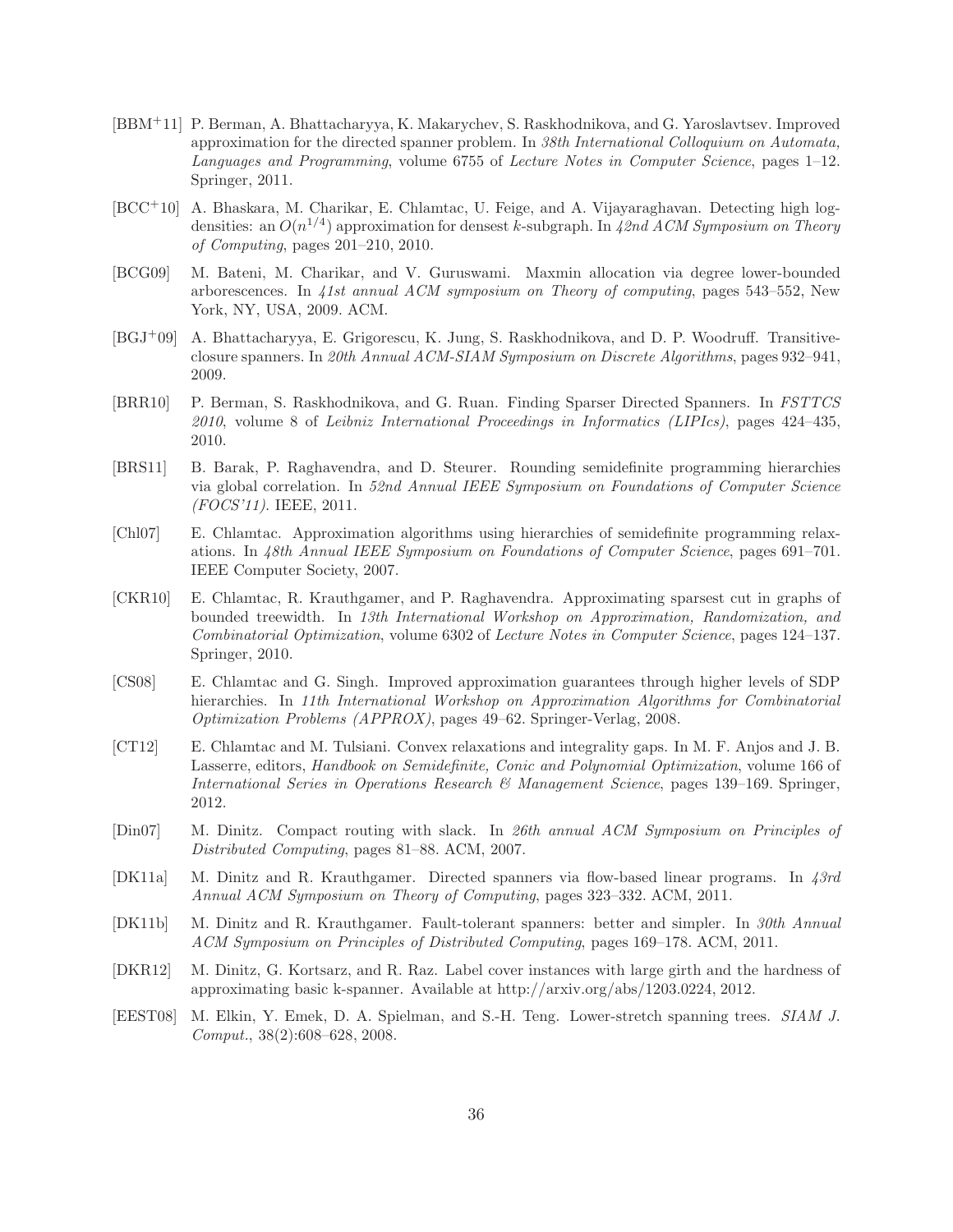- <span id="page-36-14"></span>[EP01] M. Elkin and D. Peleg. The client-server 2-spanner problem with applications to network design. In 8th International Colloquium on Structural Information and Communication Complexity (SIROCCO), pages 117–132, 2001.
- <span id="page-36-17"></span>[Fei02] U. Feige. Relations between average case complexity and approximation complexity. In Proceedings of the 34th annual ACM Symposium on Theory of Computing (STOC'02), pages 534–543. ACM Press, 2002.
- <span id="page-36-16"></span>[FKN09] M. Feldman, G. Kortsarz, and Z. Nutov. Improved approximating algorithms for directed Steiner forest. In 20th Annual ACM-SIAM Symposium on Discrete Algorithms, pages 922–931. SIAM, 2009.
- <span id="page-36-7"></span>[FS97] U. Feige and M. Seltser. On the densest k-subgraph problem. Technical report, Weizmann Institute of Science, Rehovot, Israel, 1997.
- <span id="page-36-6"></span>[GHNR07] A. Gupta, M. Hajiaghayi, V. Nagarajan, and R. Ravi. Dial a ride from k-forest. In L. Arge, M. Hoffmann, and E. Welzl, editors, Algorithms ESA 2007, volume 4698 of Lecture Notes in Computer Science, pages 241–252. Springer Berlin / Heidelberg, 2007.
- <span id="page-36-12"></span>[GS11] V. Guruswami and A. K. Sinop. Lasserre hierarchy, higher eigenvalues, and approximation schemes for graph partitioning and quadratic integer programming with PSD objectives. In 52nd Annual IEEE Symposium on Foundations of Computer Science (FOCS'11). IEEE, 2011.
- <span id="page-36-18"></span>[Kho06] S. Khot. Ruling out PTAS for graph min-bisection, dense k-subgraph, and bipartite clique. SIAM J. Comput., 36(4):1025–1071, 2006.
- <span id="page-36-15"></span>[Kor01] G. Kortsarz. On the hardness of approximating spanners. Algorithmica, 30(3):432–450, 2001.
- <span id="page-36-4"></span>[KP93] G. Kortsarz and D. Peleg. On choosing a dense subgraph. In 34th Annual Symposium on Foundations of Computer Science, pages 692 –701, 1993.
- <span id="page-36-13"></span>[KP94] G. Kortsarz and D. Peleg. Generating sparse 2-spanners. J. Algorithms, 17(2):222–236, 1994.
- <span id="page-36-0"></span>[KP98] G. Kortsarz and D. Peleg. Generating low-degree 2-spanners. SIAM J. Comput., 27(5):1438– 1456, 1998.
- <span id="page-36-11"></span>[Las02] J. B. Lasserre. An explicit equivalent positive semidefinite program for nonlinear 0-1 programs. SIAM Journal on Optimization, 12(3):756–769, 2002.
- <span id="page-36-2"></span>[LNSS09] L. C. Lau, J. S. Naor, M. R. Salavatipour, and M. Singh. Survivable network design with degree or order constraints. SIAM J. Comput., 39(3):1062–1087, 2009.
- <span id="page-36-9"></span>[LS91] L. Lovász and A. Schrijver. Cones of matrices and set-functions and 0-1 optimization. SIAM Journal on Optimization, 1(12):166–190, 1991.
- <span id="page-36-5"></span>[Nut10] Z. Nutov. Approximating steiner networks with node-weights. SIAM Journal on Computing, 39(7):3001–3022, 2010.
- <span id="page-36-10"></span>[PS89] D. Peleg and A. A. Schäffer. Graph spanners. J. Graph Theory, 13(1):99–116, 1989.
- <span id="page-36-1"></span>[PU89] D. Peleg and J. D. Ullman. An optimal synchronizer for the hypercube. SIAM J. Comput., 18:740–747, August 1989.
- <span id="page-36-8"></span>[SA90] H. D. Sherali and W. P. Adams. A hierarchy of relaxation between the continuous and convex hull representations. *SIAM J. Discret. Math.*, 3(3):411-430, 1990.
- <span id="page-36-3"></span>[SL07] M. Singh and L. C. Lau. Approximating minimum bounded degree spanning trees to within one of optimal. In STOC '07: Proceedings of the thirty-ninth annual ACM Symposium on Theory of Computing, pages 661–670, New York, NY, USA, 2007. ACM.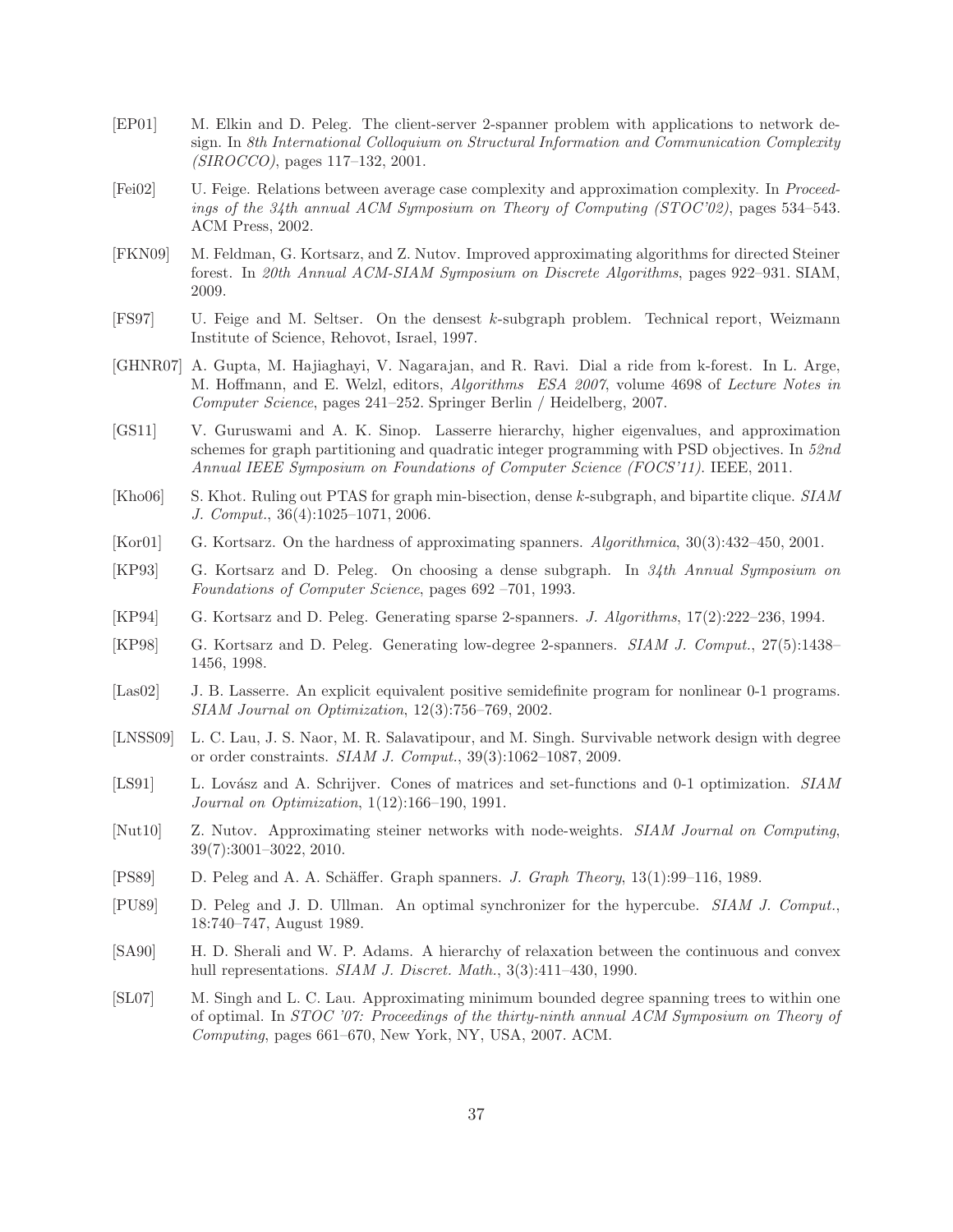- <span id="page-37-2"></span>[ST04] D. A. Spielman and S.-H. Teng. Nearly-linear time algorithms for graph partitioning, graph sparsification, and solving linear systems. In 36th Annual ACM Symposium on Theory of Computing, pages 81–90. ACM, 2004.
- <span id="page-37-0"></span>[TZ01] M. Thorup and U. Zwick. Compact routing schemes. In 13th annual ACM Symposium on Parallel Algorithms and Architectures, pages 1–10. ACM Press, 2001.
- <span id="page-37-3"></span><span id="page-37-1"></span>[TZ05] M. Thorup and U. Zwick. Approximate distance oracles. J. ACM, 52(1):1–24, 2005.

## A Handling small degrees

Just as in [\[BCC](#page-35-5)+10], we may assume that the subgraph degrees (in the optimum, or according to the LP) are greater than or equal to our desired approximation ratio  $f$ . The reason is that there is always a simple  $d_0$ -approximation (recall our convention that  $d_0 \leq d_1$ ). Thus if  $d_0 \leq f$ , we are done.

## **Lemma A.1.** There exists a faithful rounding with factor  $\dot{O}(d_0)$ .

Proof. Consider the following algorithm. Divide all edges in the graph into buckets by their LPvalues, and also by the LP values of their endpoint vertices (so that all three parameters are uniform up to a constant factor within each bucket). Then there is some bucket  $B$  for which  $\sum_{e \in B} y_e = \tilde{\Omega}(m)$ . For  $b = 0, 1$ , let  $U_b$  be the set of vertices on side b which have at least one edge in B incident to them. Now pick a subset  $U'_1 \subseteq U_1$  of size  $k_1$  uniformly at random, and let  $B(U'_1)$ be the set of edges in B incident to vertices in  $U'_1$ . Finally, choose  $B' \subseteq B(U'_1)$  of size

<span id="page-37-4"></span>
$$
|B(U'_1)| \cdot \frac{m}{|B|} \cdot \frac{|U_1|}{k_1} \tag{38}
$$

uniformly at random. We return the graph induced by the edges in  $B'$ .

Note that by uniformity of LP values in B, every edge  $e \in B$  has LP weight  $y_e = \tilde{\Theta}(m/|B|)$ . Moreover, since by Constraint [\(14\)](#page-12-4), vertices on side b (for  $b = 0, 1$ ) all contribute LP degree (that is, the LP weight of its incident edges divided by its LP value)  $\Theta(d_b)$ , then the LP weight of every vertex  $u \in U_b$  is  $\Theta(k_b/|U_b|)$ . For brevity, let us omit polylogarithmic factors in the remaining discussion. Note that since for any vertex u and edge e incident to u we have  $y_e \leq y_u$ , this implies

$$
\frac{m}{|B|} \le \frac{k_1}{|U_1|},\tag{39}
$$

which also shows that the quantity in [\(38\)](#page-37-4) is at most  $|B(U'_1)|$ .

For vertices  $u_1 \in U_1$ , the probability that  $u_1 \in U_1'$  is  $k_1/|U_1| = y_{u_1}$ . This, together with the fact that  $|U_1'| = k_1$  gives faithfulness for vertices in  $U_1$  even for approximation factor 1. Moreover, for any edge  $e \in B$ , the probability that  $e \in B(U_1')$  is also  $k_1/|U_1|$ . Conditioned on  $e \in B$ , the probability that e is retained in B' is  $\frac{m}{|B|} \cdot \frac{|U_1|}{k_1}$ , and thus the probability (a priori) that we will have  $e \in B'$  is  $m/|B| = y_e$ , which gives faithfulness for edges.

Next, we would like to show that at most  $m$  edges are chosen, which will also give the required bound on the number of vertices in  $U_0$  chosen, since  $m = d_0k_0$ . Note that since the LP degree of every vertex  $u_1 \in U_1$  is at most  $d_1$ , by the LP values of edges and vertices in B, this implies that the graph degree of every vertex in  $U_b$  (for  $b = 0, 1$ ) is at most

<span id="page-37-5"></span>
$$
D_b = d_b \cdot \frac{k_b/|U_b|}{m/|B|}.\tag{40}
$$